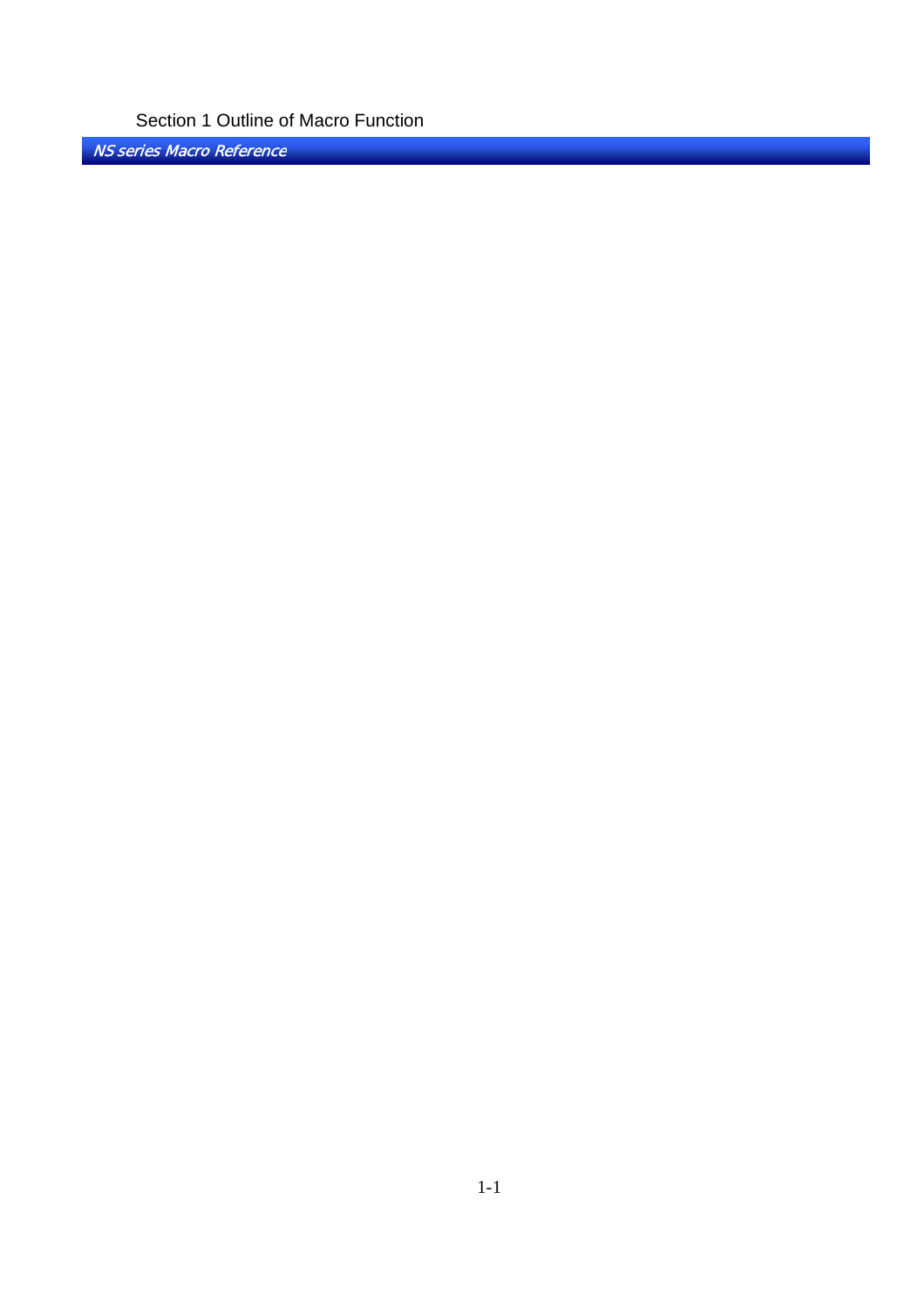NS series Macro Reference

## **Section 1 Outline of Macro Function**

This section describes execution conditions and programming procedure for using macro.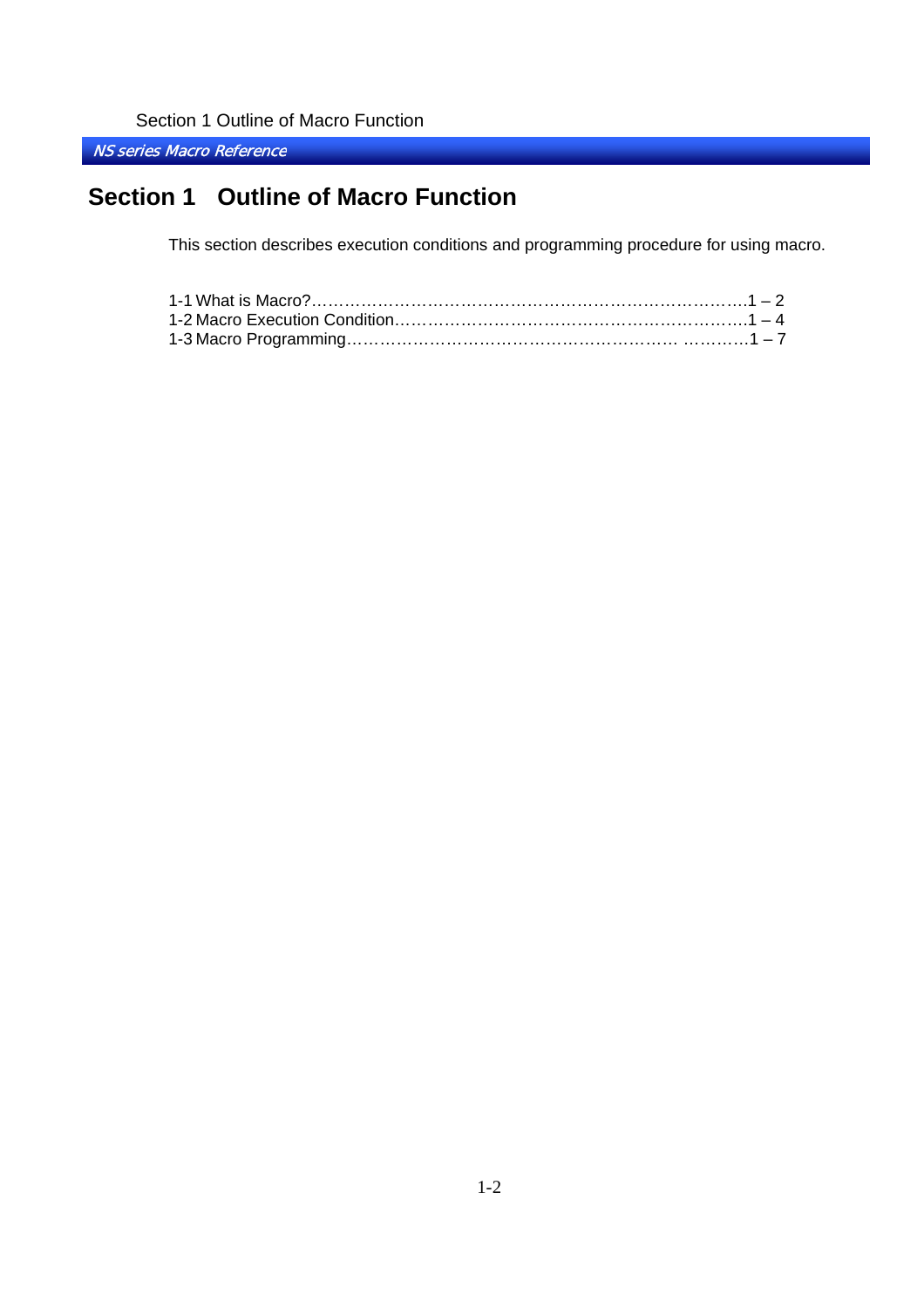<span id="page-3-0"></span>NS series Macro Reference

## **1-1 What is Macro?**

Macro is the function which can be executed by users original program. User can add functions, such as arithmetic operations and distinction of conditions, which are not supported by standard functions in NS-Designer. This function allows the PT to process screen display or data, which is performed by PLC before. It is also possible to reduce a load of PLC. In this manual, the timing for executing macro is called "Macro Execution Condition". Macro can be made by roughly divided three execution conditions as shown below.

-Execution condition for the project -Execution condition for the screen -Execution condition for the functional objects

There is no restriction on the number of macros for 1 project/1screen. Up to 3000 characters can be used for one macro. Line feed is counted as two characters. There is also no restriction on the number of lines.

Example: 'Number of inputting characters 11 characters+line

 b feed (2characters), including comment \$W0=10; 7characters+line feed (2characters) STRCPY(\$W10",ABCDE"); 21characters In this case, 43 characters are used.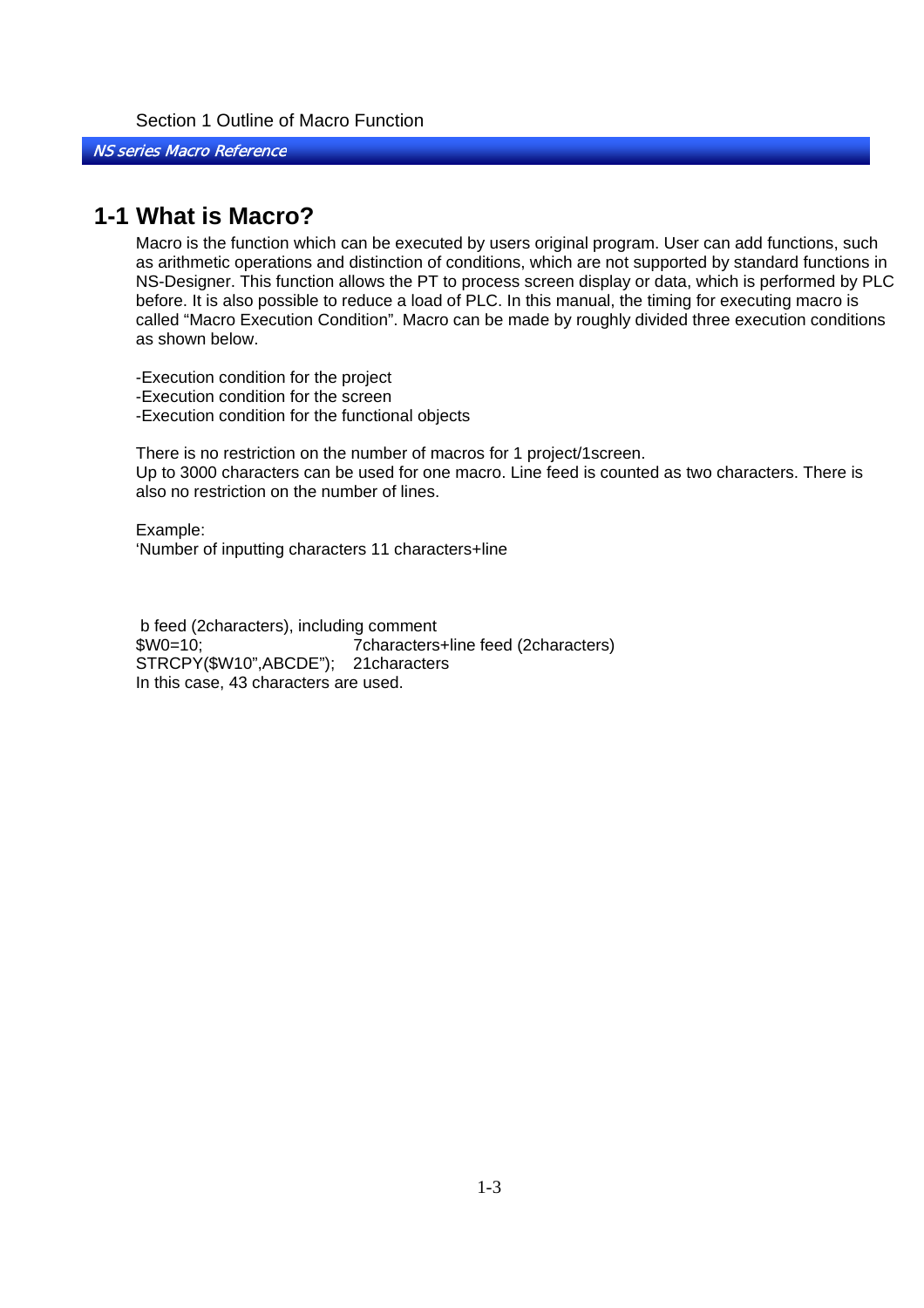#### <span id="page-4-0"></span>NS series Macro Reference

## **1-2 Macro Execution Condition**

Macros can be created for each project, screen, and functional objects. Also they can be created for the following execution conditions.

Executing conditions for the project

Macro execution conditions that can be made for the project are indicated below. Select [Settings]-[Project properties]-[Macro] tab in NS-Designer, then set execution condition and record macro.

For details on registering macros, refer to NS-Designer operation manual "6-1 Registering Macros"-"6-1-1Registering Macros to Projects".

| <b>Execution condition</b> | Explanation                                                                   |
|----------------------------|-------------------------------------------------------------------------------|
| When Loading a Project     | Execute just before loading the first screen after<br>starting up NS-Hardware |
| Alarm/Event ON Timing      | Execute when alarm is occurred                                                |
| Alarm/Event OFF Timing     | Execute when alarm is cancelled                                               |

Execution conditions for the screen

Macro execution conditions that can be made for each screen are indicated below.

Select [Settings]-[Screen properties]-[Macro] tab screen in NS-Designer, then set execution condition and record macro.

For details on registering macros, refer to NS-Designer operation manual "6-1 Registering Macros"- "Registering Macros to Screens".

| Execution condition     | Explanation                                                          |
|-------------------------|----------------------------------------------------------------------|
| When Loading a Screen   | Execute immediately after reading screen data to<br>display the next |
| When Unloading a Screen | Execute immediately after closing the current screen                 |

,,,,,,,,,,,,,,,,,,,,,,,,,,,,,

## *Reference*

Macros are executed by the timing as shown below.

|                                           | When loading a screen<br>(Execute at the destination | When unloading a screen<br>(Execute at the destination |
|-------------------------------------------|------------------------------------------------------|--------------------------------------------------------|
|                                           | screen)                                              | screen)                                                |
| User screen->User screen                  | Executed                                             | Executed                                               |
| User screen->Transfer screen Not Executed |                                                      | Executed                                               |
| User screen->System menu                  | Not Executed                                         | Executed                                               |
| System menu->User screen                  | Executed                                             | Not Executed                                           |
| User screen->Screen Saver                 | Not Executed                                         | Not Executed                                           |
| Screen Saver->User screen                 | Not Executed                                         | Not Executed                                           |
|                                           |                                                      |                                                        |
|                                           |                                                      |                                                        |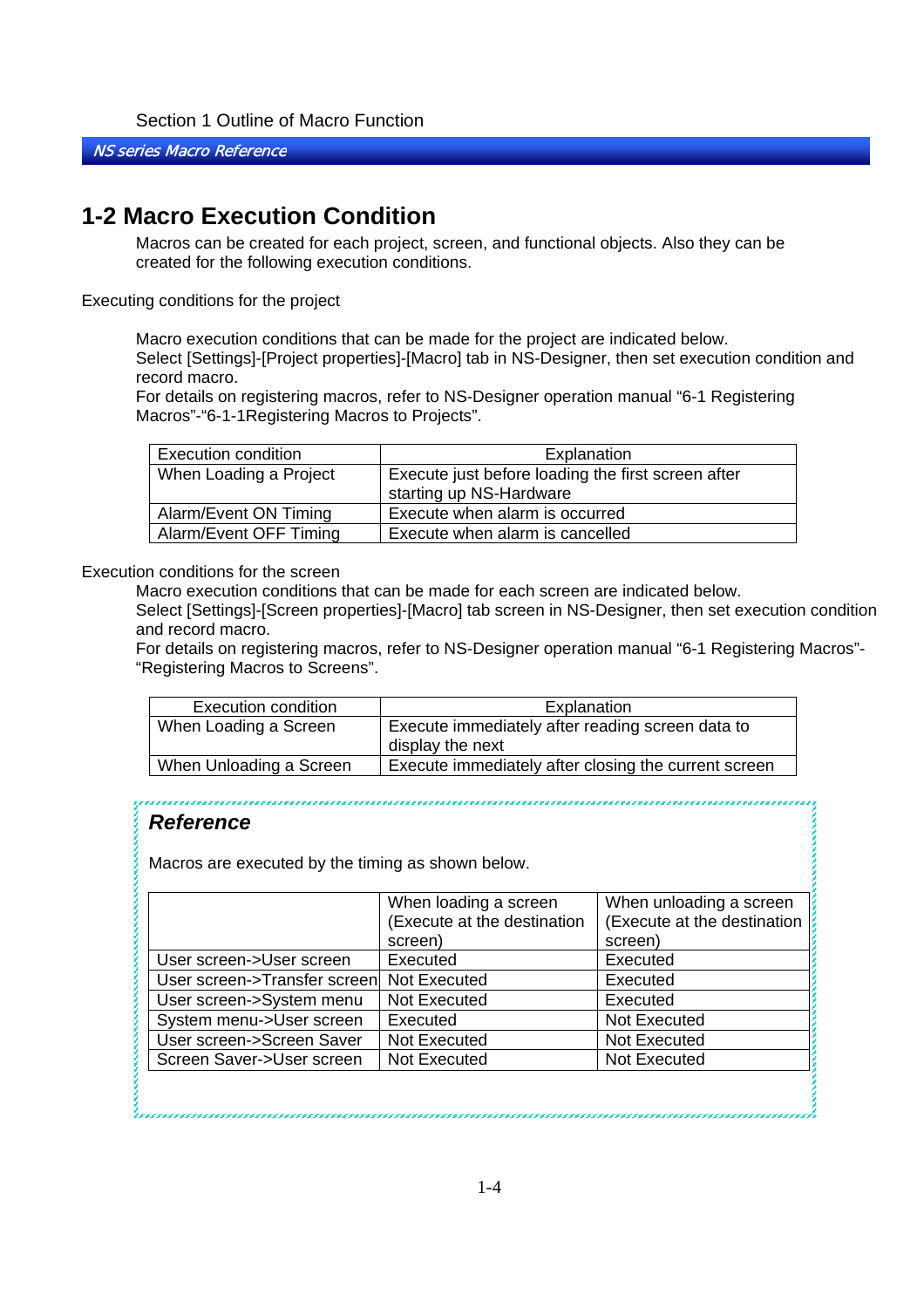#### NS series Macro Reference

Execution conditions for the functional objects

Macro execution conditions that can be made for each functional object are described in the following table.

Open property dialog for each functional object and select [Macro] tab page, then set the execution condition and create macro.

For details on registering macros, refer to NS-Designer operation manual "6-1 Macro Registration"-"Registration for the functional objects".

| <b>Execution condition</b>    | Explanation                                       |
|-------------------------------|---------------------------------------------------|
| Touch on Timing               | Execute when functional object is pressed.        |
| Touch off Timing              | Execute when functional object is released        |
| Before Inputting numeral or   | Execute just before display tenkey pad or virtual |
| character string              | keyboard for inputting values or strings          |
| Before Writing numeral or     | Execute just before notice numeral and            |
| character string              | character string to the host.                     |
| When changing numeral and     | Execute then changing the value of address.       |
| character string              |                                                   |
| When Processing Display Area  | Execute when display area for alarm display is    |
|                               | pressed.                                          |
| When Selecting an Alarm/Event | Execute just after select each alarm/event        |
|                               | displayed on Alarm/Event Summary                  |
| When selecting a list         | Execute just after select a list displayed on the |
|                               | List Selection.                                   |

## **Note**

If the password is set for functional objects, the following macros are executed after inputting the password. If the password has been cancelled for inputting, macros will not be executed.

- Touch on/Touch off timing
- Before inputting Numeral/Character string
- When pressing Display Area
- When selecting an Alarm/Event
- When selecting a list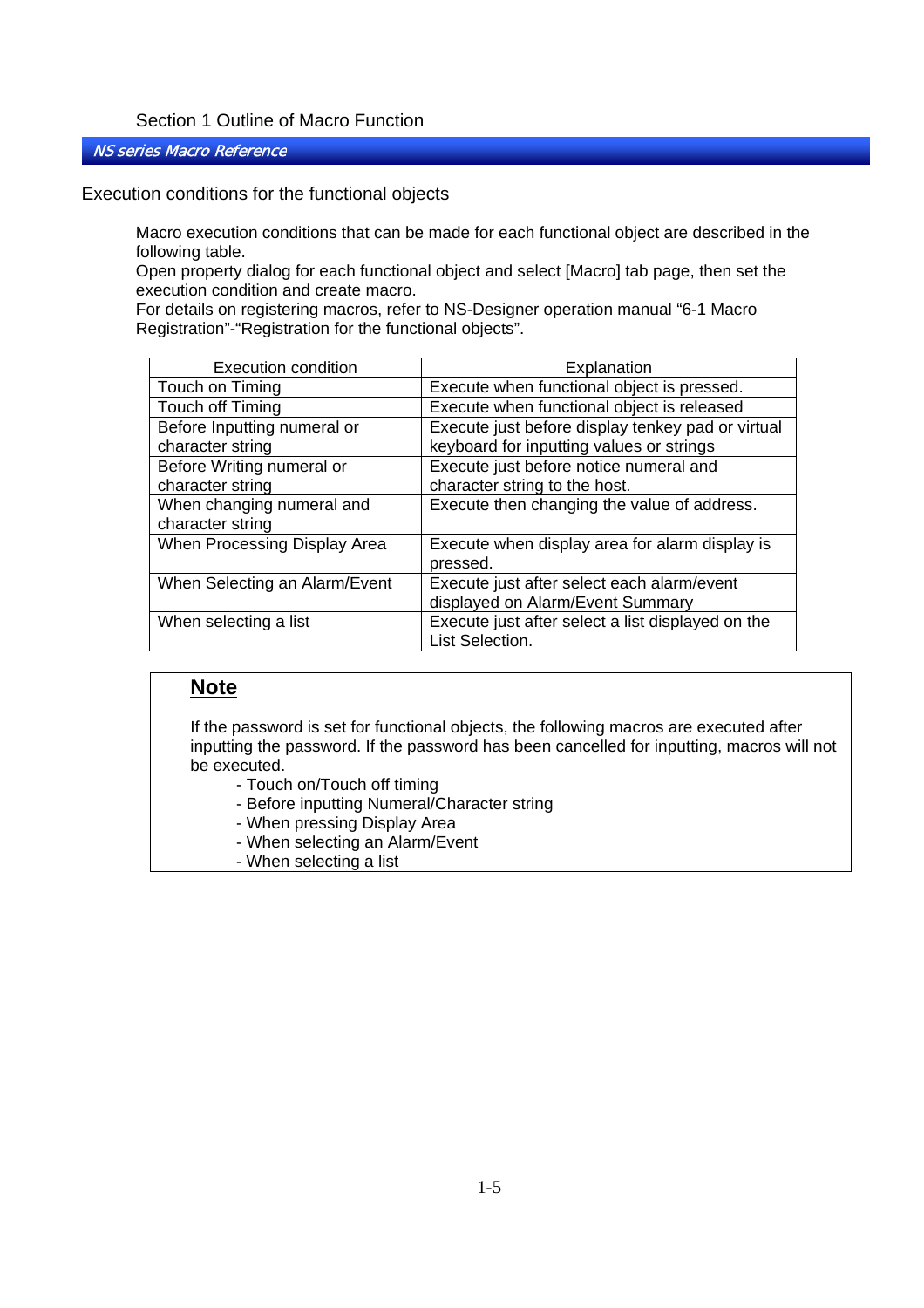NS series Macro Reference

The following conditions can be selected for functional objects.

| <b>Functional Object</b>              | Touch on Timing              | Touch Off Timing             | When changing<br>Numeral/String | Before inputting<br>Numeral/String | Numeral/String<br>Before writing | List Selection               |
|---------------------------------------|------------------------------|------------------------------|---------------------------------|------------------------------------|----------------------------------|------------------------------|
| <b>ON/OFF Button</b>                  | $\overline{\mathsf{OK}}$     | OK                           | -                               | -                                  | -                                |                              |
| <b>Word Button</b>                    | $\overline{\mathsf{OK}}$     | OK                           | $\overline{\phantom{0}}$        |                                    |                                  | $\overline{a}$               |
| <b>Command Button</b>                 | $\overline{\mathsf{OK}}$     | $\overline{\mathsf{OK}}$     |                                 |                                    |                                  |                              |
| <b>Bit Lamp</b>                       | $\qquad \qquad \blacksquare$ | $\qquad \qquad \blacksquare$ | OK                              | $\overline{a}$                     |                                  | -                            |
| Word Lamp                             | $\overline{a}$               | $\overline{\phantom{0}}$     | $\overline{OK}$                 | $\overline{\phantom{a}}$           |                                  | $\overline{\phantom{0}}$     |
| <b>Numeral Display &amp;</b><br>Input |                              |                              | $\overline{OK}$                 | $\overline{OK}$                    | OK                               |                              |
| String Display & Input                | $\overline{\phantom{0}}$     | $\overline{\phantom{0}}$     | OK                              | OK                                 | OK                               | $\qquad \qquad \blacksquare$ |
| <b>Thumbwheel Switch</b>              | -                            |                              | $\overline{\mathsf{OK}}$        |                                    | $\overline{\mathsf{OK}}$         |                              |
| <b>Text</b>                           |                              |                              | $\overline{\phantom{0}}$        | $\overline{a}$                     |                                  | -                            |
| <b>List Selection</b>                 | $\overline{\phantom{0}}$     |                              | $\overline{\phantom{0}}$        | $\overline{a}$                     | $\overline{\phantom{0}}$         | OK                           |
| Level Meter                           | $\overline{\phantom{0}}$     |                              | $\overline{\phantom{0}}$        |                                    |                                  |                              |
| <b>Broken-line Graph</b>              | -                            |                              | -                               |                                    |                                  | $\overline{\phantom{0}}$     |
| <b>Bitmap</b>                         | -                            |                              | -                               |                                    |                                  | $\qquad \qquad \blacksquare$ |
| Analogue Meter                        | $\overline{\phantom{0}}$     | -                            | -                               | -                                  |                                  | $\qquad \qquad \blacksquare$ |
| Video Display                         |                              |                              | -                               |                                    |                                  |                              |
| Date                                  | -                            |                              | -                               |                                    |                                  | $\overline{a}$               |
| Time                                  | -                            |                              | $\overline{\phantom{0}}$        | $\overline{a}$                     | $\qquad \qquad \blacksquare$     | $\overline{\phantom{0}}$     |
| Data Log Graph                        |                              |                              |                                 |                                    |                                  |                              |
| Data Block Table                      |                              |                              |                                 | $\overline{\mathsf{OK}}$           | OK                               |                              |

## [Alarm/Event object]

| <b>Functional Object</b> | When Pressing a Display Area | When selecting an Alarm/Event |
|--------------------------|------------------------------|-------------------------------|
| Alarm/Event Display      | ЭK                           |                               |
| Alarm/Event Summary      |                              | Эk                            |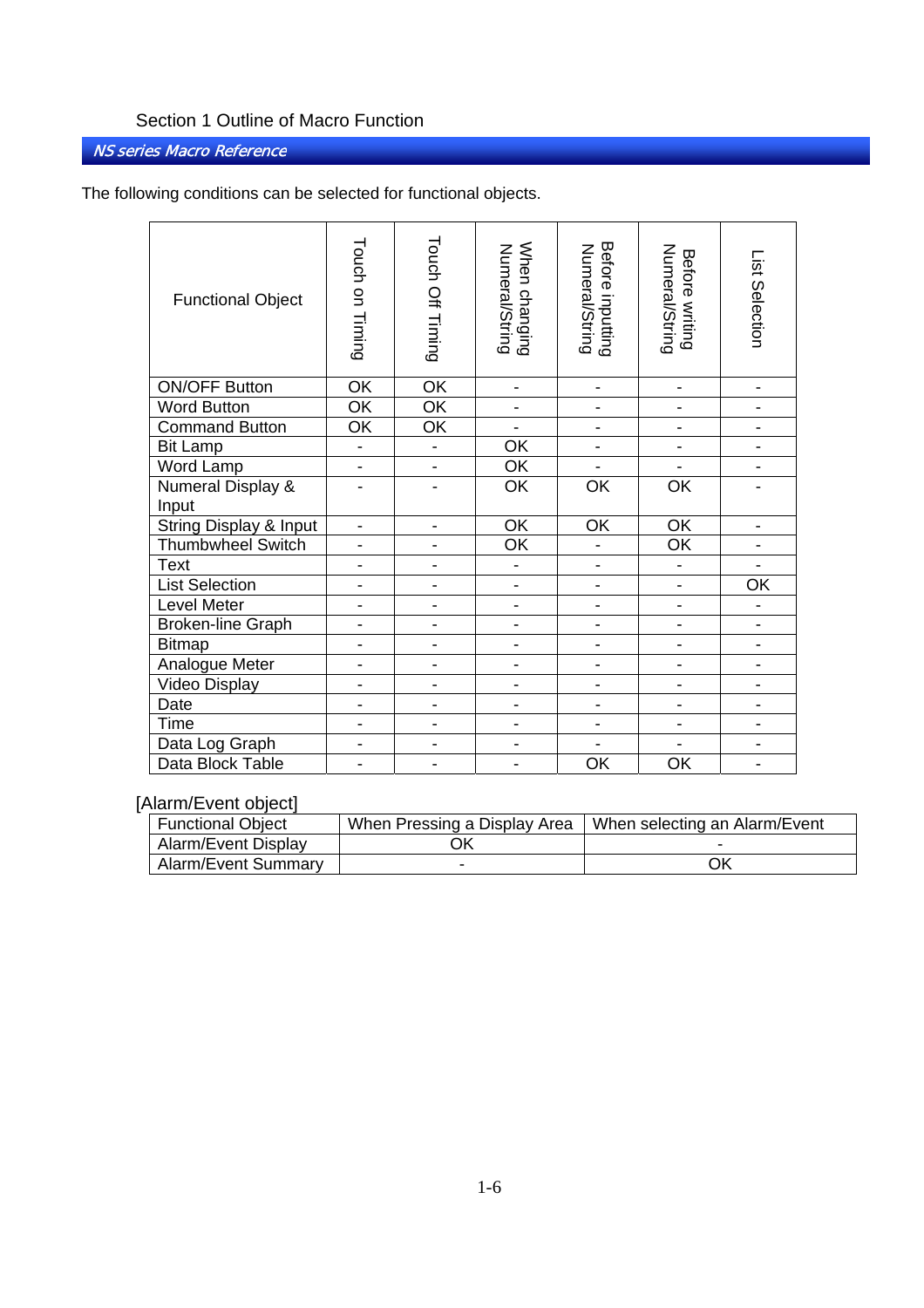<span id="page-7-0"></span>NS series Macro Reference

## **1-3 Macro Programming**

This section describes macro creation procedures and programming terms.

## The Method for Writing a Macro

Delimiter of the Program Put a semicolon (;) at the end of each program as a delimiter. However, it is not necessary for IF (), ELSEIF (), ELSE(),ENDIF.

Example; \$W0=2; IF (\$W0>=10) \$W5=\$W0-\$W2; ELSE \$W5=\$W0+\$W2; ENDIF

#### Comment

Put single quotation mark at the beginning of the sentence when you add the comment for each program. From single quotation mark (') to the end of character sting will be regarded as a comment.

```
Example: 
$W0 = 100; 'Comment 
'Comment 
IF ($W1==200) 
       ···
```
Writing Programming Terms

Both uppercase and lowercase can be used for programming macros because they are not classified.

Example:

-MovePopwDown () and MOVEPOPWDOWN() are regarded as same function. -[Host1:DM0]and [host1:dm0] are regarded as same host address.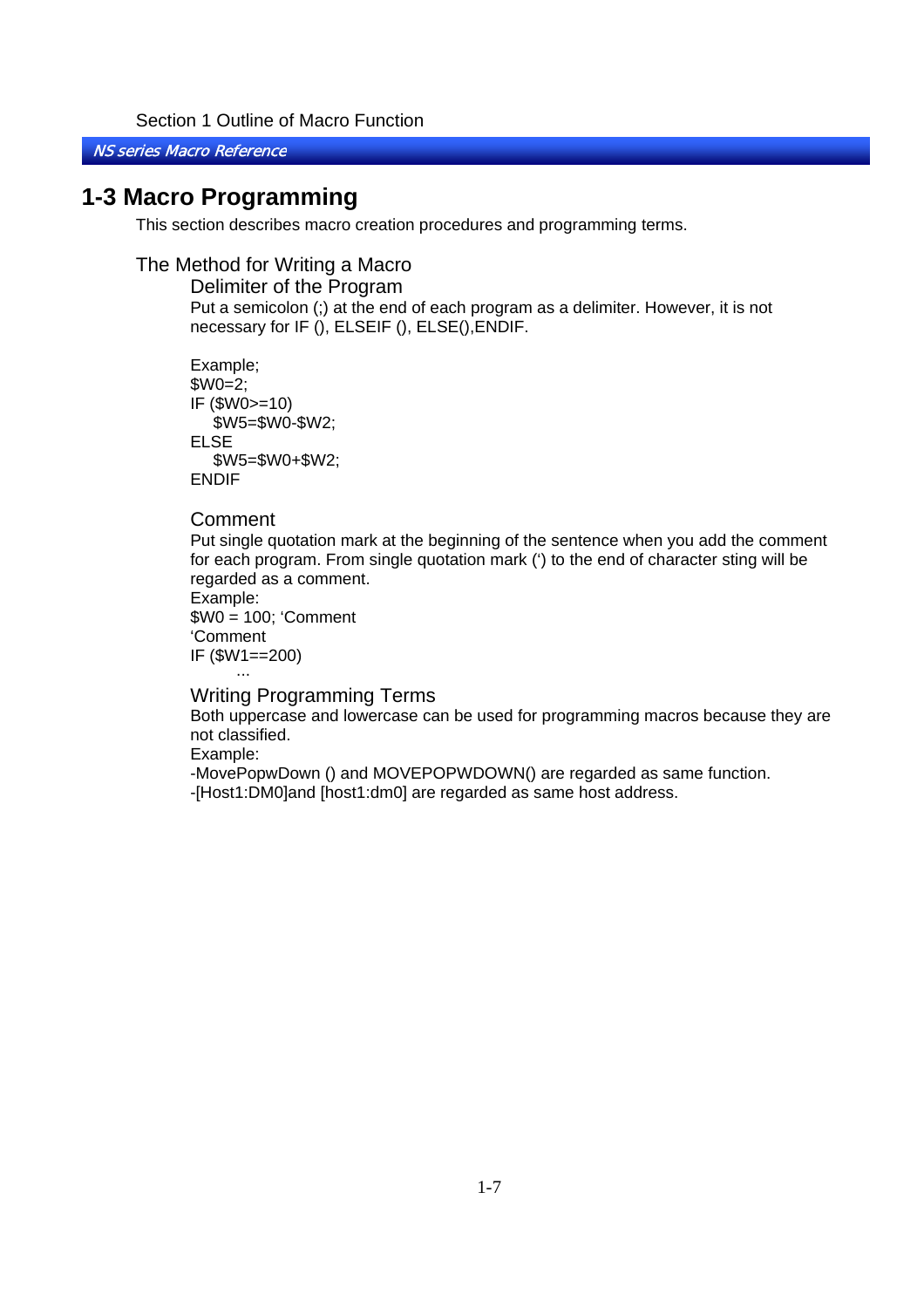#### NS series Macro Reference

#### Programming Terms

This section describes terms used in this function.

#### Variable

The following variables can be used in macro program.

| Item             | Explanation                                                             |                                       |  |
|------------------|-------------------------------------------------------------------------|---------------------------------------|--|
| Host             | Use functions (READCMEM and WRITECMEM) for communication when           |                                       |  |
| address          | accessing to the address in the host.                                   |                                       |  |
|                  | Enclose address in []                                                   |                                       |  |
|                  | Example:                                                                |                                       |  |
|                  | READCMEM(\$W100,[HOST1:DM00000],100);                                   |                                       |  |
|                  | 'Read HOST1:DM00000 to DM00099 to \$W100 to \$W199                      |                                       |  |
| <b>PT Memory</b> | Bit                                                                     |                                       |  |
|                  | Internal memory: \$B                                                    | \$B0 to \$B32767 (1bit per 1 point)   |  |
|                  | Internal Holding memory: \$HB                                           | \$HB0 to \$HB8191 (1bit per 1 point)  |  |
|                  | System Memory: \$SB                                                     | \$SB 47 (1bit per 1point)             |  |
|                  | Word                                                                    |                                       |  |
|                  | Internal memory: \$W                                                    | \$W to \$W32767(16bit per 1 point)    |  |
|                  | Internal Holding memory: \$HW                                           | \$HW0 to \$HW 8191 (16bit per 1point) |  |
|                  | System Memory: \$SW                                                     | \$SW0 to \$SW36 (16bit per 1 point)   |  |
|                  | Example:                                                                |                                       |  |
|                  | \$W100=\$W0+1; 'Set the value \$W0 and 1 added to \$W100                |                                       |  |
| Index            | Index is used for processing bit and word in the PT memory.             |                                       |  |
|                  | Add index to the end of the address and it will processed as [specified |                                       |  |
|                  | address + index value]                                                  |                                       |  |
|                  | There are 10 index points (I0 to I9).                                   |                                       |  |
|                  | Set I0 to I9 for the value of \$SW27 to \$SW36.                         |                                       |  |
|                  | Example:                                                                |                                       |  |
|                  | $$SW27 = H20;$                                                          |                                       |  |
|                  | $$W010 = 123$ ; ' $$W010$ is regarded as $$W20$ added $$W0$ and 20      |                                       |  |
|                  | $W20 = 123$                                                             |                                       |  |

## Qualifier of Variable

Qualifiers set for variables must be used as shown below.

Qualifiers are used when performing 32-bit data processing and numeral processing for bit.

| Item           | Explanation                                                                 |
|----------------|-----------------------------------------------------------------------------|
| Long Access    | Put "L" at the end of variable. Uses 2 words.                               |
| $(32bit)$ of   |                                                                             |
| Word (16bit)   | \$W0L=1000000; 'Accesses regarding \$W0, \$W1 as 32-bit                     |
|                | \$W100L=1000*1000; 'Accesses regarding \$W100, \$W101 as 32-bit             |
| <b>Numeral</b> | Put ":n" at the end of variable. Specify the value of bit address (up to 32 |
| Access of Bit  | by 4-bit unit) for "n".                                                     |
|                | Exceptions: If n=16, input "W".                                             |
|                | If $n=32$ , input "L".                                                      |
|                | $$B0:4 = 3;$ 'Sets 3(0011) for 4-bit from \$B0 to \$B3                      |
|                | \$B0W = 12345; 'Sets 12345(0011000000111001) for 16-bit from \$B0 to        |
|                | \$B15                                                                       |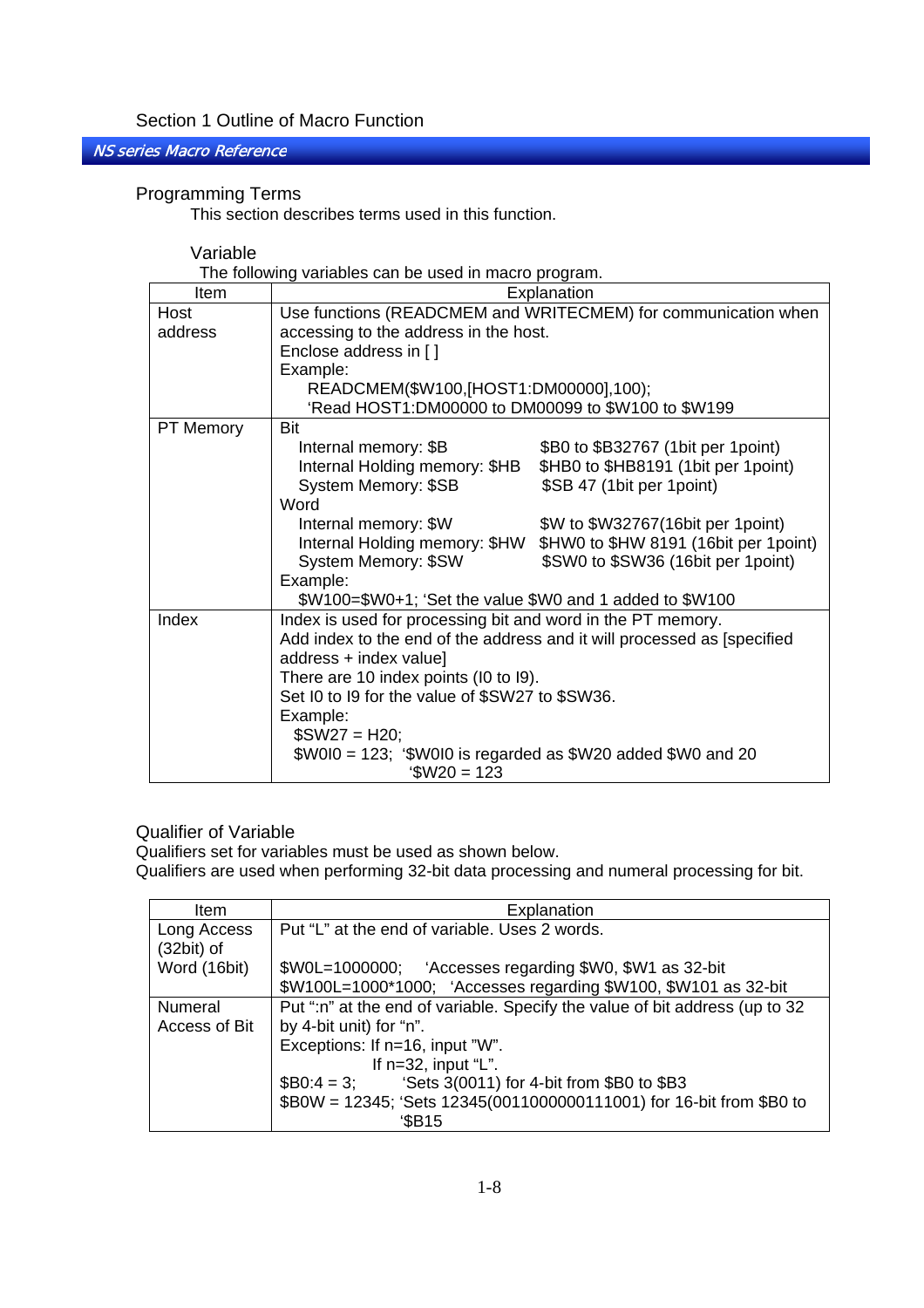NS series Macro Reference

#### **Constant**

Usable constants for macro program and procedure are described in the following table.

| ltem                    | Explanation                                                                                                                    |
|-------------------------|--------------------------------------------------------------------------------------------------------------------------------|
| Decimal constant        | -32768 to 32767 can be input when using word (16-bit)<br>-2147483648 to 2147483647 can be input when using 2<br>words (32-bit) |
| Hexadecimal constant    | H0 to HFFFF can be input when using word (16-bit)<br>H0 to HFFFFFFFF can be input when using 2 words (32-bit)                  |
| <b>Character String</b> | Enclose in ""<br>E.g. "ABCDE"                                                                                                  |

#### Branches

The following keywords can be used for specifying conditions.

| Item                        | Explanation                                                                                                                                                                                        |                                                                    |  |
|-----------------------------|----------------------------------------------------------------------------------------------------------------------------------------------------------------------------------------------------|--------------------------------------------------------------------|--|
| IF<br><b>ELSEIF</b>         | ELSEIF.                                                                                                                                                                                            | Enclose conditional expressions in parentheses () after the IF and |  |
| <b>ELSE</b><br><b>ENDIF</b> | Always use ENDIF at the end. Up to 8 nests can be input.<br>There is no restrictions for inputting the number of lines under IF<br>sentence. However, the total number of characters used in whole |                                                                    |  |
|                             | macro must be no more than 1024 characters.                                                                                                                                                        |                                                                    |  |
|                             | E.g.<br>$IF($W100 == 1)$<br>$$W99 = 1$ ;                                                                                                                                                           | 'If \$W100 is 1                                                    |  |
|                             | $ELSEIF($W100 == 2)$<br>$$W99 = 2;$                                                                                                                                                                | 'if \$W100 is 2                                                    |  |
|                             | ELSE<br>$$W99 = 3;$                                                                                                                                                                                | 'if \$W100 is other than 1 or 2                                    |  |
|                             | <b>ENDIF</b>                                                                                                                                                                                       |                                                                    |  |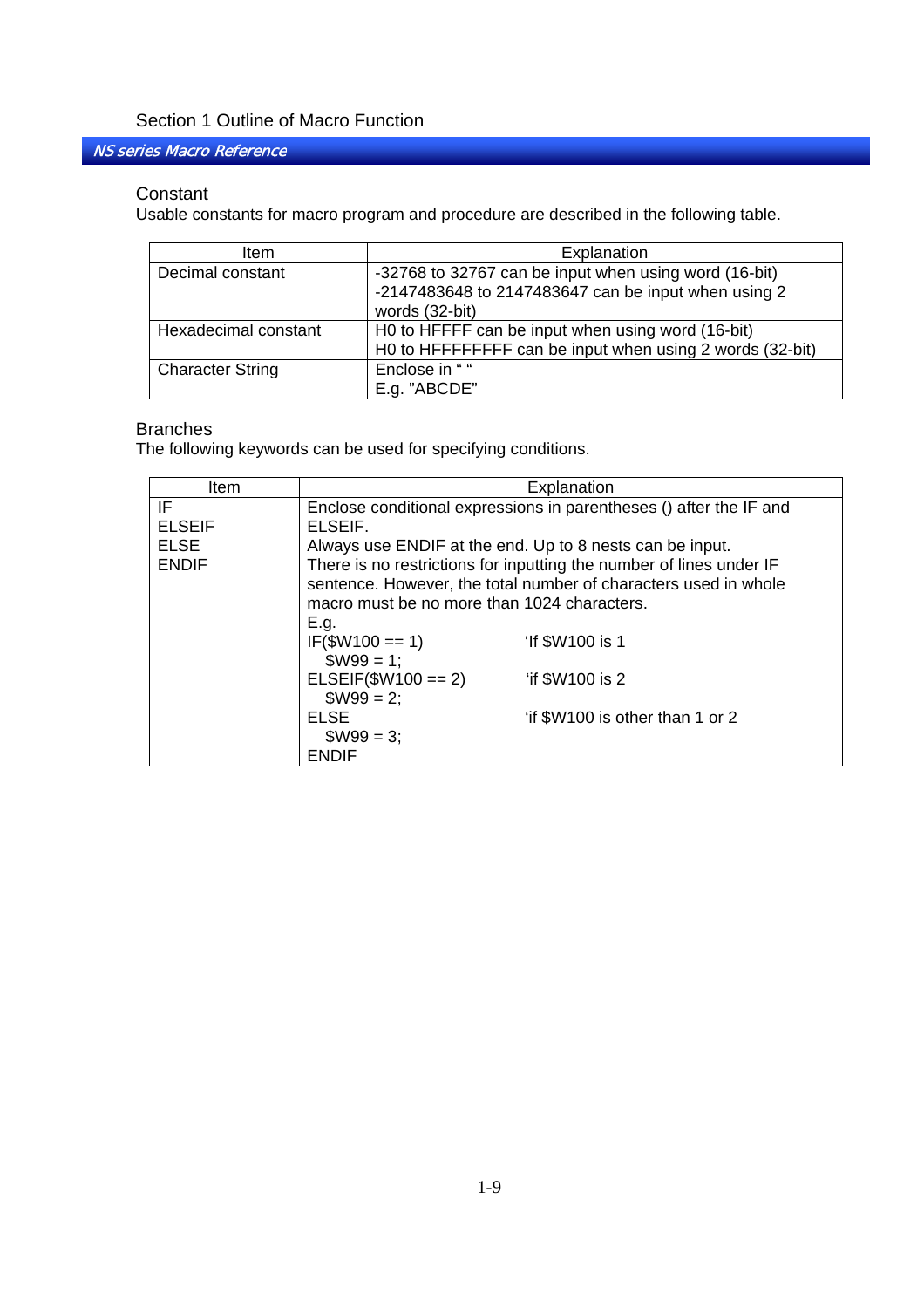### NS series Macro Reference

#### Conditional Expressions

Use the following conditional expressions for specifying conditions in the IF sentences. It works for all types of data (word, long access of word, bit, and numeral access of bit).

| Item            | Explanation                               |
|-----------------|-------------------------------------------|
| $A == B$        | If A is equal to B, TRUE.                 |
| A > B           | If A is greater than B, TRUE.             |
| $A \geq B$      | If A is greater than or equal to B, TRUE. |
| A < B           | If A is less than B, TRUE.                |
| $A \leq B$      | If A is less than or equal to B, TRUE.    |
| $A \leq B$      | If A is not equal to B, TRUE.             |
| $A! = B$        |                                           |
| A && B          | If both A and B are true, TRUE. (AND)     |
| A AND B         |                                           |
| $A \parallel B$ | If either of A or B is true, TRUE. (OR)   |
| A OR B          |                                           |

| <b>Reference</b>                                                                          |
|-------------------------------------------------------------------------------------------|
| The result (A&&B, A>B) can be substituted for the variable.                               |
| E.g.\$B100=\$W0>100;                                                                      |
| If the value of \$W is "100" or less, "0" will be substituted for \$B100. If the value of |
| \$W is more than "100", "1" will be substituted for \$B100.                               |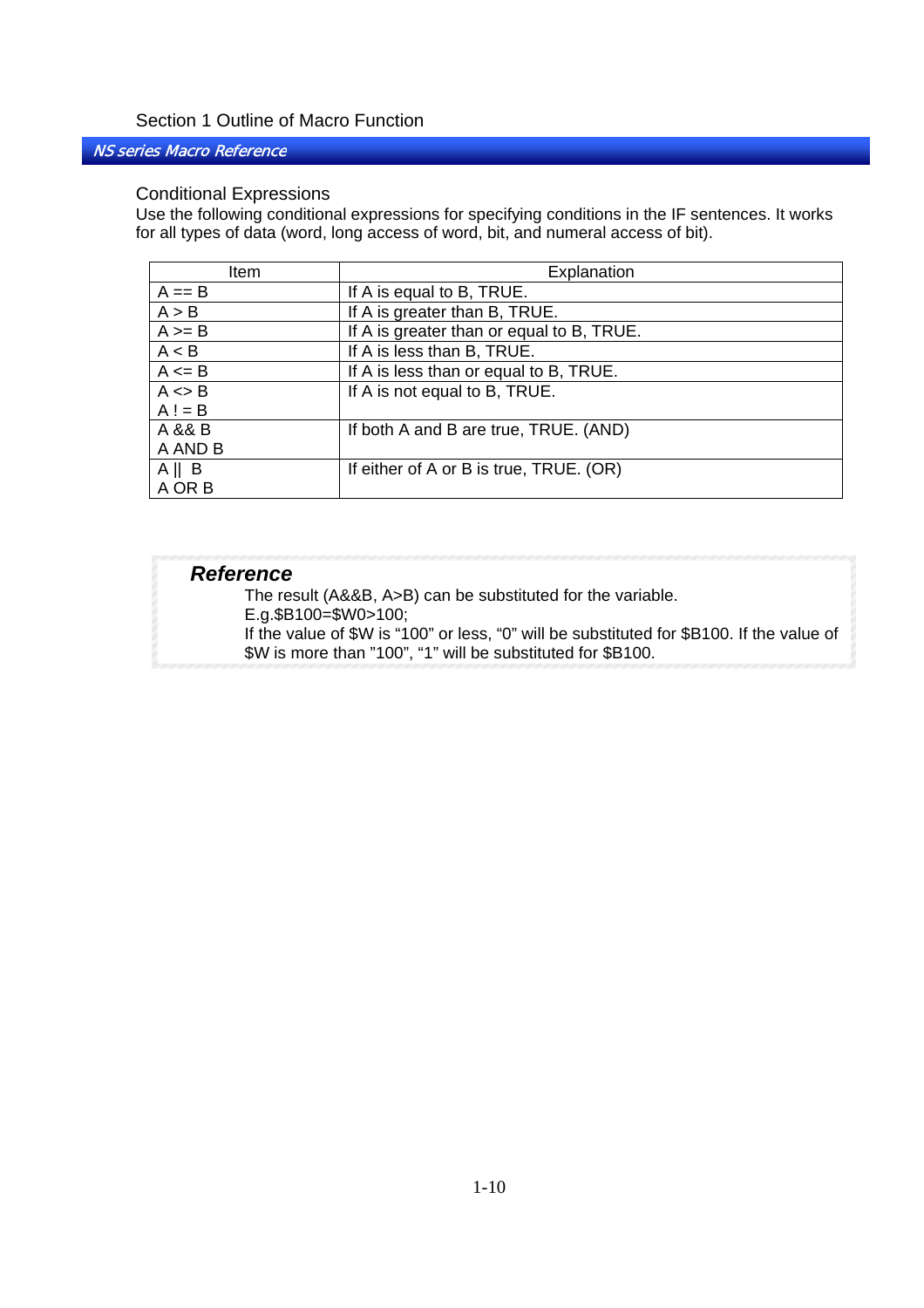#### NS series Macro Reference

#### Basic Operational Statements

The following operational statements can be used in the program.

| Item              | symbol                | Example               | meaning                                  |
|-------------------|-----------------------|-----------------------|------------------------------------------|
| substitution      | $=$                   | $A = B$               | Substitute B for A                       |
| addition          | $\div$                | $C = A + B$           | Set A+B to C                             |
| subtraction       |                       | $C = A-B$             | Set A-B to C                             |
| multiplication    | $\star$               | $C = A^*B$            | Set AxB to C                             |
| division          |                       | $C = A/B$             | Set A/B to C                             |
| residue           | %                     | $C = A\%B$            | Set A%B to C                             |
| <b>OR</b>         |                       | $C = A B$             | Logically ORs for A and B                |
| <b>AND</b>        | &                     | $C = A & B$           | Logically ANDs for A and B               |
| <b>NOT</b>        |                       | $C = !A$              | Set C for denial of A                    |
| Exclusive         | $\overline{ }$        | $C = A \triangle B$   | Result C of logical XORs for A and B     |
| Complement of 1   | $\tilde{\phantom{a}}$ | $B = -A$              | Set the 1-complement of A to B           |
| Bit Shift (left)  | <<                    | $C = A < B$           | Set the value that A is shifted B-bit to |
|                   |                       |                       | the left to C.                           |
| Bit Shift (right) | >>                    | $C = A \rightarrow B$ | Se the value that A is shifted B-bit to  |
|                   |                       |                       | the right to C.                          |

## *Reference*

If executing logical operation, process must be performed between the same data types (between word, bit, or long access)

E.g.\$SW0L=\$SW10L&\$W20L;'Use all long access of word'

Multiple operations can be combined. E.g. A=(B+C)\*(D+E/2)

The priority of orders is as follows.

| Item | Symbol                |
|------|-----------------------|
| High |                       |
|      | $\tilde{\phantom{a}}$ |
|      | $^*, \frac{7}{9}$     |
|      | +,                    |
|      | $\frac{1}{\leq 1}$    |
|      | &                     |
|      | $\hat{\phantom{a}}$   |
|      |                       |
| _OW  |                       |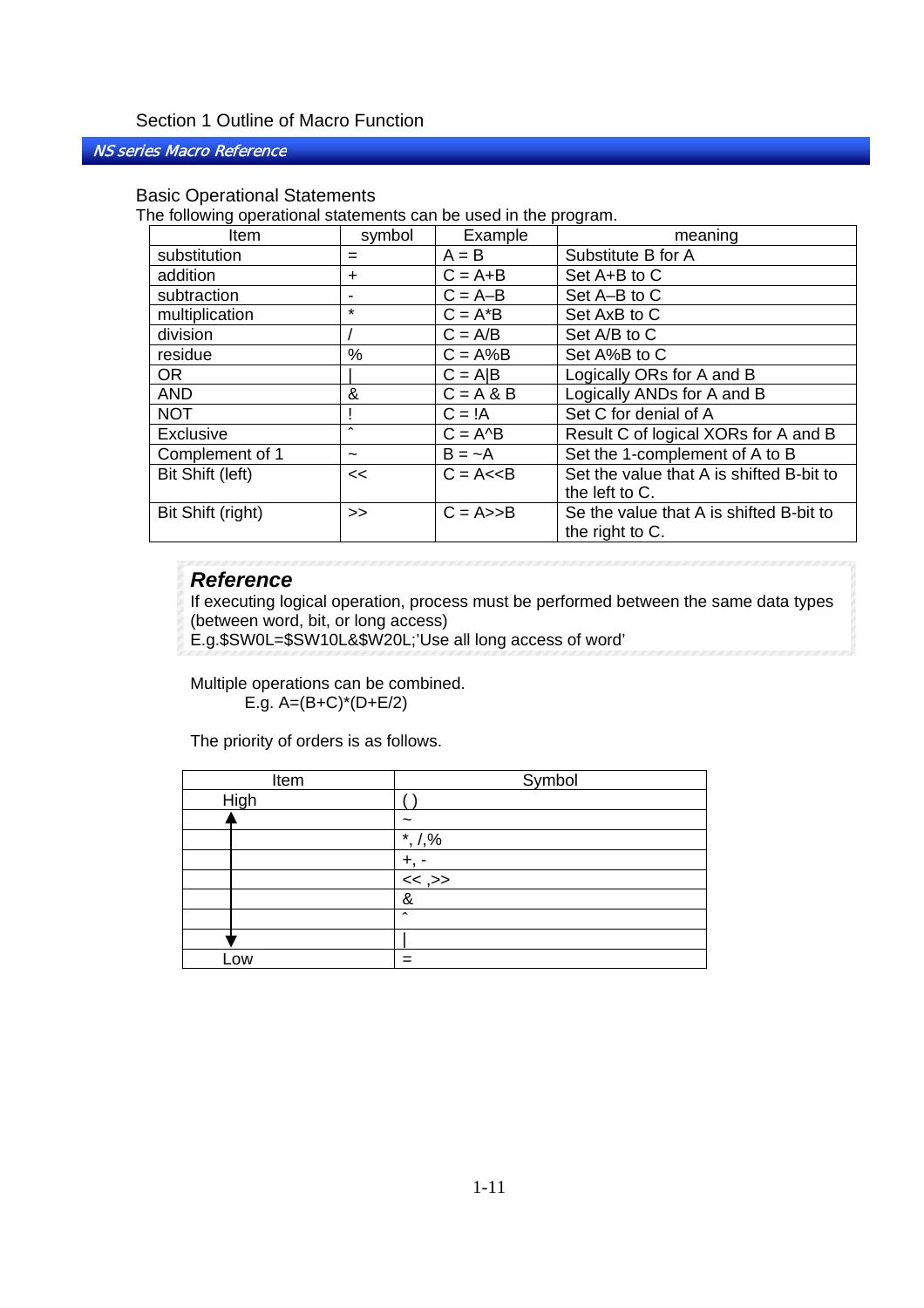## NS series Macro Reference

#### **Functions**

The following functions are provided for macro of NS Series.

|                                   | Action                                                                                           | Function             |
|-----------------------------------|--------------------------------------------------------------------------------------------------|----------------------|
| Conversion between BCD            | Value (BIN code)->BCD code                                                                       | <b>BCD</b>           |
| and BIN                           | BCD code->value (BIN code)                                                                       | <b>BIN</b>           |
| Manipulating character<br>strings | Copy character string                                                                            | STRCPY/STRCPYW       |
|                                   | Convert from ASCII code to<br>Unicode                                                            | STRM2W               |
|                                   | Convert from Unicode to ASCII<br>code                                                            | STRW2M               |
| Alarm/Event summary               | Clear the number of Alarm/Event<br>occurrence                                                    | <b>RSTALARMCNT</b>   |
| HMI exclusive statements          | Output written value and changed<br>value                                                        | <b>GETNUMVAL</b>     |
|                                   | Switch screen                                                                                    | SHOWPAGE/SHOWPAGEBCD |
|                                   | Movement of object display area                                                                  | <b>MOVEPARTS</b>     |
|                                   | Display message dialog box                                                                       | <b>MSGBOX</b>        |
|                                   | Get displayed rectangle of the<br>object                                                         | <b>GETPARTS</b>      |
|                                   | Move pop-up window                                                                               | <b>MOVEPOPW</b>      |
|                                   | Move pop-up window up                                                                            | <b>MOVEPOPWUP</b>    |
|                                   | Move pop-up window down                                                                          | MOVEPOPWDOWN         |
|                                   | Move pop-up window left                                                                          | <b>MOVEPOPWLEFT</b>  |
|                                   | Move pop-up window right                                                                         | <b>MOVEPOPWRIGHT</b> |
|                                   | Close pop-up window                                                                              | <b>CLOSEPOPW</b>     |
| Communications                    | Read data from specified address                                                                 | <b>READCMEM</b>      |
|                                   | Write data to specified address                                                                  | <b>WRITECMEM</b>     |
| Process termination               | Terminate macro program                                                                          | <b>RETURN</b>        |
| Set Date/Time                     | Change settings of internal clock of<br>the PT                                                   | <b>SETTIME</b>       |
| Reading/writing data              | Read contents (values in binary) of<br>the specified file in a memory card<br>(CF) to PT memory. | <b>READCF</b>        |
|                                   | Save the contents of PT memory in<br>a memory card (CF).                                         | <b>WRITECF</b>       |
| Data manipulation<br>/conversion  | Swap high order and low order of<br>the specified address.                                       | <b>SWAP</b>          |
|                                   | Swap high order (2byte) and low<br>order (2byte) of the specified long<br>word data.             | <b>SWAPL</b>         |
|                                   | Copy contents of \$W in the PT<br>memory                                                         | <b>MEMCOPY</b>       |
| Input Focus Control               | Set the input focus for the specified<br>object                                                  | <b>SETFOCUS</b>      |
|                                   | Release the input focus set for the<br>object                                                    | <b>RELEASEFOCUS</b>  |
| Repeat Program                    | Repeat Program                                                                                   | FOR, NEXT            |
|                                   | Aborting from Program Repetition                                                                 | <b>BREAK</b>         |
|                                   | Return to the top of FOR loop.                                                                   | <b>CONTINUE</b>      |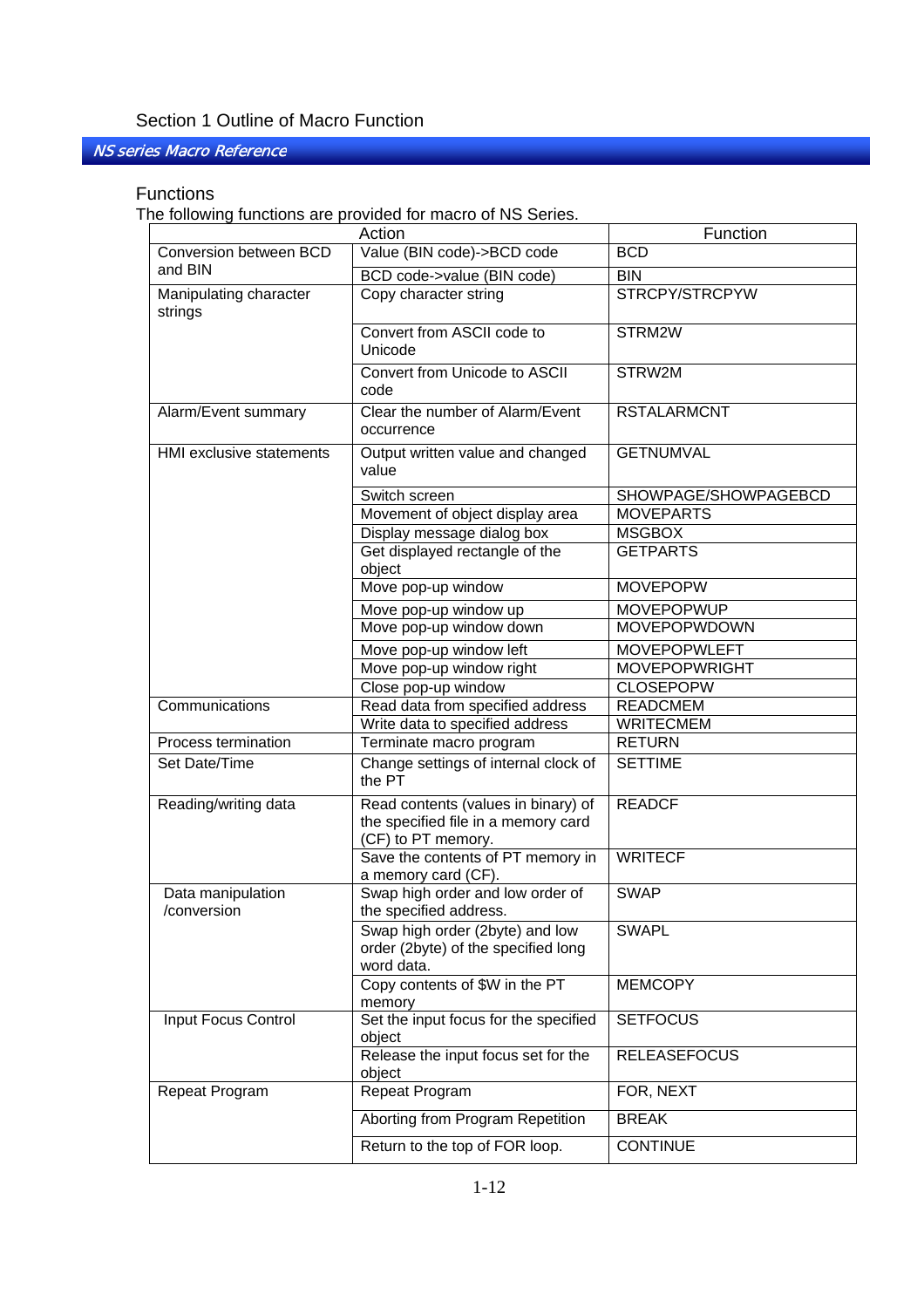## NS series Macro Reference

|                                | Project Macro          |                                   |                           | Screen<br>Macro                    |                                            | Functional object Macro  |                  |                        |                                    |                             |                          |                                 |                               |
|--------------------------------|------------------------|-----------------------------------|---------------------------|------------------------------------|--------------------------------------------|--------------------------|------------------|------------------------|------------------------------------|-----------------------------|--------------------------|---------------------------------|-------------------------------|
|                                |                        |                                   |                           |                                    |                                            |                          |                  |                        |                                    |                             |                          |                                 |                               |
|                                | When Loading a Project | Alarm/Event On Timing             | Alarm/Event Off<br>Timing | When Loading<br>$\omega$<br>screen | When Unloading<br>$\pmb{\omega}$<br>screen | Touch On Timing          | Touch Off Timing | When changing<br>value | Before Inputting<br>Numeral/String | When writing Numeral/String | List Selection           | When pressing<br>a Display Area | When Selecting an Alarm/Event |
| <b>BCD</b>                     | OK                     | OK                                | OK                        | OK                                 | OK                                         | OK                       | OK               | OK                     | OK                                 | OK                          | OK                       | OK                              | OK                            |
| <b>BIN</b>                     | $\overline{OK}$        | $\overline{\overline{\text{OK}}}$ | OK                        | $\overline{OK}$                    | $\overline{OK}$                            | $\overline{\mathsf{OK}}$ | OK               | OK                     | $\overline{\mathsf{OK}}$           | $\overline{\mathsf{OK}}$    | $\overline{OK}$          | $\overline{\mathsf{OK}}$        | $\overline{\mathsf{OK}}$      |
| <b>CLOSEPOPW</b>               |                        | OK                                | OK                        | OK                                 | OK                                         | OK                       | OK               | OK                     | OK                                 | OK                          | OK                       | OK                              | OK                            |
| <b>GETNUMVAL</b>               |                        |                                   |                           |                                    |                                            |                          |                  | $\star$                |                                    | $\star$                     |                          |                                 |                               |
| <b>GETPARTS</b>                |                        |                                   |                           | OK                                 | OK                                         | $\overline{\mathsf{OK}}$ | OK               | OK                     | OK                                 | $\overline{OK}$             | OK                       | OK                              | OK                            |
| <b>MOVEPARTS</b>               |                        |                                   |                           | OK                                 | OK                                         | OK                       | OK               | OK                     | OK                                 | $\overline{OK}$             | OK                       | OK                              | OK                            |
| <b>MOVEPOPW</b>                |                        | OK                                | OK                        | OK                                 | $\overline{OK}$                            | $\overline{OK}$          | OK               | OK                     | OK                                 | OK                          | OK                       | OK                              | OK                            |
| MOVEPOPWDOWN                   |                        | OK                                | OK                        | $\overline{OK}$                    | $\overline{OK}$                            | $\overline{OK}$          | OK               | OK                     | OK                                 | $\overline{OK}$             | $\overline{OK}$          | OK                              | $\overline{OK}$               |
| <b>MOVEPOPWLEFT</b>            |                        | OK                                | OK                        | OK                                 | $\overline{OK}$                            | OK                       | OK               | OK                     | OK                                 | $\overline{\mathsf{OK}}$    | $\overline{OK}$          | OK                              | OK                            |
| <b>MOVEPOPWRIGHT</b>           |                        | OK                                | OK                        | OK                                 | OK                                         | OK                       | OK               | OK                     | OK                                 | $\overline{OK}$             | OK                       | OK                              | OK                            |
| <b>MOVEPOPWUP</b>              |                        | OK                                | OK                        | OK                                 | OK                                         | OK                       | OK               | OK                     | OK                                 | $\overline{OK}$             | OK                       | OK                              | OK                            |
| <b>MSGBOX</b>                  | OK                     | $\overline{\mathsf{OK}}$          | OK                        | $\overline{OK}$                    | $\overline{OK}$                            | OK                       | OK               | OK                     | OK                                 | $\overline{\mathsf{OK}}$    | $\overline{\mathsf{OK}}$ | OK                              | $\overline{\mathsf{OK}}$      |
| <b>READCMEM</b>                |                        | OK                                | OK                        |                                    | OK                                         | OK                       | OK               | OK                     | OK                                 | OK                          | OK                       | OK                              | OK                            |
| <b>RETURN</b>                  | OK                     | OK                                | OK                        | OK                                 | OK                                         | OK                       | OK               | OK                     | OK                                 | OK                          | OK                       | OK                              | OK                            |
| <b>RSTALARMCNT</b>             | OK                     | OK                                | OK                        | OK                                 | OK                                         | OK                       | OK               | OK                     | OK                                 | OK                          | OK                       | OK                              | OK                            |
| <b>SHOWPAGE</b><br>SHOWPAGEBCD | OK<br>OK               | OK<br>OK                          | OK<br>OK                  | OK<br>OK                           | OK<br>OK                                   | OK<br>OK                 | OK<br>OK         | OK<br>OK               | OK<br>OK                           | OK<br>OK                    | OK<br>OK                 | OK<br>OK                        | OK<br>OK                      |
| STRCPY(W)                      | OK                     | OK                                | OK                        | OK                                 | $\overline{\mathsf{OK}}$                   | OK                       | OK               | OK                     | OK                                 | $\overline{\mathsf{OK}}$    | $\overline{OK}$          | OK                              | $\overline{\mathsf{OK}}$      |
| STRM2W                         | OK                     | OK                                | OK                        | OK                                 | OK                                         | OK                       | OK               | OK                     | OK                                 | OK                          | OK                       | OK                              | OK                            |
| <b>WRITECMEM</b>               |                        | OK                                | OK                        |                                    | OK                                         | OK                       | OK               | OK                     | OK                                 | $\overline{OK}$             | OK                       | OK                              | OK                            |
| <b>SETTIME</b>                 | OK                     | OK                                | OK                        | OK                                 | $\overline{OK}$                            | $\overline{OK}$          | OK               | OK                     | OK                                 | $\overline{OK}$             | $\overline{OK}$          | $\overline{OK}$                 | $\overline{OK}$               |
| <b>READCF</b>                  | OK                     | OK                                | OK                        | OK                                 | OK                                         | OK                       | OK               | OK                     | OK                                 | $\overline{OK}$             | OK                       | OK                              | OK                            |
| <b>WRITECF</b>                 | OK                     | OK                                | OK                        | OK.                                | OK                                         | OK                       | OK               | OK                     | OK.                                | OK                          | OK                       | OK                              | OK                            |
| <b>MEMCOPY</b>                 | OK                     | OK                                | OK                        | OK                                 | OK                                         | OK                       | 0K               | OK                     | OK                                 | OK                          | OK                       | OK                              | OK                            |
| <b>SWAP</b>                    | OK                     | OK                                | OK                        | OK                                 | OK                                         | OK                       | OK               | OK                     | OK                                 | OK                          | OK                       | OK                              | OK                            |
| <b>SWAPL</b>                   | OK                     |                                   |                           |                                    |                                            |                          |                  |                        |                                    |                             |                          |                                 |                               |
| <b>SETFOCUS</b>                |                        | OK                                | OK                        |                                    |                                            | OK                       | OK               | OK                     |                                    |                             | OK                       | OK                              | OK                            |
| <b>RELEASEFOCUS</b>            |                        | OK                                | OK                        |                                    |                                            | <b>OK</b>                | OK               | OK                     |                                    |                             | OK                       | OK                              | OK                            |

#### The timing when a function can be executed as shown below.

\*Numeral Display & Input Only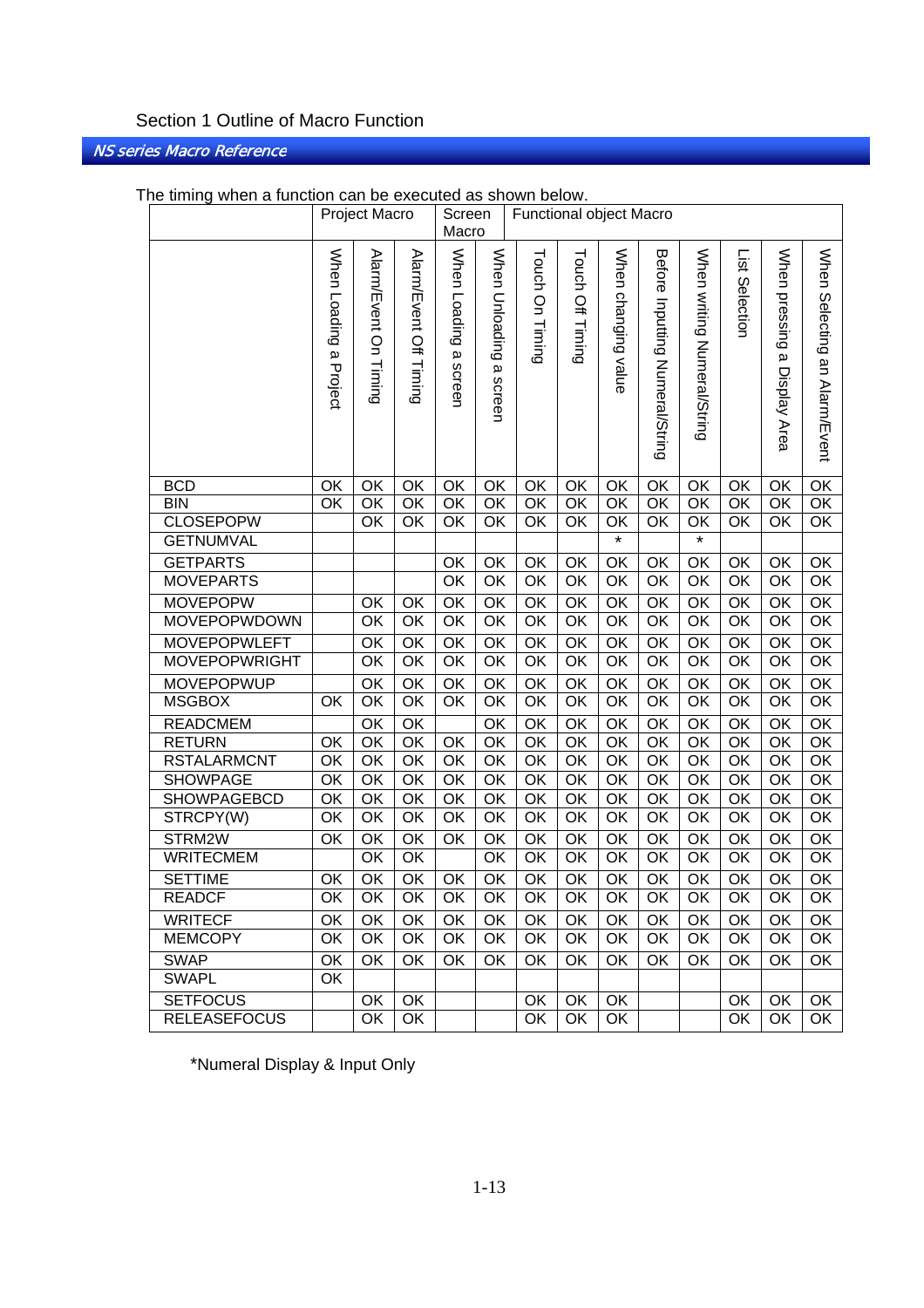## NS series Macro Reference

#### Added Functions

| Action               | <b>Function</b>     | Remarks                           |
|----------------------|---------------------|-----------------------------------|
| Set Date/Time        | <b>SETTIME</b>      | Added in NS-Designer Ver.3.0      |
| Reading/writing data | <b>READCF</b>       | Added in NS-Designer Ver.4.0 (NS  |
|                      | <b>WRITECF</b>      | Series hardware with - V1 suffix) |
| Data manipulation    | <b>SWAP</b>         |                                   |
| /conversion          | <b>SWAPL</b>        |                                   |
|                      | <b>MEMCOPY</b>      |                                   |
| Input Focus Control  | <b>SETFOCUS</b>     | Added in NS-Designer Ver.5.0.     |
|                      | <b>RELEASEFOCUS</b> |                                   |
| Switch Screen (BCD)  | <b>SHOWPAGEBCD</b>  | Added in NS-Designer Ver.6.0.     |
| Repeat Program       | FOR, NEXT           |                                   |
|                      | <b>BREAK</b>        |                                   |
|                      | <b>CONTINUE</b>     |                                   |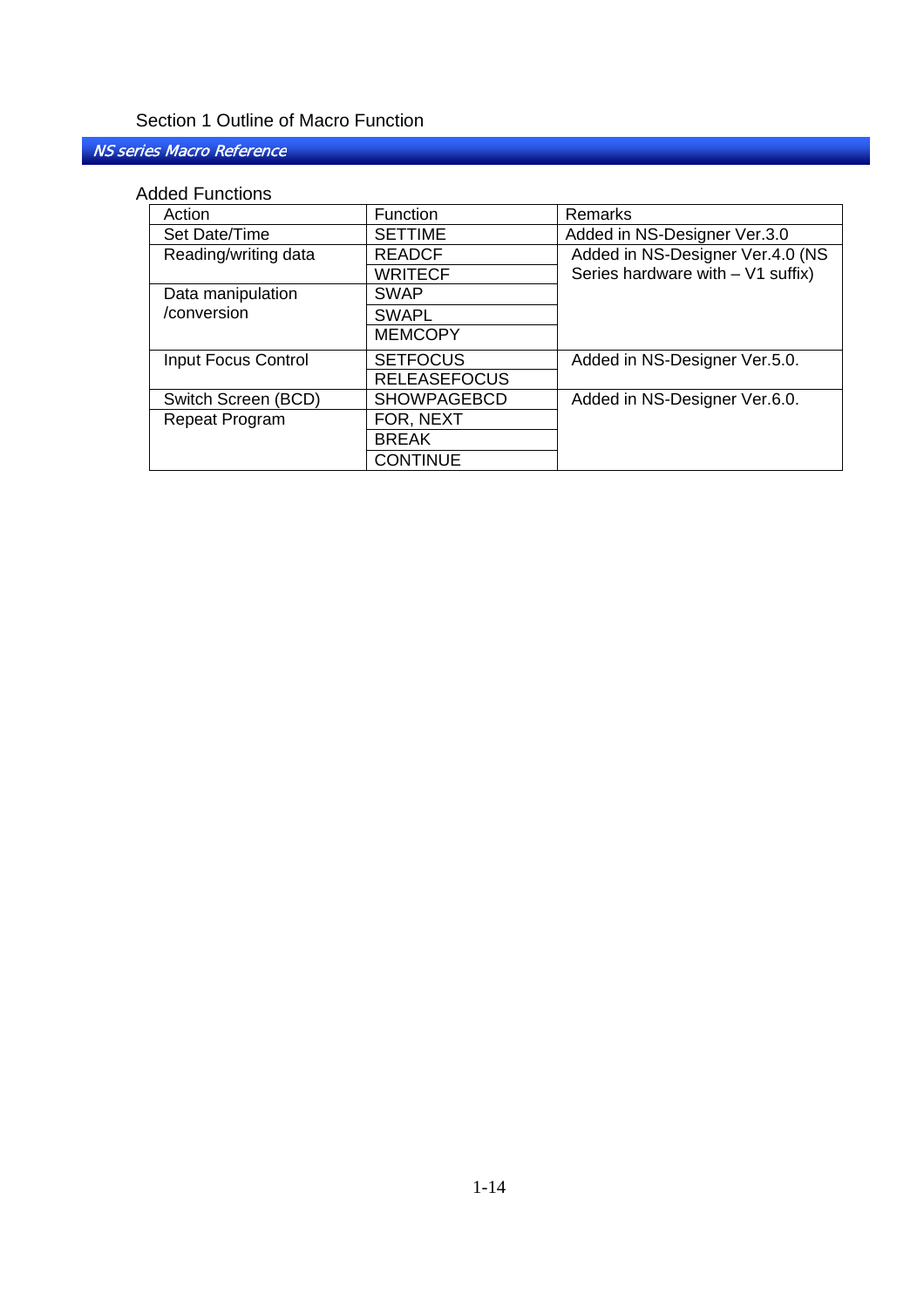NS series Macro Reference

## **Section2 Functions**

This section describes how to use the standard functions.

| $2 - 1$ |  |  |
|---------|--|--|
|         |  |  |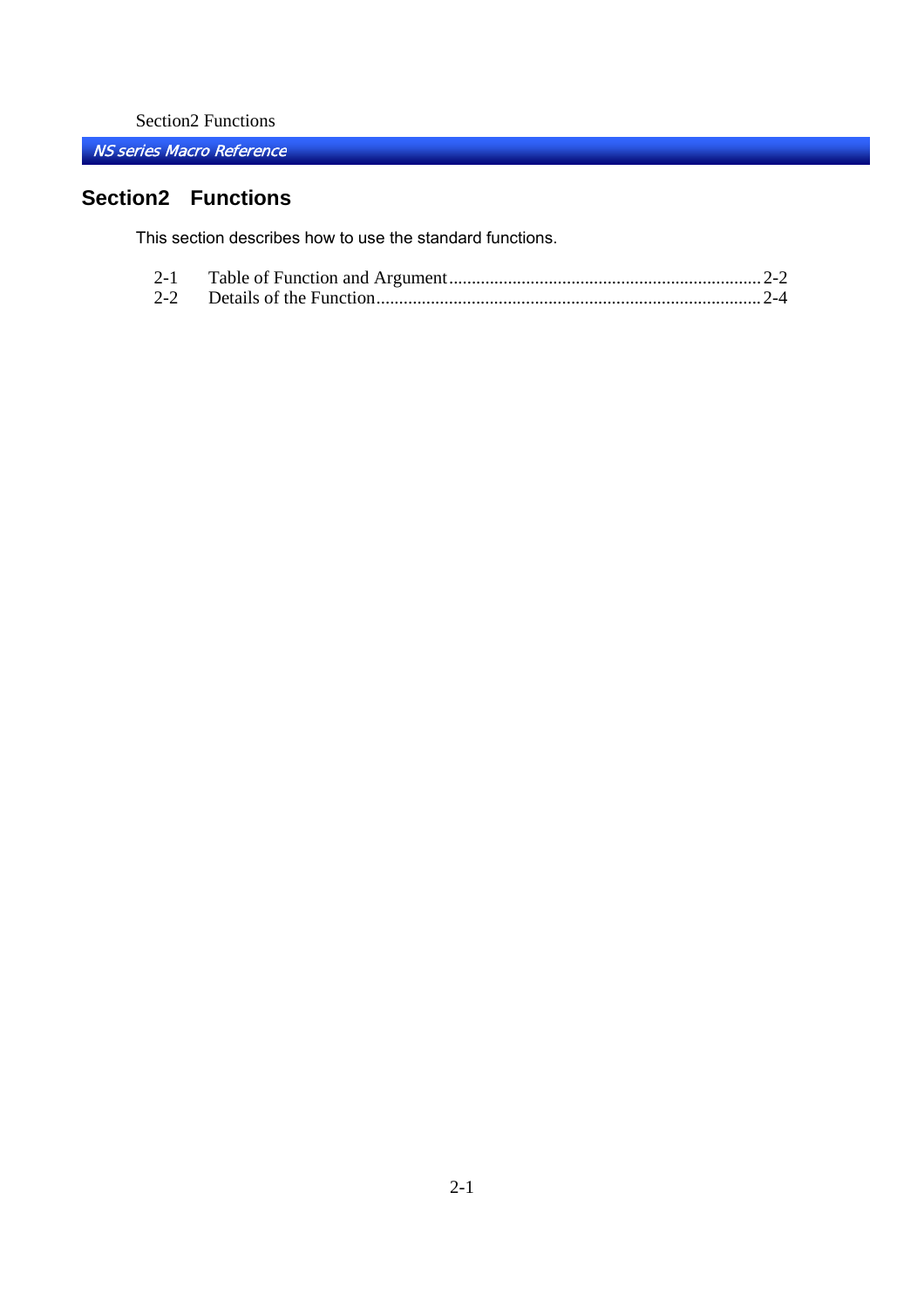#### <span id="page-16-0"></span>NS series Macro Reference

## *2-1 Table of Function and Argument*

The varity of variables and values, which can be specified as an argument for macro function is described below. Alphabets such as S,D,n,x,y in the row indicated parameter used in "2-2" Details of function"-"Format".

|                      |                                          |                       | PT Memory                  |                      |                        |                     |                     |                   |                     |
|----------------------|------------------------------------------|-----------------------|----------------------------|----------------------|------------------------|---------------------|---------------------|-------------------|---------------------|
| Function             | <b>Argument</b>                          | \$B<br>얖<br>문<br>SS\$ | access of bit<br>Numerical | <b>MS\$ MH\$ M\$</b> | Long access of<br>word | Constant            | String              | Host Side Address | Specify Index       |
| <b>BCD</b>           | $\overline{S}$                           |                       | $\circ$                    | $\circ$              | $\circlearrowright$    | $\circ$             |                     |                   | $\circ$             |
| <b>BIN</b>           | $\overline{\mathsf{s}}$                  |                       | $\circ$                    | $\circ$              | $\circ$                | $\circ$             |                     |                   | $\circ$             |
| <b>CLOSEPOPW</b>     | n                                        |                       | $\circlearrowright$        | $\circ$              | $\circlearrowright$    | $\circlearrowright$ |                     |                   | $\circlearrowright$ |
| <b>GETNUMVAL</b>     | None                                     |                       |                            |                      |                        |                     |                     |                   |                     |
|                      | N                                        |                       | $\circ$                    | $\circ$              | $\circ$                | $\circ$             |                     |                   | $\circ$             |
| <b>GETPARTS</b>      | Left,<br>Top,<br>Right,<br><b>Bottom</b> |                       |                            | $\circ$              | $\circ$                |                     |                     |                   | $\circ$             |
|                      | n                                        |                       | $\circ$                    | $\circ$              | $\circlearrowright$    | $\circ$             |                     |                   | $\circ$             |
| <b>MOVEPARTS</b>     | $\overline{\mathsf{x}}$                  |                       | $\circ$                    | $\circ$              | $\circ$                | $\circ$             |                     |                   | $\circ$             |
|                      | Y                                        |                       | $\circlearrowright$        | $\circ$              | $\circ$                | $\circ$             |                     |                   | $\circ$             |
|                      | n                                        |                       | $\circ$                    | $\circ$              | $\circ$                | $\circ$             |                     |                   | $\circ$             |
| <b>MOVEPOPW</b>      | X                                        |                       | $\circ$                    | $\circ$              | $\circlearrowright$    | $\circlearrowright$ |                     |                   | $\circ$             |
|                      | у                                        |                       | $\circ$                    | $\circ$              | $\circ$                | $\circ$             |                     |                   | $\circ$             |
| <b>MOVEPOPWDOWN</b>  | n                                        |                       | $\circ$                    | $\circ$              | $\circ$                | $\circ$             |                     |                   | $\circ$             |
|                      | У                                        |                       | $\circ$                    | $\circ$              | $\circ$                | $\circ$             |                     |                   | $\circ$             |
| <b>MOVEPOPWLEFT</b>  | n                                        |                       | $\circ$                    | $\circ$              | $\circ$                | $\circ$             |                     |                   | $\circ$             |
|                      | X                                        |                       | $\circlearrowright$        | $\circ$              | $\circ$                | $\circ$             |                     |                   | $\circlearrowright$ |
| <b>MOVEPOPWRIGHT</b> | n                                        |                       | $\circlearrowright$        | $\circ$              | $\circ$                | $\circ$             |                     |                   | $\circ$             |
|                      | у                                        |                       | $\circ$                    | $\circ$              | $\circ$                | $\circ$             |                     |                   | $\circ$             |
| <b>MOVEPOPWUP</b>    | n                                        |                       | $\circ$                    | $\circ$              | $\circ$                | $\circlearrowright$ |                     |                   | $\circlearrowright$ |
|                      | V                                        |                       | $\circlearrowright$        | $\circlearrowright$  | $\circ$                | $\circlearrowright$ |                     |                   | $\circlearrowright$ |
|                      | $\overline{S1}$                          |                       |                            | $\circ$              | $\circ$                |                     | $\circ$             |                   | $\circ$             |
| <b>MSGBOX</b>        | $\overline{\text{S2}}$                   |                       |                            | $\circ$              | $\circ$                |                     | $\circlearrowright$ |                   | $\circ$             |
|                      | $\overline{\mathsf{S}3}$                 |                       | $\circ$                    | $\circ$              | $\circ$                | $\circ$             |                     |                   | $\circ$             |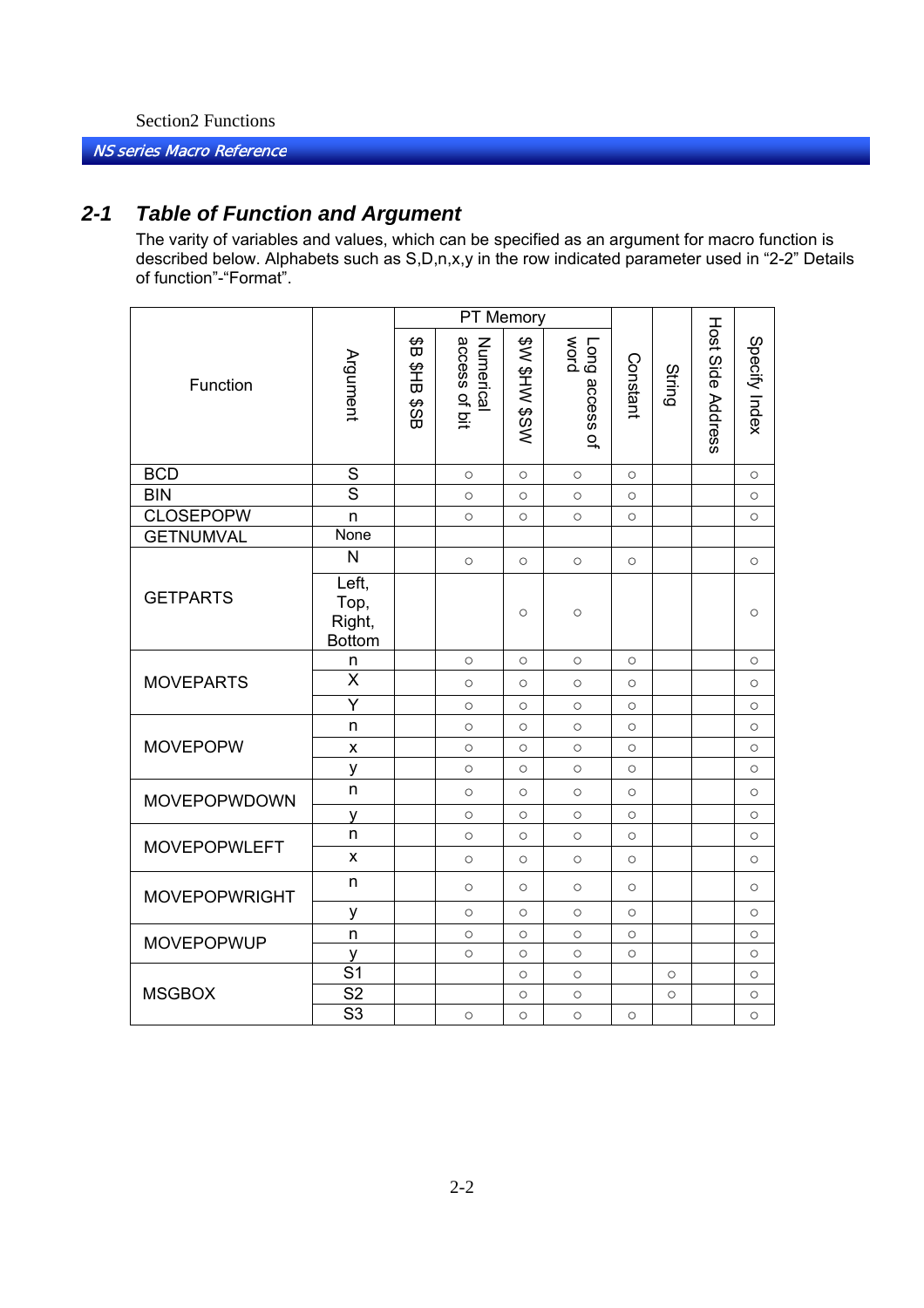|                     |                         |                       | PT Memory                  |                     |                     |                     |                     |                     |                     |
|---------------------|-------------------------|-----------------------|----------------------------|---------------------|---------------------|---------------------|---------------------|---------------------|---------------------|
| Function            | <b>Argument</b>         | \$<br><b>SHB \$SB</b> | Numerical<br>access of bit | WS\$ WH\$ M\$       | Long access         | Constant            | String              | Host Side Address   | Specify Index       |
|                     | D                       | $\circ$               |                            | $\bigcirc$          | $\circ$             |                     |                     |                     | $\circ$             |
| <b>READCMEM</b>     | $\mathbf S$             | $\circ$               |                            | $\bigcirc$          | $\circlearrowright$ |                     |                     | $\circlearrowright$ | $\circ$             |
|                     | N                       |                       |                            |                     |                     | $\circ$             |                     |                     |                     |
| <b>RETURN</b>       | S                       |                       | $\bigcirc$                 | $\bigcirc$          | $\bigcirc$          | $\bigcirc$          |                     |                     | $\bigcirc$          |
| <b>RSTALARMCNT</b>  | $\overline{S}$          |                       | $\bigcirc$                 | $\bigcirc$          | $\circlearrowright$ | $\circlearrowright$ |                     |                     | $\circlearrowright$ |
| <b>SHOWPAGE</b>     | $\overline{\mathsf{s}}$ |                       | $\bigcirc$                 | $\bigcirc$          | $\circlearrowright$ | $\bigcirc$          |                     |                     | $\circ$             |
| <b>SHOWPAGEBCD</b>  | ${\mathsf S}$           |                       | $\bigcirc$                 | $\bigcirc$          | $\bigcirc$          | $\bigcirc$          |                     |                     | $\circ$             |
| STRCPY(W)           | D                       |                       |                            | $\bigcirc$          | $\circlearrowright$ |                     |                     |                     | $\circ$             |
|                     | S                       |                       |                            | $\bigcirc$          | $\circlearrowright$ |                     | $\circlearrowright$ |                     | $\bigcirc$          |
| STRM2W              | D                       |                       |                            | $\bigcirc$          | $\circ$             |                     |                     |                     | $\circ$             |
|                     | S                       |                       |                            | $\circlearrowright$ | $\circlearrowright$ |                     | $\circlearrowright$ |                     | $\bigcirc$          |
| STRM2M              | D                       |                       |                            | $\bigcirc$          | $\bigcirc$          |                     |                     |                     | $\circ$             |
|                     | ${\mathsf S}$           |                       |                            | $\circlearrowright$ | $\circ$             |                     | $\bigcirc$          |                     | $\circ$             |
|                     | D                       | $\circ$               |                            | $\bigcirc$          | $\bigcirc$          |                     |                     | $\circ$             | $\circ$             |
| <b>WRITECMEM</b>    | S                       | $\circ$               |                            | $\circ$             | $\circ$             |                     |                     |                     | $\circ$             |
|                     | n                       | $\circ$               | $\bigcirc$                 | $\bigcirc$          | $\bigcirc$          |                     |                     |                     |                     |
| <b>SETTIME</b>      | $\mathbf S$             |                       |                            | $\circlearrowright$ |                     |                     |                     |                     |                     |
|                     | Mem                     |                       |                            | $\bigcirc$          |                     |                     |                     |                     | $\bigcirc$          |
| <b>READCF</b>       | <b>Size</b>             |                       |                            | $\bigcirc$          |                     |                     |                     |                     |                     |
|                     | File                    |                       |                            | $\bigcirc$          |                     |                     | $\bigcirc$          |                     |                     |
|                     | Dev                     |                       |                            | $\bigcirc$          |                     | $\circlearrowright$ |                     |                     |                     |
|                     | Mem                     |                       |                            | $\bigcirc$          |                     |                     |                     |                     | $\bigcirc$          |
| <b>WRITECF</b>      | <b>Size</b>             |                       |                            | $\circlearrowright$ |                     |                     |                     |                     |                     |
|                     | File                    |                       |                            | $\circlearrowright$ |                     |                     | $\circlearrowright$ |                     |                     |
|                     | Dev                     |                       |                            | $\circ$             |                     | $\circ$             |                     |                     |                     |
| <b>SWAP</b>         | ${\mathsf S}$           |                       |                            | $\circlearrowright$ | $\bigcirc$          |                     |                     |                     | $\circlearrowright$ |
|                     | $\sf n$                 |                       |                            | $\circlearrowright$ | $\circlearrowright$ | $\circ$             |                     |                     |                     |
| <b>SWAPL</b>        | $\mathbf S$             |                       |                            | $\circ$             | $\circ$             |                     |                     |                     | $\circ$             |
|                     | n                       |                       |                            | $\bigcirc$          | $\bigcirc$          | $\circ$             |                     |                     |                     |
|                     | ${\mathsf S}$           |                       |                            | $\circlearrowright$ | $\circlearrowright$ |                     |                     |                     | $\bigcirc$          |
| <b>MEMCOPY</b>      | D                       |                       |                            | $\bigcirc$          | $\circlearrowright$ |                     |                     |                     | $\circlearrowright$ |
|                     | N                       |                       |                            | $\bigcirc$          |                     |                     |                     |                     | $\circlearrowright$ |
| <b>SETFOCUS</b>     | $\mathsf{N}$            |                       |                            | $\circlearrowright$ |                     | $\circlearrowright$ |                     |                     | $\circlearrowright$ |
| <b>RELEASEFOCUS</b> | None                    |                       |                            |                     |                     |                     |                     |                     |                     |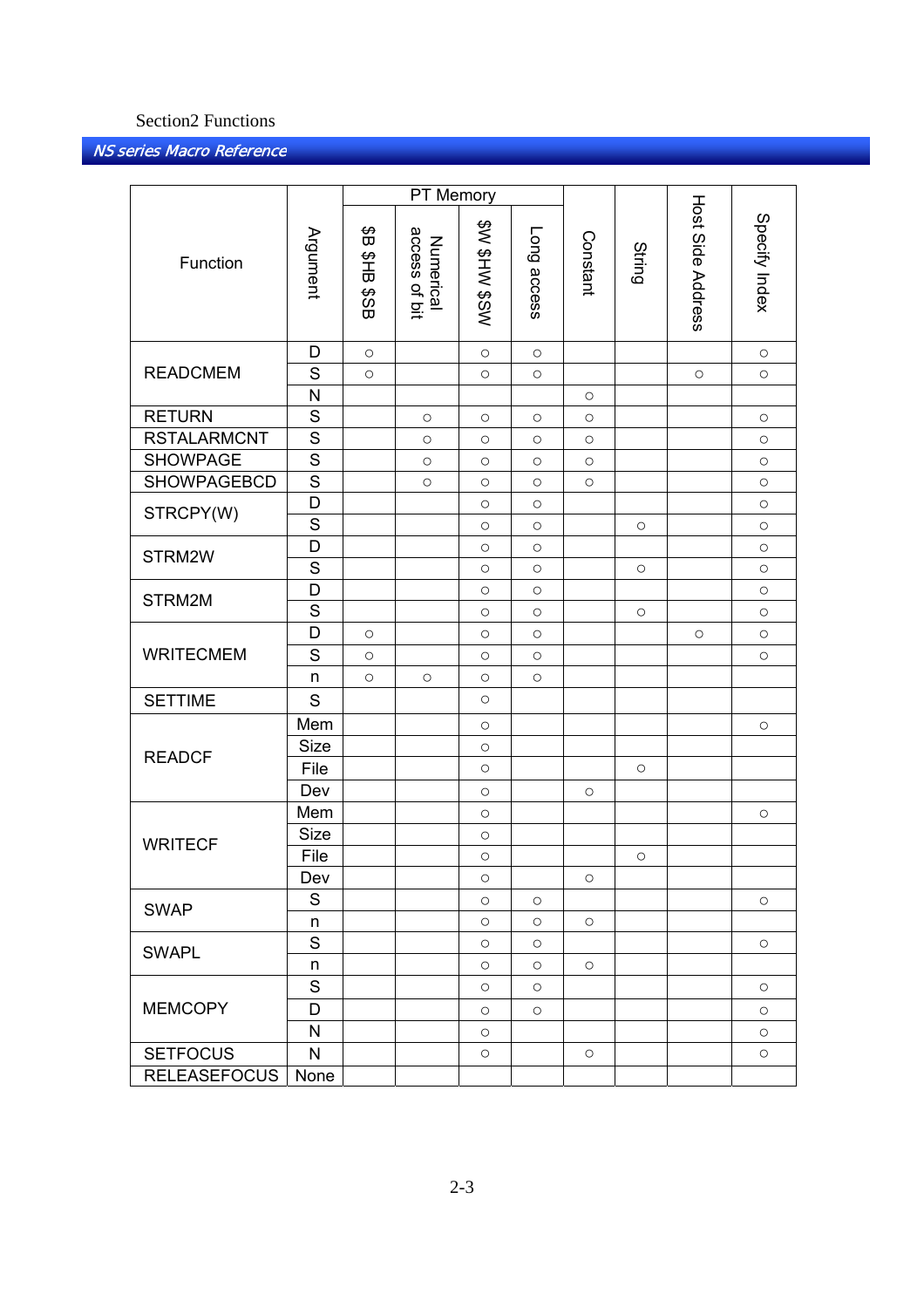<span id="page-18-0"></span>NS series Macro Reference

## *2-2 Details of the Function*

This section describes details of standard functions used in Macro programming.

ëSet BCD code (H12345678) to \$W22 to W23

| <b>BCD</b>          | <b>Converts the Value to BCD code</b>                                      |
|---------------------|----------------------------------------------------------------------------|
|                     |                                                                            |
| Applicable versions | System Version 2 or higher                                                 |
|                     |                                                                            |
| Format              | BCD(S)                                                                     |
| Function            | Convert value "s" to BCD code                                              |
|                     | Converting range is 0 to 99999999                                          |
|                     | If you specify the character string outside of the range, overflow occurs. |
|                     | "0" is set at the end of the character string.                             |
|                     |                                                                            |
| <b>Return Value</b> | <b>BCD</b> code                                                            |
|                     |                                                                            |
| Example             | $W0 = 1234$ ; 'Set value 1234 to \$W0                                      |
|                     | \$W10 = BCD(\$W0); 'Set BCD code (H1234) to \$W10                          |
|                     | $W20L = 12345678$ ;                                                        |
|                     | 'Set value 12345678 to \$W20 to \$W21                                      |
|                     | $W22L = BCD(\$W20L);$                                                      |

## **BIN Converts BCD code to Numeral value**

| Applicable versions | System Version 2 or higher                                    |
|---------------------|---------------------------------------------------------------|
|                     |                                                               |
| Format              | BIN(S)                                                        |
|                     |                                                               |
| Function            | Convert BCD code S to numeral value                           |
|                     | Converting range is H0 to H99999999                           |
|                     |                                                               |
| <b>Return Value</b> | Numeral value                                                 |
|                     |                                                               |
| Example             | $W0 = H1234$ ;<br>'Set BCD code (H1234) to \$W0               |
|                     | \$W10 = BIN(\$W0); 'Set 1234 to \$W10                         |
|                     | $W20L = H334455$ ;                                            |
|                     | $(0.1$ DOD $\ldots$ $1.10011$ FF) $1.011001$ . AND $(1.0101)$ |

ëSet BCD code (H334455) to \$W20 to \$W21BCD \$W22L = BIN(\$W20L); ëSet 334455 to \$W22 to \$W23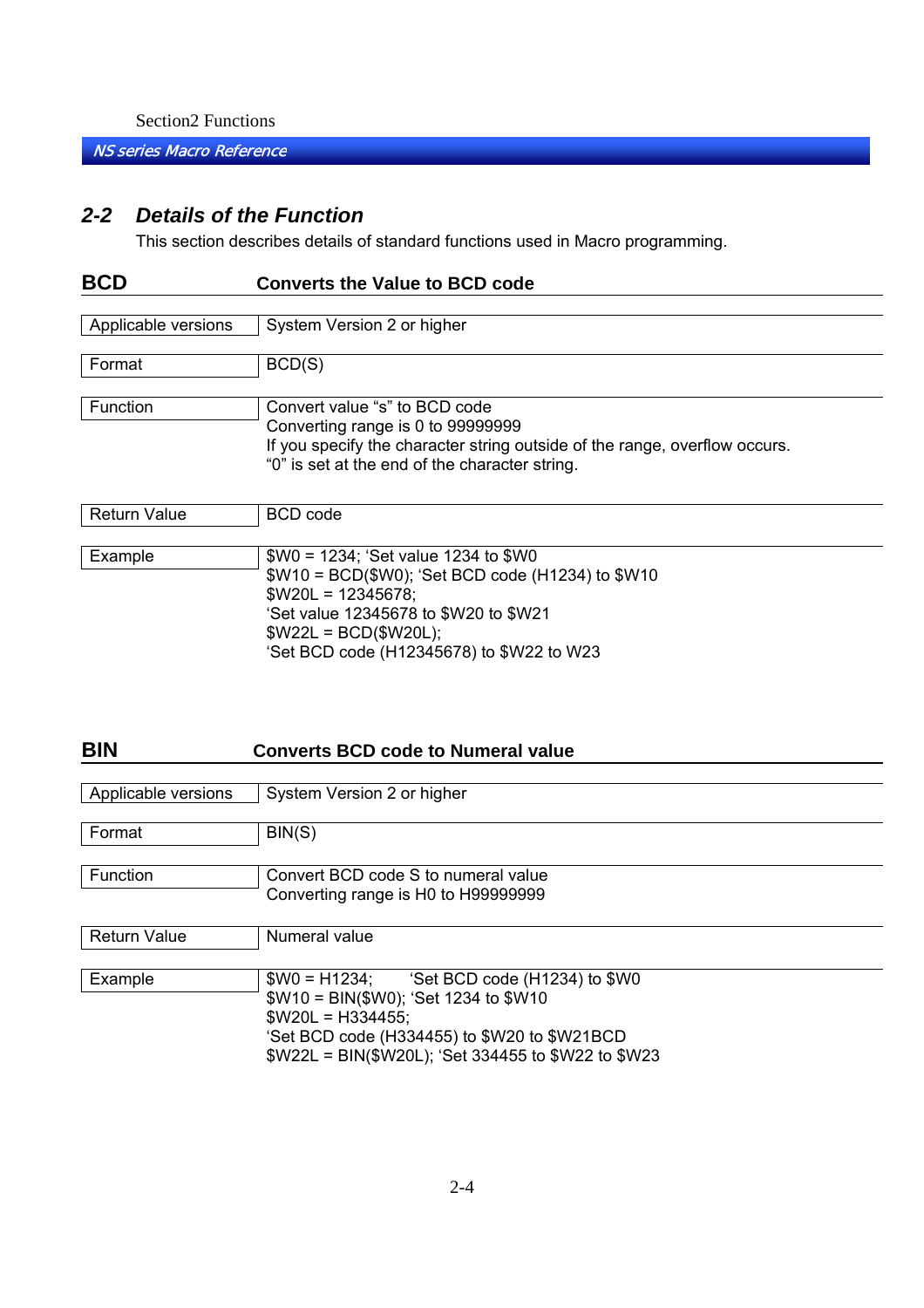NS series Macro Reference

| <b>BREAK</b>        | Aborts from program repetition                                                                                                 |
|---------------------|--------------------------------------------------------------------------------------------------------------------------------|
|                     |                                                                                                                                |
| Applicable versions | System version 6 or higher                                                                                                     |
| Format              | <b>BREAK</b>                                                                                                                   |
| Function            | Interrupt a loop program between "FOR and NEXT".                                                                               |
| <b>Return Value</b> | None                                                                                                                           |
| Example             | If \$W10010>30 is true, exit FOR loop.                                                                                         |
|                     | $$SW27=0;$<br>FOR(10)<br>\$W100I0=\$W50I0+10;<br>IF(\$W100I0>30)<br>BREAK;<br><b>ENDIF</b><br>$$SW27 = $SW27 + 1;$<br>NEXT;    |
|                     | *Setting range for "n" is 0 to 32767. A negative number is considered as 0. \$W,<br>\$HW and \$SW can specified as an address. |

## **CLOSEPOPW Closes pop-up window**

| Applicable versions | System version 2 or higher                                                                                                                                                        |
|---------------------|-----------------------------------------------------------------------------------------------------------------------------------------------------------------------------------|
| Format              | CLOSEPOPW(n)                                                                                                                                                                      |
| Function            | Close pop-up window screen page number "n"<br>Setting range for "n" is 0 to 3999. If you set pop-up screen page number that does<br>not exist, the process will not be performed. |
| <b>Return Value</b> | <b>None</b>                                                                                                                                                                       |
| Example             | CLOSEPOPW(15); Close pop-up screen page 15                                                                                                                                        |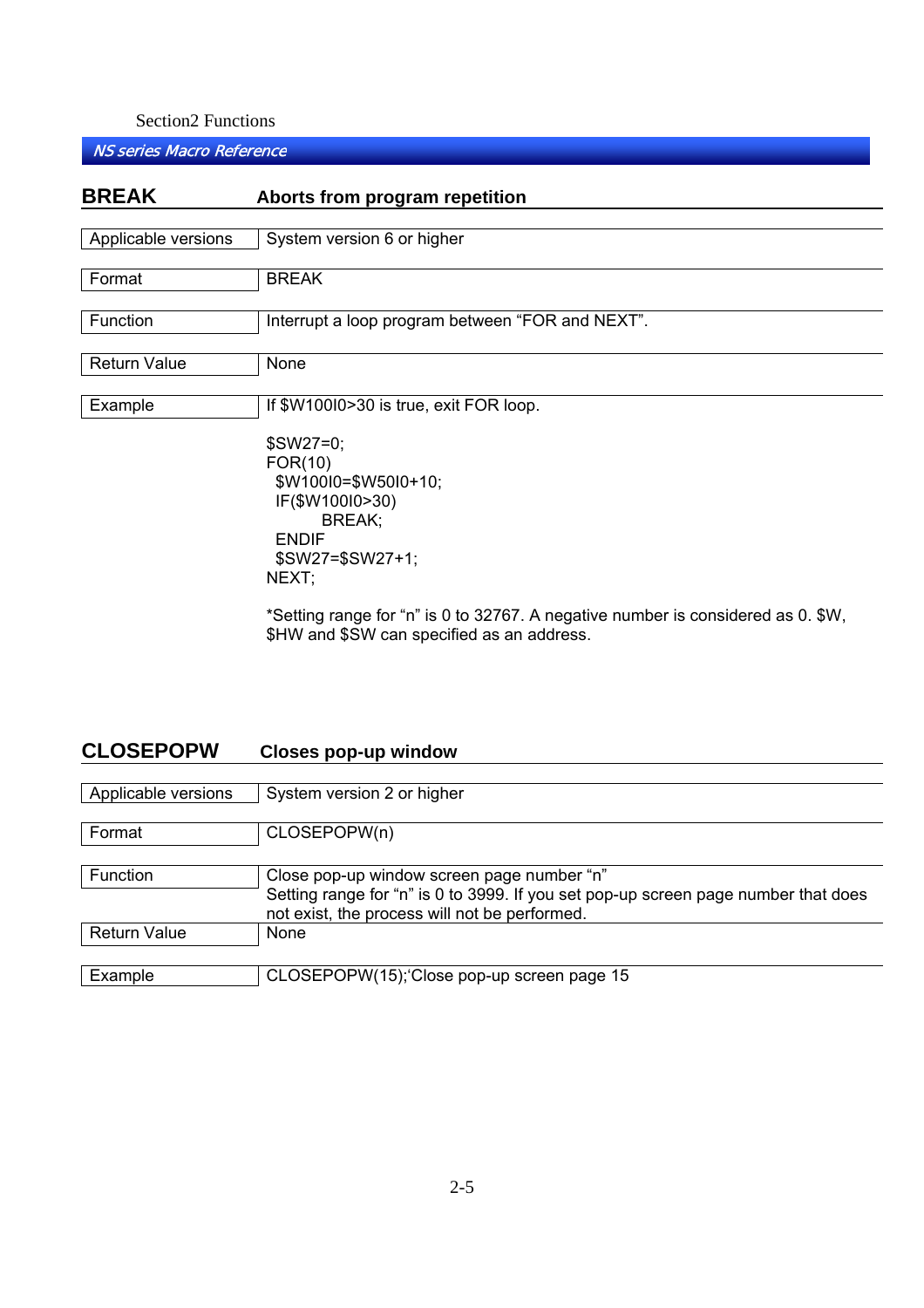| <b>CONTINUE</b>     | Repeats program                                                                                                                     |
|---------------------|-------------------------------------------------------------------------------------------------------------------------------------|
|                     |                                                                                                                                     |
| Applicable versions | System version 6 or higher                                                                                                          |
| Format              | <b>CONTINUE</b>                                                                                                                     |
| Function            | During a program between "FOR to NEXT", it will return to the top of the FOR loop<br>and resume the FOR process.                    |
| <b>Return Value</b> | None                                                                                                                                |
| Example             | If '\$W50I0>30 is true, a loop will return to the top, and resume the next repetitious<br>program.<br>\$SW27=0;                     |
|                     | FOR(10)<br>IF(\$W5010>30)<br>\$SW27=\$SW27+1;<br>CONTINUE;<br><b>ENDIF</b><br>\$W100I0=\$W50I0+10;<br>$$SW27 = $SW27 + 1;$<br>NEXT; |
|                     | *Setting range for "n" is 0 to 32767. A negative number is considered as 0. \$W,<br>\$HW and \$SW can be specified as an address.   |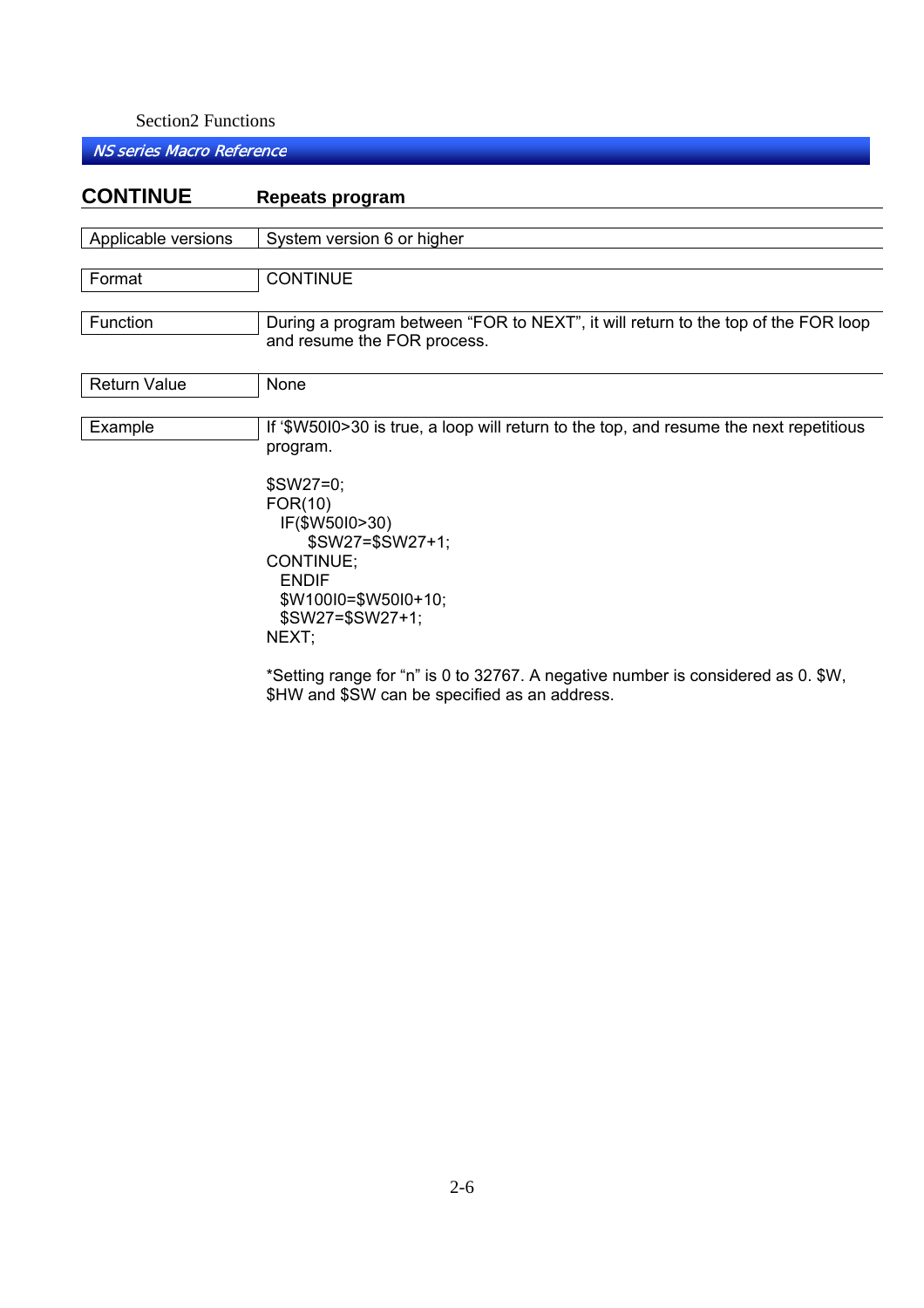NS series Macro Reference

## **FOR(n), NEXT n; number of interation**

| Applicable versions | System version 6 or higher                                                                                                                                                                              |
|---------------------|---------------------------------------------------------------------------------------------------------------------------------------------------------------------------------------------------------|
| Format              | FOR(n), NEXT n; a LOOP                                                                                                                                                                                  |
| Function            | A series of statements in a computer program that are to be executed repeatedly<br>at specified times. A program between "FOR to NEXT" cannot be nested in<br>another "FOR to NEXT". (Single loop only) |
| <b>Return Value</b> | None                                                                                                                                                                                                    |
| Example             | Execute a loop "FOR to NEXT" 10 times and substitute \$W0~'\$W9 to the initial<br>value, 0.                                                                                                             |
|                     | $$WO=0$                                                                                                                                                                                                 |

\$SW27=0; FOR(10)  $$W0I0=0;$  \$SW27=\$SW27+1; NEXT;

\*Setting range for "n" is 0 to 32767. A negative number is considered as 0. \$W, \$HW or \$SW can be specified as an address.

## **GETNUMVAL Outputs written value and changed value**

| Applicable versions | System version 2 or higher                                                                                                                                                                                                                   |
|---------------------|----------------------------------------------------------------------------------------------------------------------------------------------------------------------------------------------------------------------------------------------|
| Format              | GETNUMVAL()                                                                                                                                                                                                                                  |
| Function            | Get writing numeral value or changing numeral value for numeral display & input<br>object.<br>Use this function for "Before writing numeral" or "When changing numeral" at<br>"Macro Execution Condition" in numeral display & input object. |
| <b>Return Value</b> | Input numeral value                                                                                                                                                                                                                          |
| Example             | \$W0=GETNUMVAL();<br>'Set value for writing numeral value to \$W0                                                                                                                                                                            |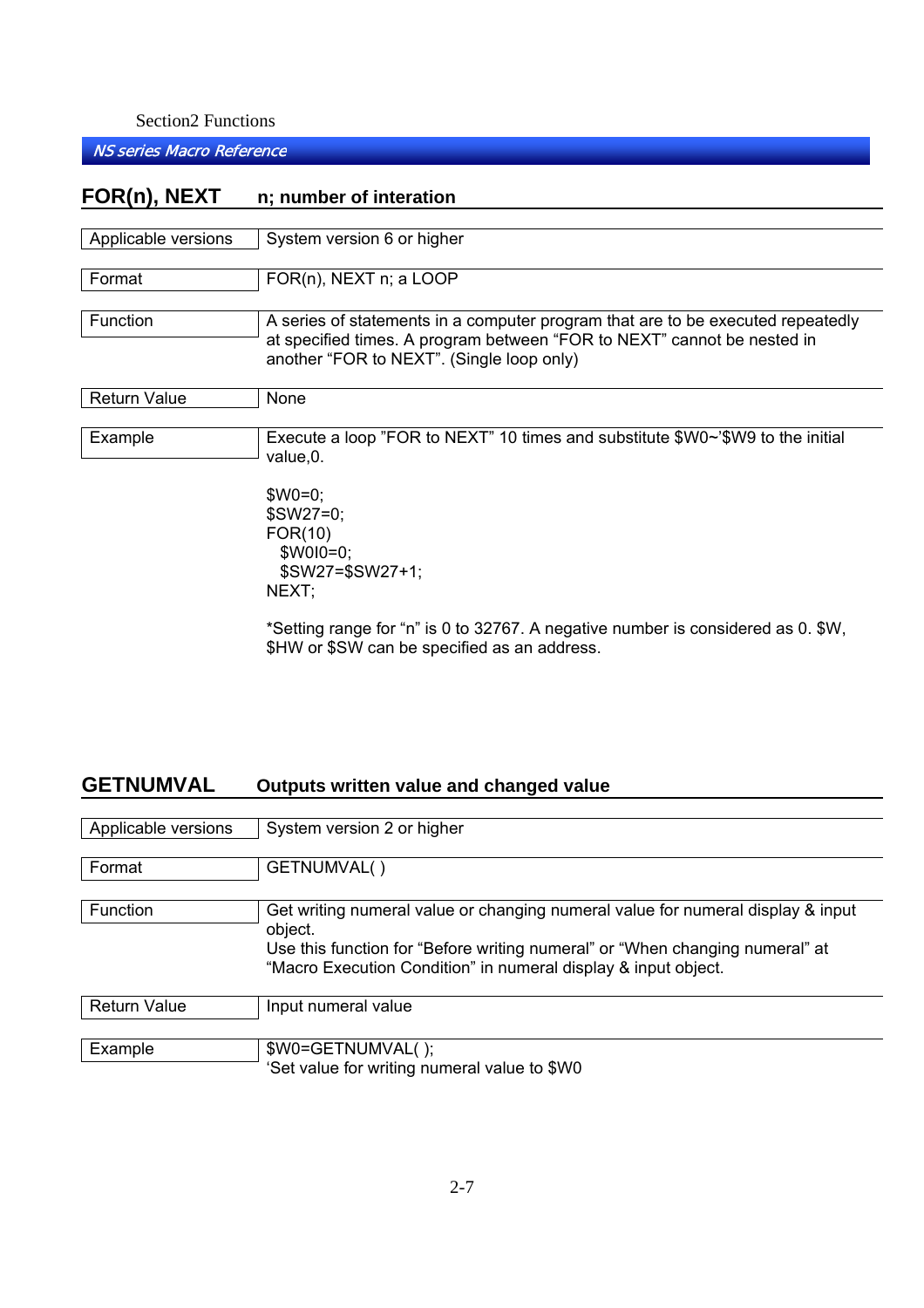NS series Macro Reference

## **GETPARTS Gets displayed rectangle of the object** Applicable versions | System version 2 or higher Format GETPARTS(n, Left, Top, Right, Bottom) Function Get displayed rectangle of the object ID number "n". Set coordinate (Left, Top) at the upper left, (Right, Bottom) at the lower right on rectangle. (Left Top) (Right, Bottom)

Setting range is 0 to 1023. If you set other value or ID number that does not exist, return value 1 will be returned.

| Return Value | 0: Completed normally  |
|--------------|------------------------|
|              | -1:Specified no object |

| Example | GETPARTS(1, \$W0, \$W1, \$W2, \$W3);                        |
|---------|-------------------------------------------------------------|
|         | 'Set coordinate of displayed rectangle of object ID number1 |
|         | $'(to ($W0, $W1)-($W2, $W3))$                               |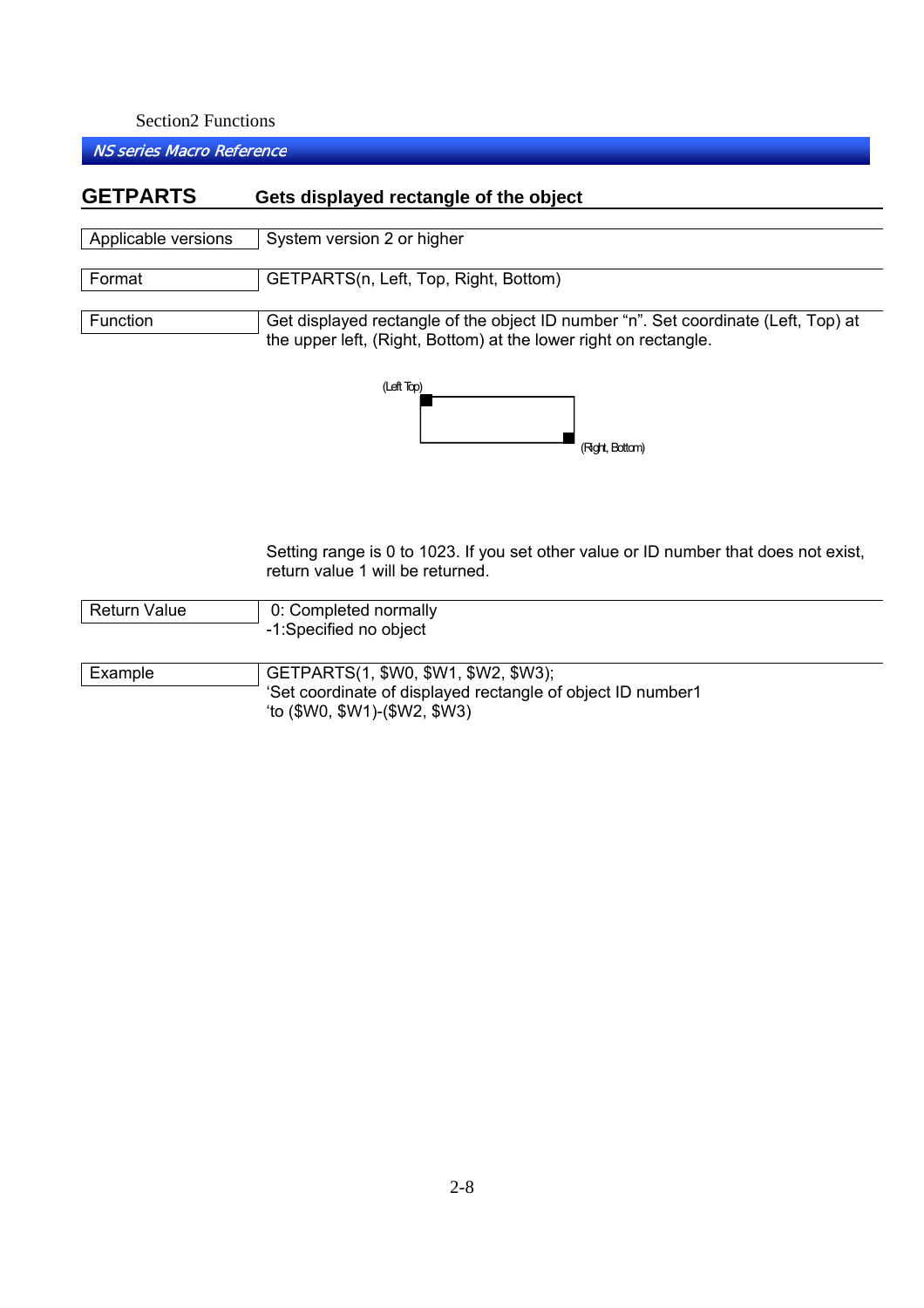\$W102 \$W103 \$W104 \$W105 9 0 1 2 3 4 5 6

## NS series Macro Reference

| <b>MEMCOPY</b>      |                                                                                                                                                                   |                                          |        |                     |   |  | Copies contents of \$W in the PT memory                               |                                                                                                                     |                                                                                      |        |                     |        |
|---------------------|-------------------------------------------------------------------------------------------------------------------------------------------------------------------|------------------------------------------|--------|---------------------|---|--|-----------------------------------------------------------------------|---------------------------------------------------------------------------------------------------------------------|--------------------------------------------------------------------------------------|--------|---------------------|--------|
| Applicable versions | System version 4 or higher                                                                                                                                        |                                          |        |                     |   |  |                                                                       |                                                                                                                     |                                                                                      |        |                     |        |
| Format              | MEMCOPY (S, D, n);                                                                                                                                                |                                          |        |                     |   |  |                                                                       |                                                                                                                     |                                                                                      |        |                     |        |
| Function            | Copy data of \$W or \$HW in the PT memory.<br>S: Top address of source data.<br>D: Top address to which data will be copied.<br>Setting range is as follows:      | When specifying "n" directly: 1 to 32767 |        |                     |   |  | When specifying "n" indirectly: \$W0 to \$W32767<br>\$HW0 to \$HW8191 | n: The number of word data which will be taken from S.<br>is between 0 and 32767 and for \$HW is between 0 to 8191. | Note: Index can be set when using address to specify for S. Setting range is for \$W |        |                     |        |
| <b>Return Value</b> | None                                                                                                                                                              |                                          |        |                     |   |  |                                                                       |                                                                                                                     |                                                                                      |        |                     |        |
| Example             | MEMCOPY(\$W100, \$W102, 2);<br>Take 2 words from \$W 100 and copy to 102<br><after executing="" memcopy=""><br/><before executing="" memcopy=""></before></after> |                                          |        |                     |   |  |                                                                       |                                                                                                                     |                                                                                      |        |                     |        |
|                     | \$W100<br>\$W101                                                                                                                                                  | 1<br>5                                   | 2<br>6 | 3<br>$\overline{7}$ | 8 |  | n w ord                                                               | \$W100<br>\$W101                                                                                                    | 1<br>5                                                                               | 2<br>6 | 3<br>$\overline{7}$ | 4<br>8 |

\$W102 \$W103 \$W104 \$W105

1 2 3 4 5 6 7 8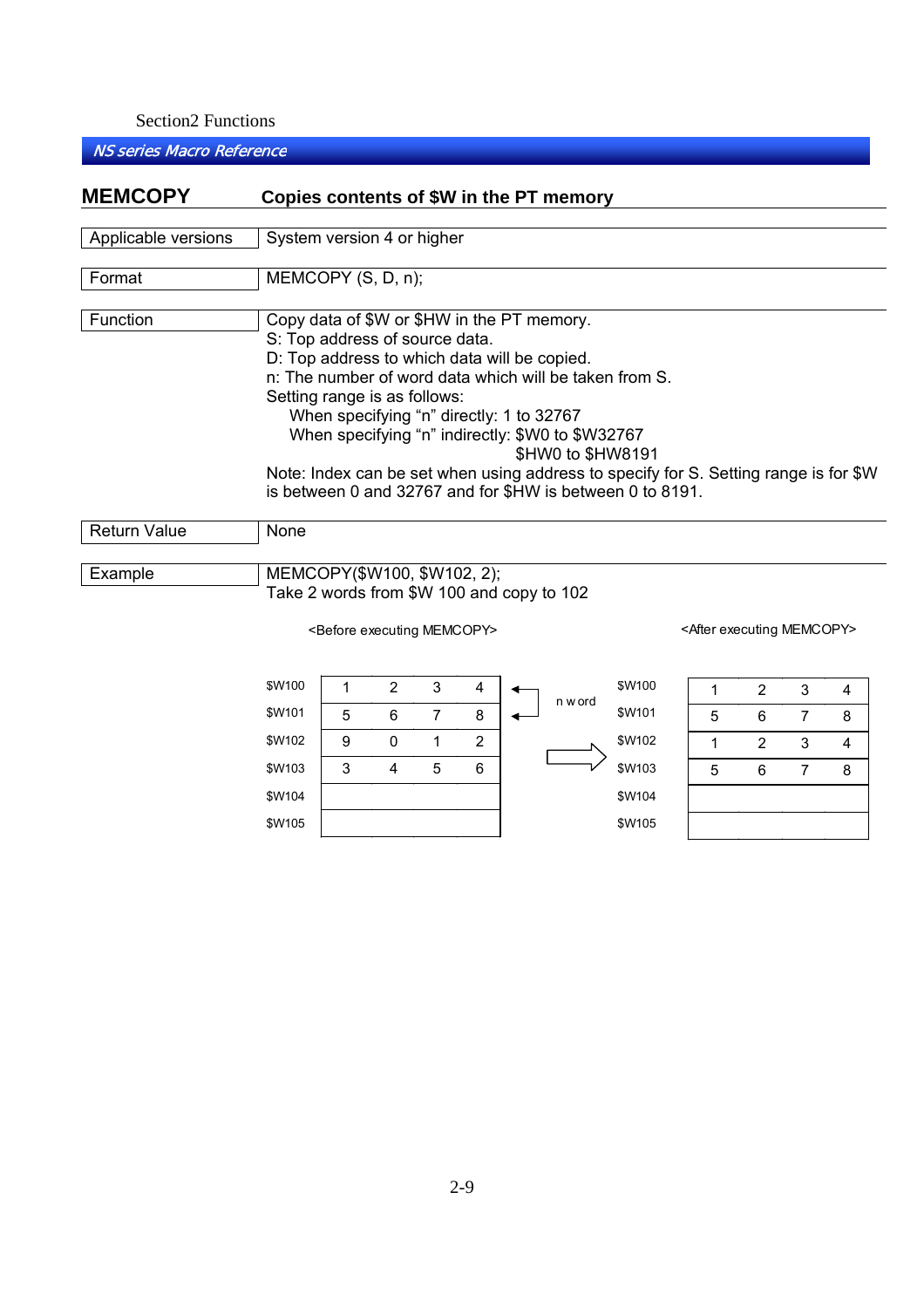NS series Macro Reference

| <b>MOVEPARTS</b>    | Moves object display area                                                                                                                                                                                                                                                                                                                                                                                                                                                                                                                                                                    |
|---------------------|----------------------------------------------------------------------------------------------------------------------------------------------------------------------------------------------------------------------------------------------------------------------------------------------------------------------------------------------------------------------------------------------------------------------------------------------------------------------------------------------------------------------------------------------------------------------------------------------|
|                     |                                                                                                                                                                                                                                                                                                                                                                                                                                                                                                                                                                                              |
| Applicable versions | System version 2 or higher                                                                                                                                                                                                                                                                                                                                                                                                                                                                                                                                                                   |
| Format              | MOVEPARTS $(n, x, y)$                                                                                                                                                                                                                                                                                                                                                                                                                                                                                                                                                                        |
| Function            | Move the object ID number "n" to specified coordinate $(x, y)$ .<br>Specify coordinate upper left of the moving object for "x, y".<br>Setting range for "n" is 0 to 1023. If the value out side the range or ID number that<br>does not exist is specified, return value -1 will be returned. There is no restriction<br>on setting value for "x, y". However, set the value for the coordinate of x and y in<br>order that the objects are displayed inside of the screen. All objects or some<br>objects on the screen may be deleted depending on the set value so care must be<br>taken. |
| <b>Return Value</b> | 0: Completed normally<br>-1: Specified no object                                                                                                                                                                                                                                                                                                                                                                                                                                                                                                                                             |
| Example             | MOVEPARTS (3, 150, 200);<br>Move the object ID number 3 to position (150,200)                                                                                                                                                                                                                                                                                                                                                                                                                                                                                                                |

## *Reference*

When setting macro "MOVEPARTS" for ON/OFF button, Word button and Command button and moving these buttons or these buttons with frame, select "Touch Off Timing". If "Touch On Timing" is selected, the status of the button will be pressed.

Video Display object cannot be moved using MOVEPARTS.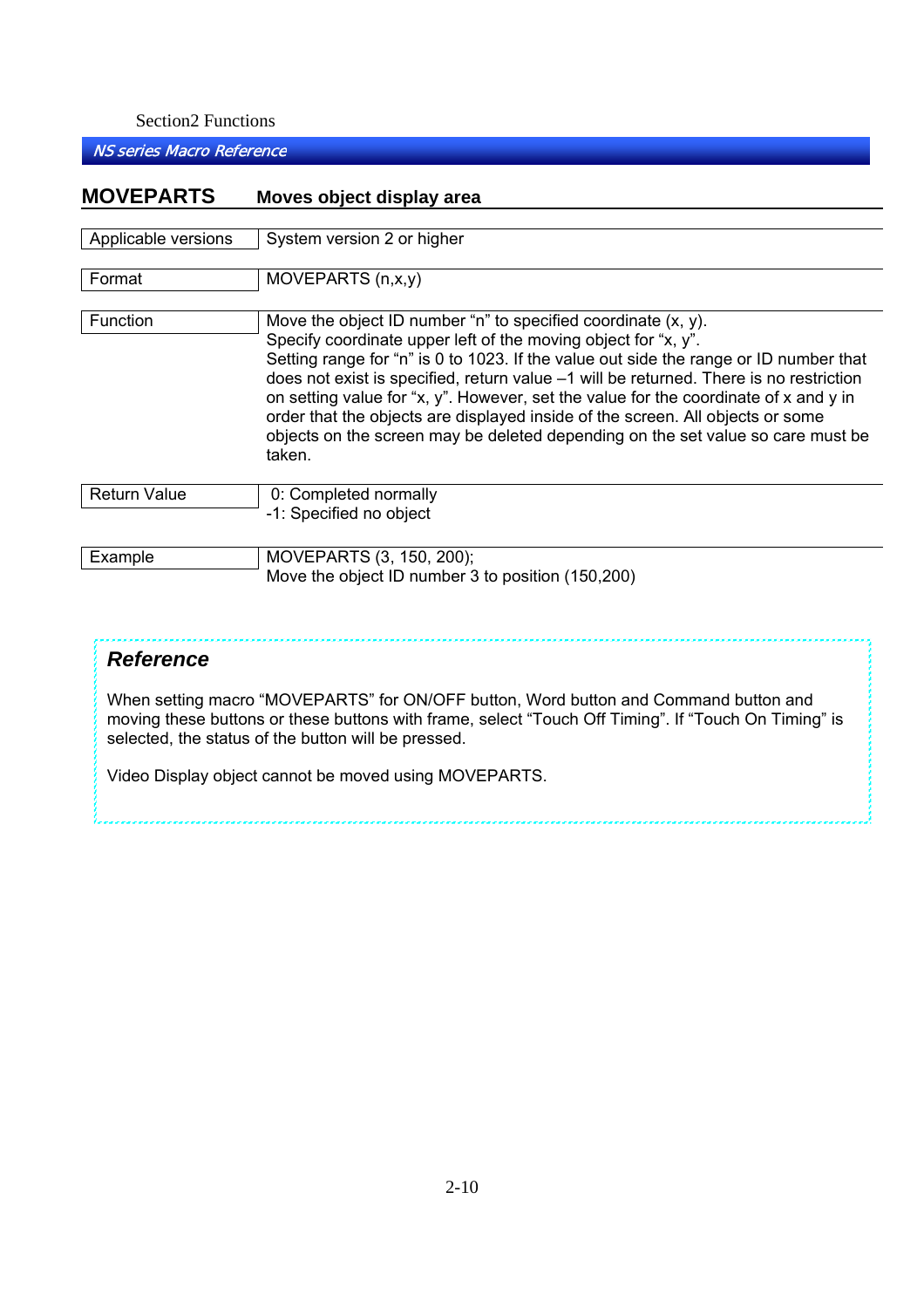#### NS series Macro Reference

## **MOVEPOPW Moves pop-up window** Applicable versions  $\vert$  System version 2 or higher Format MOVEPOPW(n,x,y) Function Moves top left of the pop-up window for screen number "n" to the specified coordinates (x, y). Setting range for "n" is 0 to 3999. If the value outside of the range or screen number that does not exist is specified, return value "-1" will be returned. There is no restriction on setting the value for "x, y". However, set the value for the coordinate of x and y in order that the objects are displayed inside of the screen. Part of the screen or whole screen may be deleted depending on the set value. Return Value | 0: Completed normally -1: Specified no page Example  $\vert$  \$W0=MOVEPOPW(10, 140, 160); 'Moving pop-up screen page number 10 to the specified position (140, 160), then return "0" to \$W0. 'If pop-up screen is not displayed, return "-1" to \$W0.

## **MOVEPOPWDOWN Moves pop-up window down**

| Applicable versions | System version 2 or higher                                                                                                                                                                                                                                                                                                                                                                                                                                |
|---------------------|-----------------------------------------------------------------------------------------------------------------------------------------------------------------------------------------------------------------------------------------------------------------------------------------------------------------------------------------------------------------------------------------------------------------------------------------------------------|
| Format              | MOVEPOPWDOWN(n, y)                                                                                                                                                                                                                                                                                                                                                                                                                                        |
| Function            | Move the pop-up window page number "n" to y down.<br>Setting range for "n" is 0 to 3999. If the value outside of the range or page number<br>which does not existed is specified, return value "-1" will be returned. There is no<br>restriction on setting value for "y". However, set the value to the pop-up screen in<br>order to be displayed inside of the screen. Part of the screen or whole screen may<br>be deleted depending on the set value. |
| <b>Return Value</b> | 0: Completed normally<br>-1: Specified no page                                                                                                                                                                                                                                                                                                                                                                                                            |

| Example | $$WO=MOVEPOPWDOWN(10, 32);$                                                                                                                   |
|---------|-----------------------------------------------------------------------------------------------------------------------------------------------|
|         | 'Move the pop-up window page number 10 to 32 dot down,<br>then return "0" to \$W0. If pop-up screen is not displayed,<br>'return "-1" to #W0. |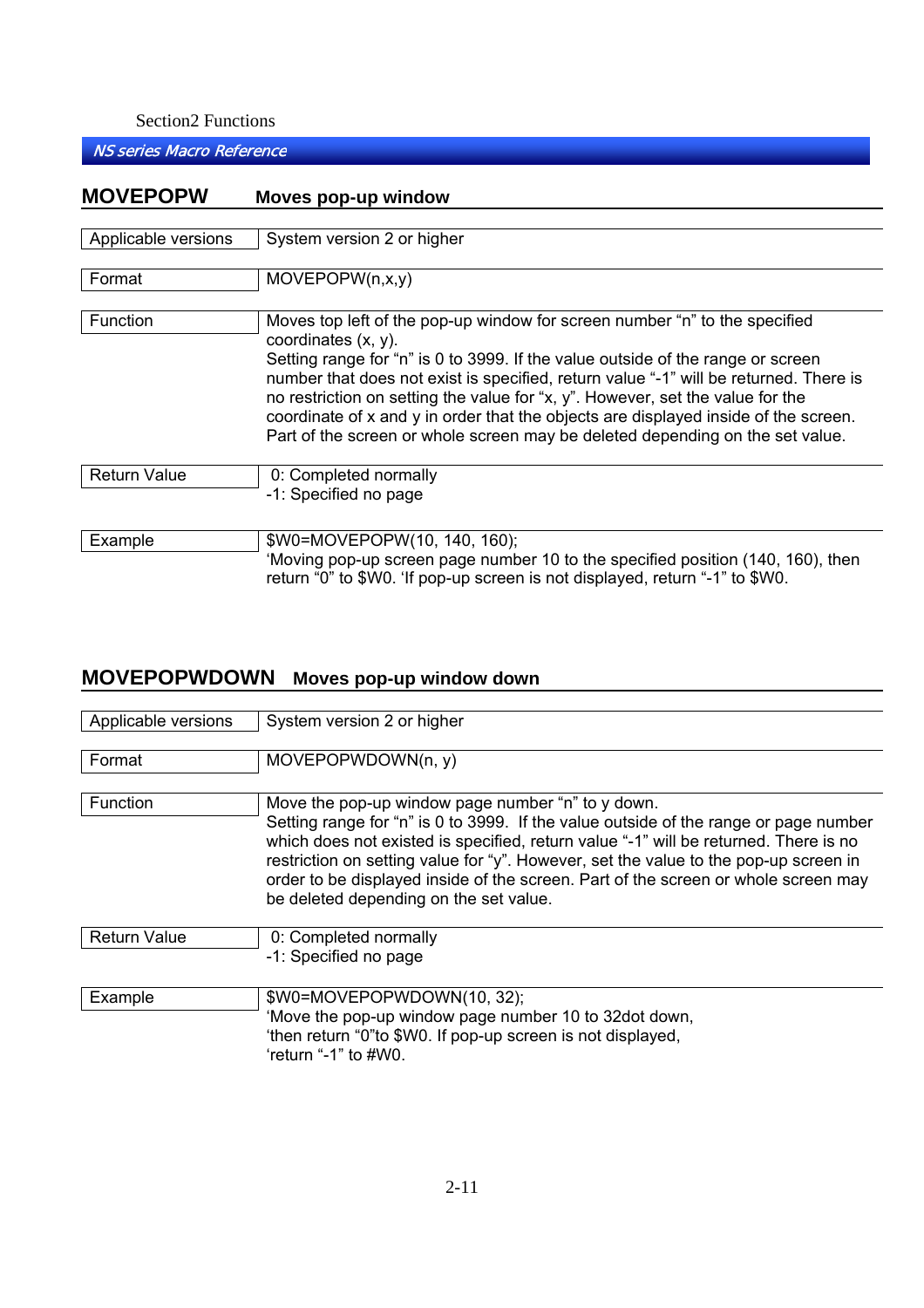#### NS series Macro Reference

## **MOVEPOPWLEFT Moves pop-up window to the left**

| Applicable versions | System version 2 or higher                                                                                                                                                                                                                                                                                                                                                                                                       |
|---------------------|----------------------------------------------------------------------------------------------------------------------------------------------------------------------------------------------------------------------------------------------------------------------------------------------------------------------------------------------------------------------------------------------------------------------------------|
| Format              | MOVEPOPWLEFT (n, x)                                                                                                                                                                                                                                                                                                                                                                                                              |
| Function            | Move the pop-up window page number "n" to x dot left.<br>Setting rage for "x" is 0 to 3999. If the value outside of the range or page number<br>that does not exist is specified, return value "-1" is returned. There is no restriction<br>on setting the value for "x". However, set the value in order to be displayed inside<br>of the screen. It may be deleted part of the screen or whole screen depends on the<br>value. |
| <b>Return Value</b> | 0: Completed normally<br>-1: Specified no page                                                                                                                                                                                                                                                                                                                                                                                   |
| Example             | \$W0=MOVEPOPWLEFT (10, 32);<br>'Move pop-up window page number 10 to 32 dot left, then return "0" to \$W0. If<br>pop-up screen is not displayed, return "-1" to \$W0.                                                                                                                                                                                                                                                            |

## **MOVEPOPWRIGHT Moves pop-up window to the right**

| Applicable versions | System version 2 or higher                                                                                                                                                                                                                                                                                                                                                                                      |
|---------------------|-----------------------------------------------------------------------------------------------------------------------------------------------------------------------------------------------------------------------------------------------------------------------------------------------------------------------------------------------------------------------------------------------------------------|
| Format              | MOVEPOPWRIGHT(n, x)                                                                                                                                                                                                                                                                                                                                                                                             |
| Function            | Move pop-up window page "n" to x dot right.<br>Setting range for "n" is 0 to 3999. If the value outside the range or screen number<br>that does not exist is specified, return value "-1" is returned. There is no restriction<br>on setting for "x". However, set the value in order to be displayed inside of the<br>screen. Part of the screen or whole screen may be deleted depending on the set<br>value. |
| <b>Return Value</b> | 0: Completed normally<br>-1: Specified no page                                                                                                                                                                                                                                                                                                                                                                  |
| Evampla             | $\mathcal{L}(M)$ THAN EDODM DICUT (10.32).                                                                                                                                                                                                                                                                                                                                                                      |

| Example | ! \$W0=MOVEPOPWRIGHT (10,32);                                                      |
|---------|------------------------------------------------------------------------------------|
|         | ' 'Move the pop-up screen page 10 to 32 dot right, then return "0" to \$W0. If the |
|         | pop-up screen is not displayed, return "-1" to \$W0.                               |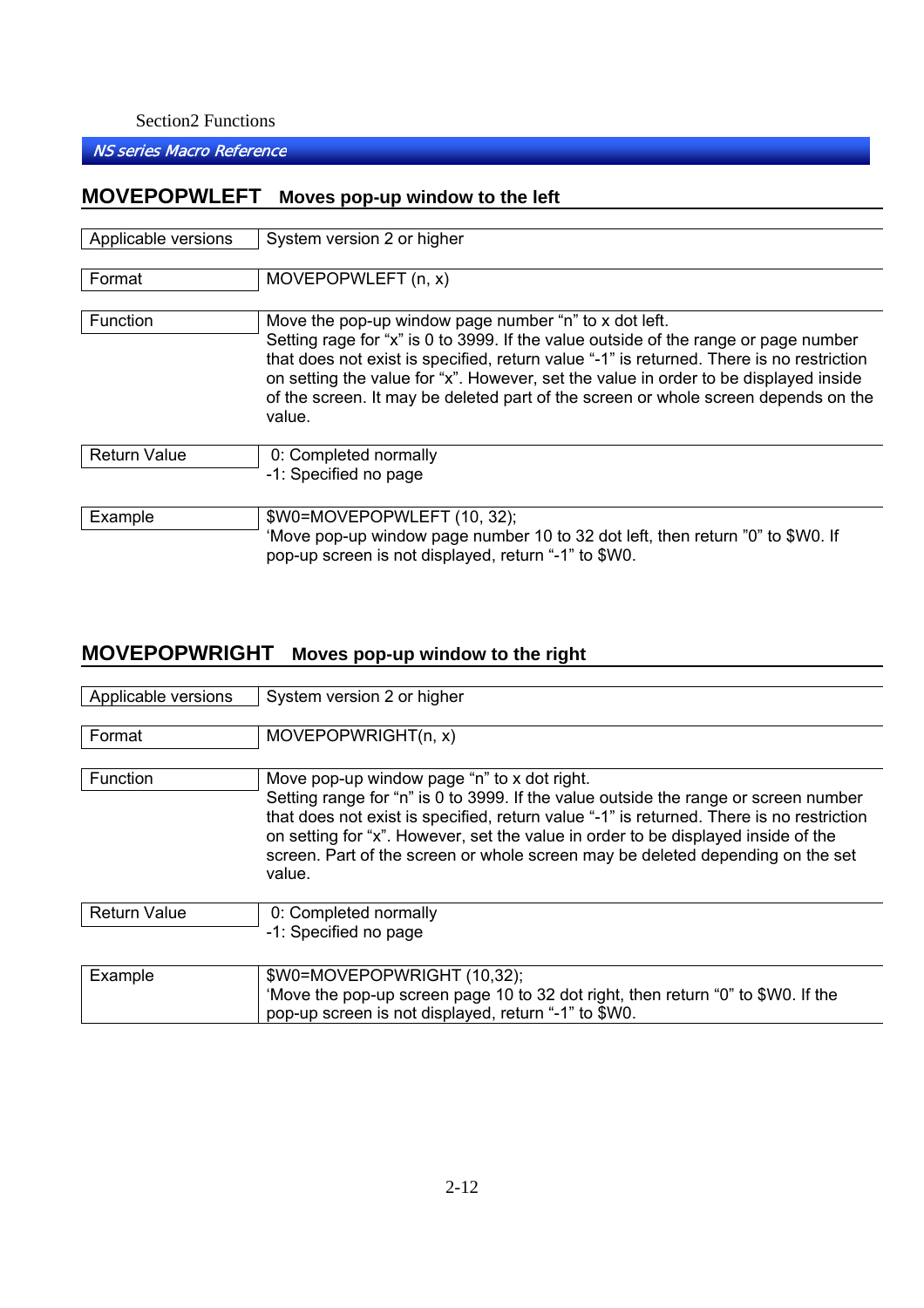## NS series Macro Reference

## **MOVEPOPWUP Moves pop-up window up**

| Applicable versions | System version 2 or higher                                                                                                                                                                                                                                                                                                                                                                                                  |
|---------------------|-----------------------------------------------------------------------------------------------------------------------------------------------------------------------------------------------------------------------------------------------------------------------------------------------------------------------------------------------------------------------------------------------------------------------------|
|                     |                                                                                                                                                                                                                                                                                                                                                                                                                             |
| Format              | MOVEPOPWUP (n, y)                                                                                                                                                                                                                                                                                                                                                                                                           |
| <b>Function</b>     | Move the pop-up screen page "n" to y dot up.<br>Setting range for "n" is 0 to 3999. If the value outside of the range or page number<br>that does not exist is specified, return value "-1" is returned. There is no restriction<br>on setting the value for "y". However, set the value in order to be displayed inside<br>of the screen. Part of the screen or whole screen may be deleted depending on<br>the set value. |
| <b>Return Value</b> | 0: Completed normally<br>-1: Specified no page                                                                                                                                                                                                                                                                                                                                                                              |

| Example | \$W0=MOVEPOPWUP (10,32);                                                     |  |
|---------|------------------------------------------------------------------------------|--|
|         | 'Move pop-up screen page 10 to 32 dot up, then return "0" to \$W0. If pop-up |  |
|         | screen is not displayed, return "-1" to \$W0.                                |  |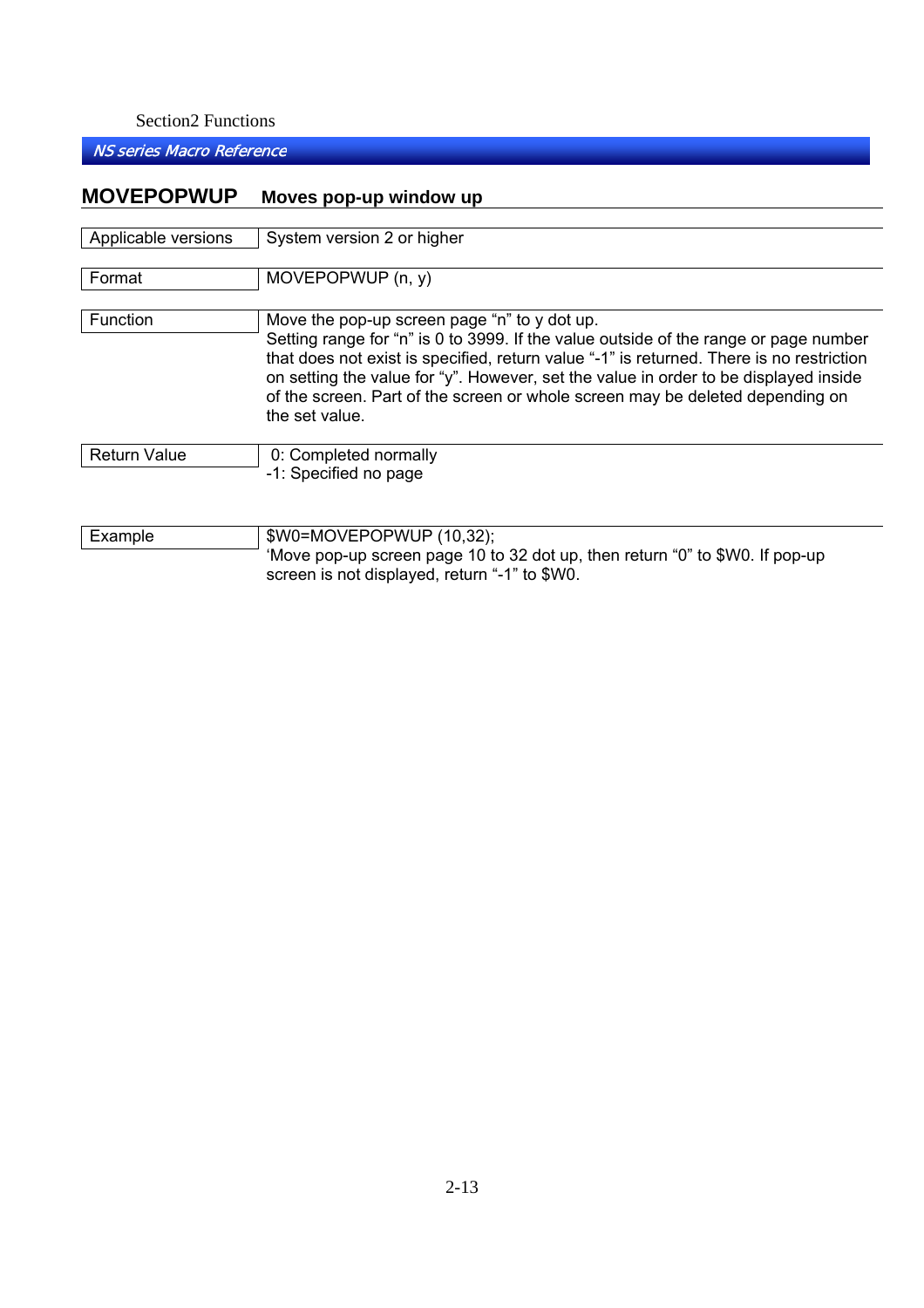| <b>MSGBOX</b>       | Displays message dialog box                                                                                                                                                                                                                                                                                                                                                                                                                                                                                                                |  |
|---------------------|--------------------------------------------------------------------------------------------------------------------------------------------------------------------------------------------------------------------------------------------------------------------------------------------------------------------------------------------------------------------------------------------------------------------------------------------------------------------------------------------------------------------------------------------|--|
| Applicable versions | System version 2 or higher                                                                                                                                                                                                                                                                                                                                                                                                                                                                                                                 |  |
| Format              | MSGBOX (S1, S2, S3)                                                                                                                                                                                                                                                                                                                                                                                                                                                                                                                        |  |
| Function            | Display message dialog which is specified.<br>S1: message string<br>S2: title bar string<br>S3: reply with icon type that is displayed in message dialog<br>Specify type of the button.<br>Rightmost 8 bits (B0-B7)<br>1:<br>STOP Mark<br><b>QUESTION Mark</b><br>0:<br>2:<br>3:<br><b>EXCLAMATION Mark</b><br><b>INFORMATION Mark</b><br>⊕<br>Leftmost 8 bits (B8-B15)<br>0:[OK] button only<br>1:[OK]/[Cancel]button<br>2:[Retry]/[Cancel]button<br>3:[Yes]/[No]button<br>4:[Yes]/[No]/[Cancel]button<br>5:[Stop]/[Retry]/[Ignore]button |  |
| <b>Return Value</b> | 0:Select [OK] button<br>1:Select [Cancel]button<br>2:Select [Yes]button<br>3:Select [No]button<br>4:Select [Ignore]button<br>5:Select [Retry]button<br>6:Select [Stop]button                                                                                                                                                                                                                                                                                                                                                               |  |
| Example             | \$W0=MSGBOX ("Start Test", "TEST", H31);<br>'H31:[Yes]/[No] button, Display QUESTION mark<br>$IF($WO==2)$<br>"Write processing if you select "Yes"<br><b>ELSE</b><br>'Write processing if you select "No"<br><b>ENDIF</b><br>As you set above, message dialog is displayed below<br><b>TEST</b><br>$\mathbb{X}$<br><b>Start Test</b><br>No<br>Yes                                                                                                                                                                                          |  |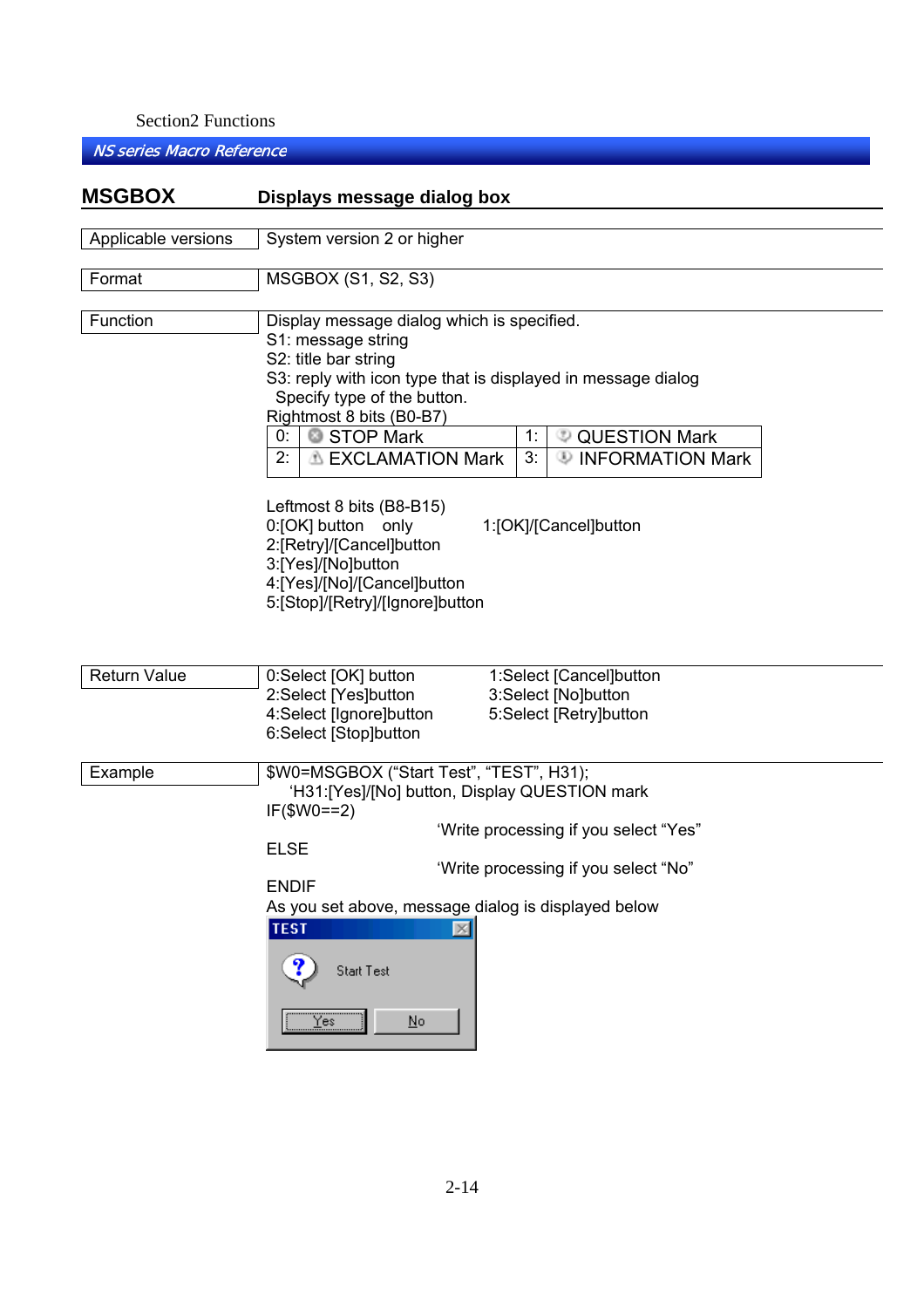#### NS series Macro Reference

#### *Reference*

Only one message box can be displayed using MSGBOX. If executing MSGBOX with displaying other message box, new message box is not displayed and "1" is returned as return value.

Example: making two bit lamps

|        | address | macro                                   |
|--------|---------|-----------------------------------------|
| Lamp 1 | \$B0    | \$W0=MSGBOX("message1", "title1", H31); |
| Lamp 2 | \$B0    | \$W1=MSGBOX("message2", "title2", H31); |

Suppose macro of lamp1 is executed first. When changing the value of \$B0, the message box of lamp 1 is displayed. Message box of lamp 2 is not displayed and value "1" is stored in \$W1.

If Buzzer Sound is set ON or OFF at PT tab in the system menu and STOP or EXCLAMATION is specified for the icon, buzzer will be sounded when displaying the message dialog.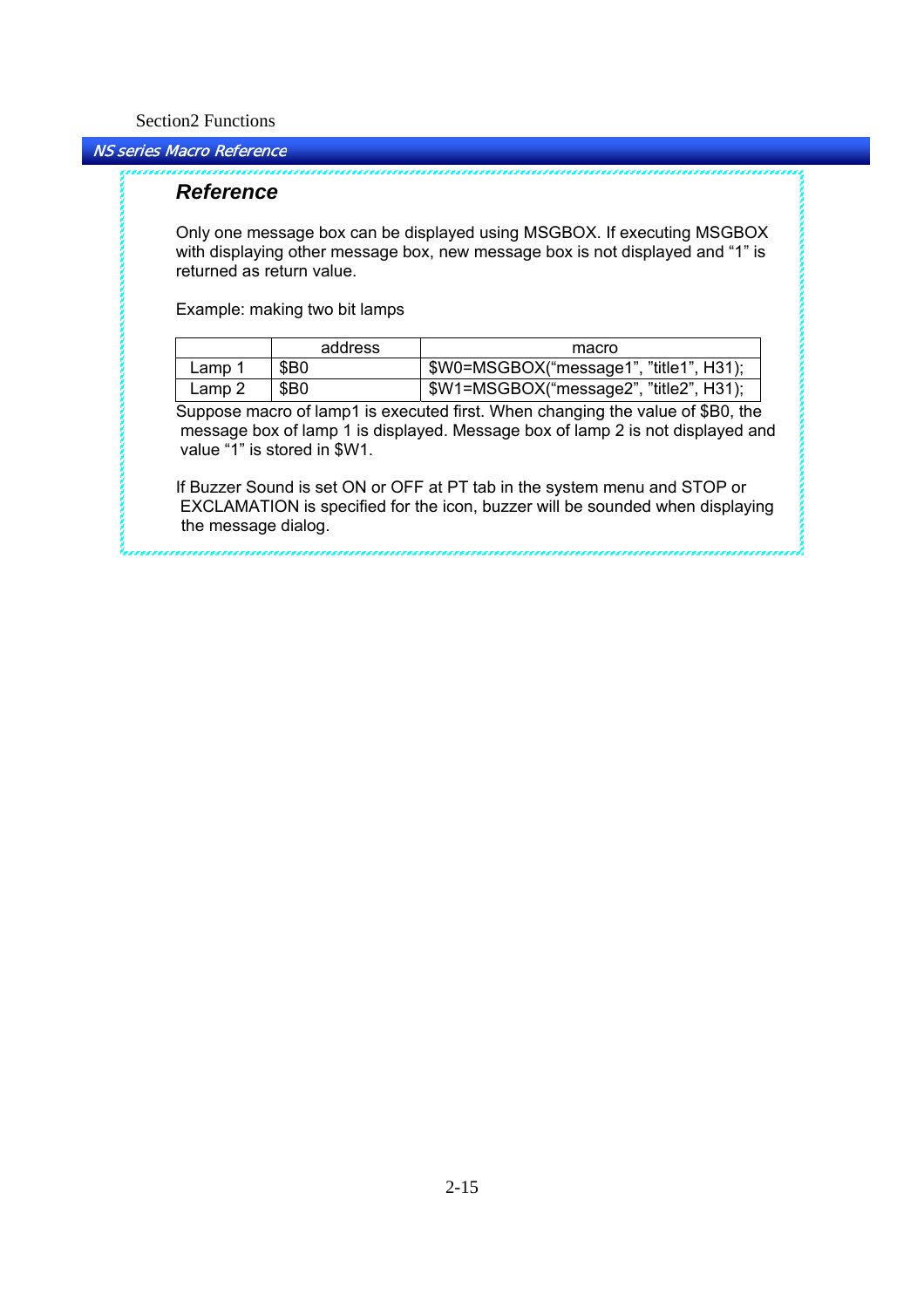NS series Macro Reference

## READCF Reads the contents (values in binary) of the specified file in a memory card  **(CF) to PT memory**

| Applicable versions | System version 4 or higher                                                                                                 |
|---------------------|----------------------------------------------------------------------------------------------------------------------------|
|                     |                                                                                                                            |
| Format              | READCF(Mem, Size, File, Dev)                                                                                               |
|                     |                                                                                                                            |
| Function            | Reads the contents (binary format) of the specified file in a Memory Card to PT                                            |
|                     | memory.                                                                                                                    |
|                     | Mem: Top address of destination. (\$W, \$HW or \$SW) Index can be set.                                                     |
|                     | Setting range for \$W is between 0 and 32767 and for \$HW is between 0 to<br>8191. \$B, \$HB and \$SB cannot be specified. |
|                     | Size: Data size to be read. (unit: word)                                                                                   |
|                     | Data size can be specified using long word directly, or \$W or \$HW (uses 2                                                |
|                     | words) indirectly. Setting range for \$W is 0 to 32767 and for \$HW is between                                             |
|                     | 0 and 8191. If the set value is exceeded the maximum, an access error                                                      |
|                     | occurs and an error message appears.                                                                                       |
|                     | If the value 0 or less is set for Size, the specified size will be read to the PT                                          |
|                     | memory.                                                                                                                    |
|                     | If the file size is bigger than the value set for Size (Size>0), it                                                        |
|                     | executes reading data set for Size.                                                                                        |
|                     | If the file size is smaller than the value set for Size(Size>0), it executes<br>reading actual file size only.             |
|                     | File: Source file name                                                                                                     |
|                     | The file name can be specified using character string directly, or \$W or \$HW                                             |
|                     | (uses 2 words) indirectly. Read action is executed by word unit, however, the                                              |
|                     | last 1 byte of address will not be read if file size is odd byte. (Return value                                            |
|                     | will be 0). Up to 43 alphanumerical characters ("0 to 9", "A to $Z$ ", "a to $Z$ ", " $\mathfrak{F}$ ",                    |
|                     | "_") including extension can be set for the file name.                                                                     |
|                     | Dev: Specify destination device. Always specify 0 since                                                                    |
|                     | destination will be a memory card only.                                                                                    |
| <b>Return Value</b> | 0: Completed normally                                                                                                      |
|                     | -1: Failed to read data                                                                                                    |
|                     |                                                                                                                            |
| Example             | 1. \$W100=READCF(\$W1000,0", CF FILE.BIN",0);                                                                              |
|                     | 2. \$W2000L=0;                                                                                                             |
|                     | STRCOPY(\$W2002, "CF FILE.BIN");                                                                                           |

\$W100=READCF(\$W1000,\$W2000,\$W2002,0);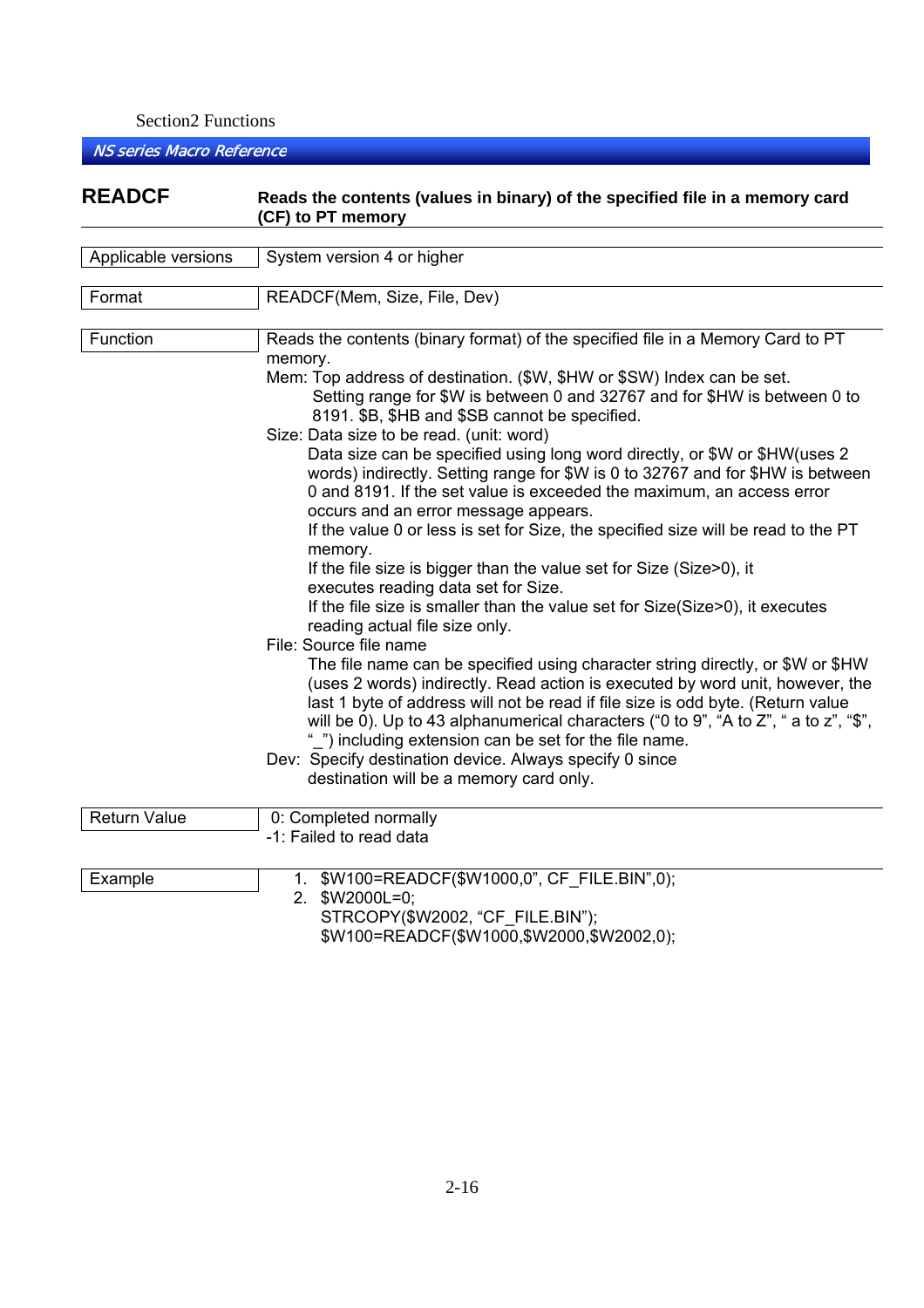| <b>READCMEM</b>     | Reads the data from specified address                                                                                                                                                                                                                                                                                                    |  |
|---------------------|------------------------------------------------------------------------------------------------------------------------------------------------------------------------------------------------------------------------------------------------------------------------------------------------------------------------------------------|--|
| Applicable versions | System version 2 or higher                                                                                                                                                                                                                                                                                                               |  |
| Format              | READCMEM (D,S,n)                                                                                                                                                                                                                                                                                                                         |  |
| Function            | Read n but/n channel from the address in the host specified with "s", and copy to<br>"D". Maximum points for reading are indicated below.<br>126Bit<br>Bit<br>Word<br>126Channel<br>If value outside of the range is set for "n", communication error or macro<br>execution error occurs.<br>Maxim points of reading depend on PLC type. |  |
| <b>Return Value</b> | None                                                                                                                                                                                                                                                                                                                                     |  |
| Example             | READCMEM (\$W0, [HOST1:DM0], 10)<br>'Read the value "\$W0 to \$W9" to "DM0 to DM9" at the host<br>'named Host1 in PLC.                                                                                                                                                                                                                   |  |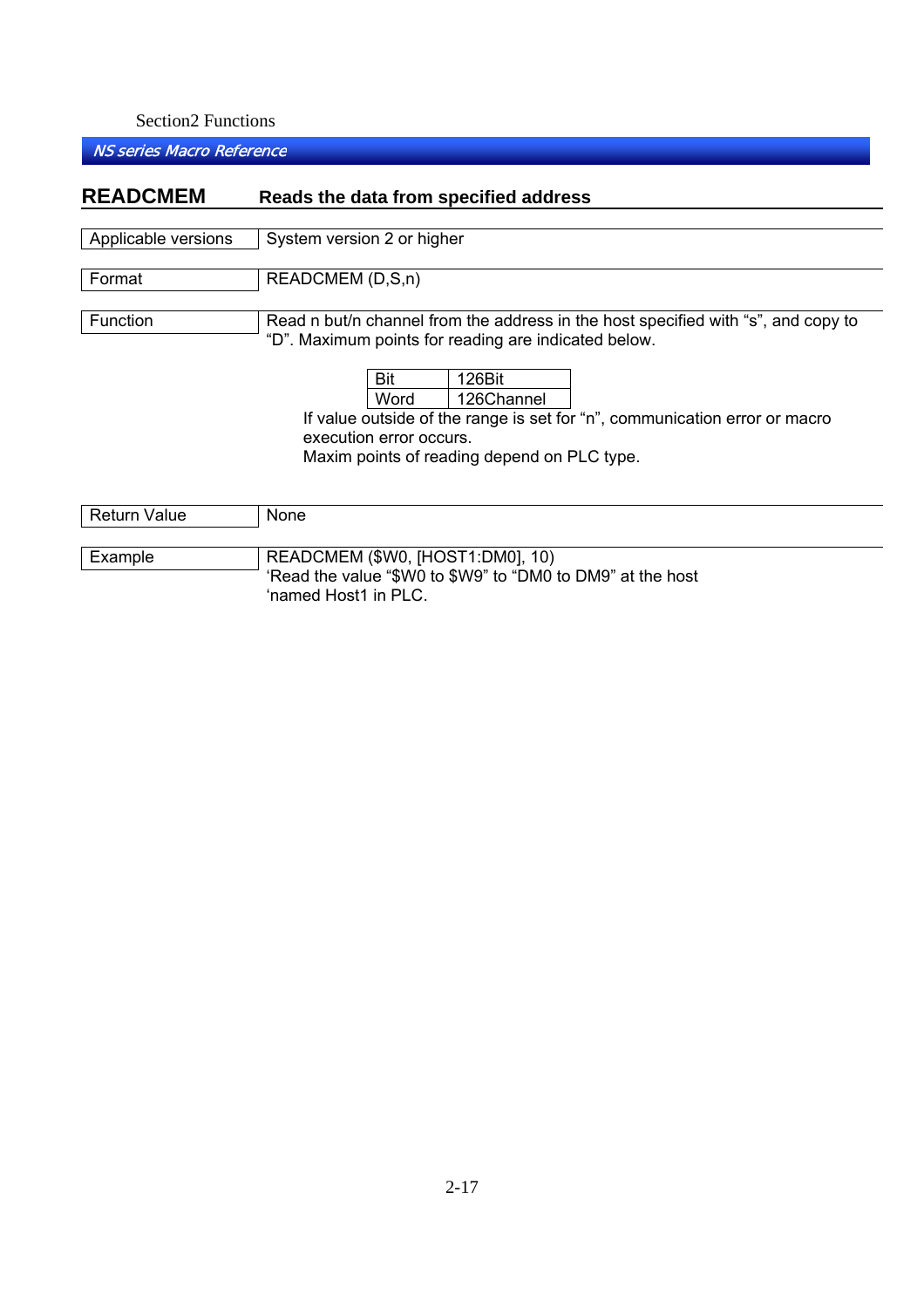## NS series Macro Reference

## **RELEASEFOCUS Releases the input focus set for the object**

| Applicable versions | System version 5 or higher                                                                                                                                                                                                                                                                                                                                                                                                                                                                                                                                                                                                                                                                                                                                                                                                                                                                                                                                                                                                                                                                                              |
|---------------------|-------------------------------------------------------------------------------------------------------------------------------------------------------------------------------------------------------------------------------------------------------------------------------------------------------------------------------------------------------------------------------------------------------------------------------------------------------------------------------------------------------------------------------------------------------------------------------------------------------------------------------------------------------------------------------------------------------------------------------------------------------------------------------------------------------------------------------------------------------------------------------------------------------------------------------------------------------------------------------------------------------------------------------------------------------------------------------------------------------------------------|
| Format              | RELEASEFOCUS();<br>No argument is used.                                                                                                                                                                                                                                                                                                                                                                                                                                                                                                                                                                                                                                                                                                                                                                                                                                                                                                                                                                                                                                                                                 |
| Function            | If the input focus has been set for any of numeral display & input object or string<br>display & input object in the project, this macro will release the input focus.<br>If an object that the input focus has been set exists on the screen currently<br>displayed, the macro will release the input focus.<br>If the input focus is not set for any object on the screen currently displayed,<br>this macro will NOT work.<br>If the input focus has been set for the object created in the frame page<br>displayed as top, this macro will also release the focus.<br>If the input focus has been set for the object in the sheet, this macro will<br>release the focus<br>RELEASEFOCUS macro will NOT work in the following execution timing.<br>-When Loading a Project<br>-When Loading a Screen<br>-When Unloading a Screen<br>-Before Inputting Numeral set using numeral display & input objects<br>-Before Writing Numeral set using numeral display & input objects<br>-Before Inputting String set using string display & input objects<br>-Before Writing String set using string display & input objects |

| Return Value | <b>None</b>                                                                          |
|--------------|--------------------------------------------------------------------------------------|
|              |                                                                                      |
| Example      | In all cases that you want to release the input focus, set as the following example. |
|              | RELEASEFOCUS();                                                                      |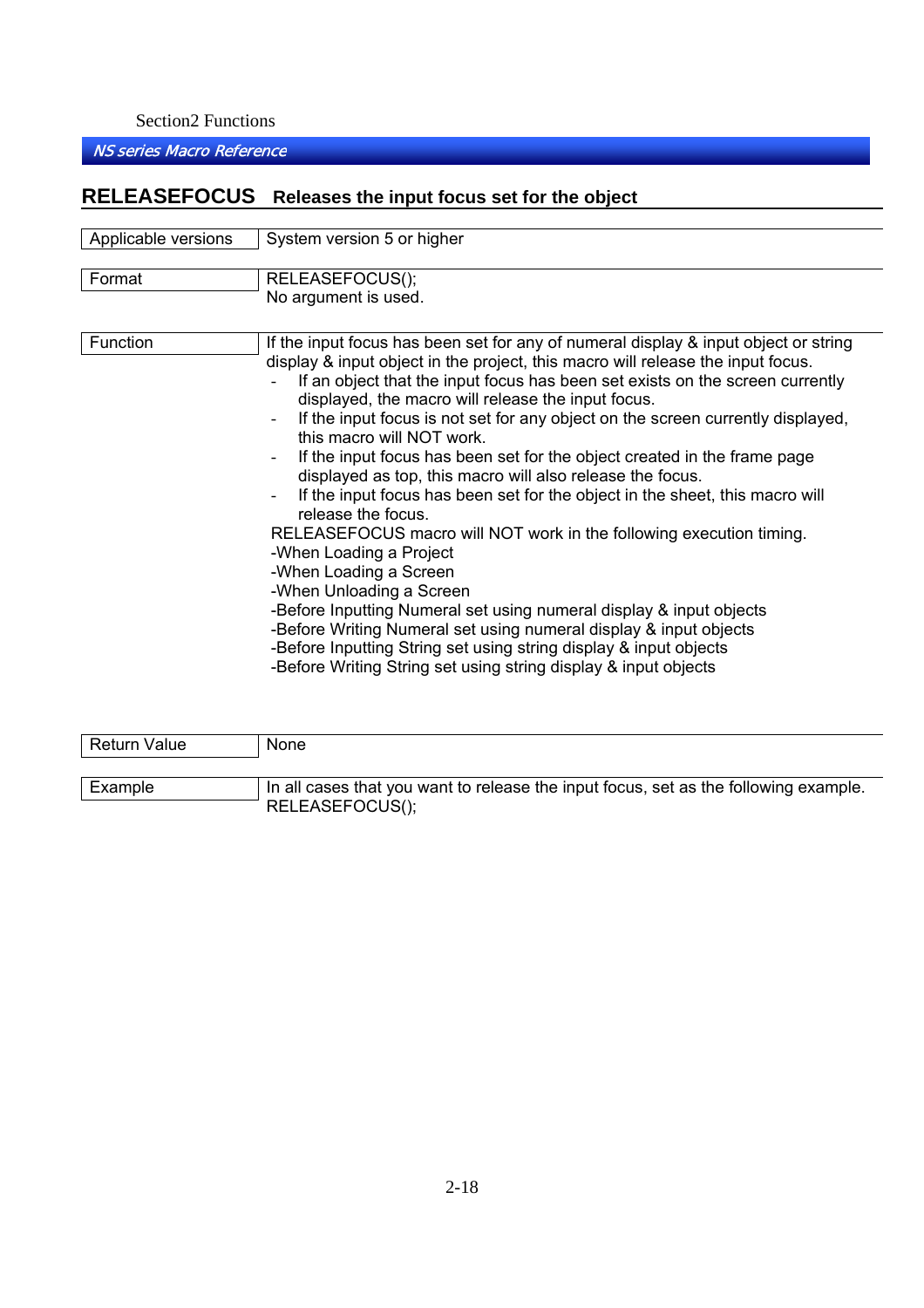NS series Macro Reference

| If the value of "S" is "0", terminate macro program and continue to process for |
|---------------------------------------------------------------------------------|
| functional object. If a value is set other than "0", terminate program and stop |
|                                                                                 |
|                                                                                 |
|                                                                                 |
|                                                                                 |
|                                                                                 |
|                                                                                 |
|                                                                                 |

## **RSTALARMCNT Clear the number of occurrence of Alarm/Event**

| Applicable versions | System version 2 or higher                                                                                                                   |
|---------------------|----------------------------------------------------------------------------------------------------------------------------------------------|
| Format              | RSTALARMCNT(S)                                                                                                                               |
| Function            | When the value of "S" is 0, clear the number of occurrence of alarm. When the<br>value of "s" is 1, clear the number of occurrence of event. |
| <b>Return Value</b> | 0: Completed normally<br>$-1$ : None                                                                                                         |
| Example             | RSTALARMCNT(0);<br>'clear the number of occurrence of alarm<br>RSTALARMCNT(1);<br>'clear the number of occurrence of event                   |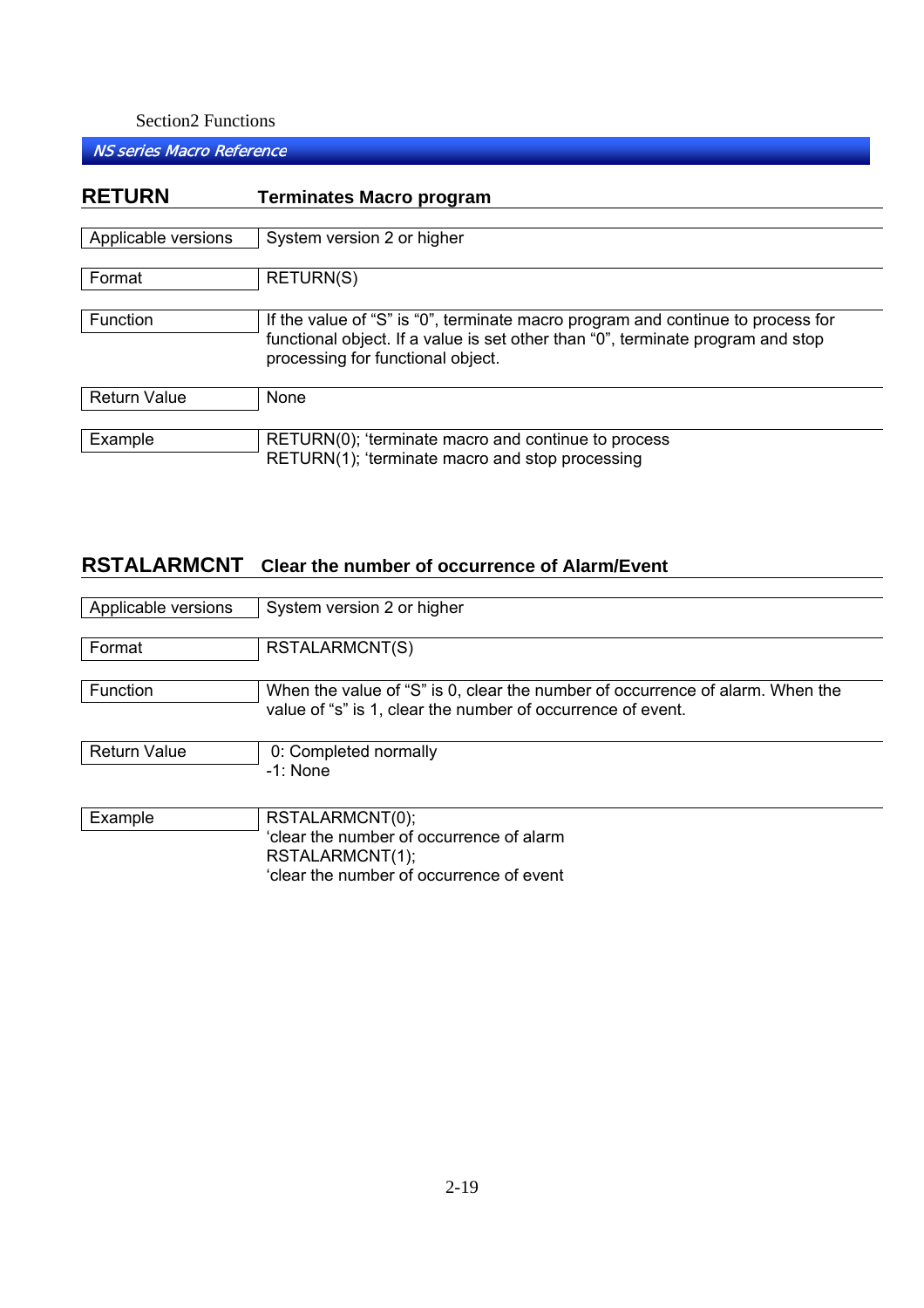| <b>SETFOCUS</b>     | Sets the input focus set for the object                                                                                                                                                                                                                                                                                                                                                                                                                                                                                                                                                                                                                                                                                                                                                                                                                                                                                                                                                                                                                                                                                                                                                              |  |
|---------------------|------------------------------------------------------------------------------------------------------------------------------------------------------------------------------------------------------------------------------------------------------------------------------------------------------------------------------------------------------------------------------------------------------------------------------------------------------------------------------------------------------------------------------------------------------------------------------------------------------------------------------------------------------------------------------------------------------------------------------------------------------------------------------------------------------------------------------------------------------------------------------------------------------------------------------------------------------------------------------------------------------------------------------------------------------------------------------------------------------------------------------------------------------------------------------------------------------|--|
|                     |                                                                                                                                                                                                                                                                                                                                                                                                                                                                                                                                                                                                                                                                                                                                                                                                                                                                                                                                                                                                                                                                                                                                                                                                      |  |
| Applicable versions | System version 5 or higher                                                                                                                                                                                                                                                                                                                                                                                                                                                                                                                                                                                                                                                                                                                                                                                                                                                                                                                                                                                                                                                                                                                                                                           |  |
| Format              | SETFOCUS(n);                                                                                                                                                                                                                                                                                                                                                                                                                                                                                                                                                                                                                                                                                                                                                                                                                                                                                                                                                                                                                                                                                                                                                                                         |  |
| Function            | Set the input focus on the specified numeral display & input object or string display<br>& input object.<br>n: Object ID number which the input focus should be set.<br>(0 to 32767)<br>When setting the input focus for the object specified as top in the <i>Input Order</i><br>List, set $"$ -1".<br>This macro will NOT work if the input focus has already been set for other<br>object.<br>The input focus will NOT be set if the specified object is created in the<br>frame page which is not displayed as top. (A dialog which indicates macro<br>execution error will be displayed when executing this macro.)<br>If an object other than numeral display & input object and string display &<br>input is specified, this macro will NOT work.<br>The input focus cannot be set for the objects created in the sheet.<br>SETFOCUS macro will NOT work in the following execution timing.<br>-When Loading a Project<br>-When Loading a Screen<br>-When Unloading a Screen<br>-Before inputting Numeral set using numeral display & input objects<br>-Before Writing Numeral set using numeral display & input objects<br>-Before inputting String set using string display & input objects |  |
|                     | -Before Writing String set using string display & input objects                                                                                                                                                                                                                                                                                                                                                                                                                                                                                                                                                                                                                                                                                                                                                                                                                                                                                                                                                                                                                                                                                                                                      |  |
| <b>Return Value</b> | 0: Completed normally<br>-1: The specified object ID could not be found.                                                                                                                                                                                                                                                                                                                                                                                                                                                                                                                                                                                                                                                                                                                                                                                                                                                                                                                                                                                                                                                                                                                             |  |
| Example             | Case that the input focus is set for object with ID number 4.<br>SETFOCUS(4);                                                                                                                                                                                                                                                                                                                                                                                                                                                                                                                                                                                                                                                                                                                                                                                                                                                                                                                                                                                                                                                                                                                        |  |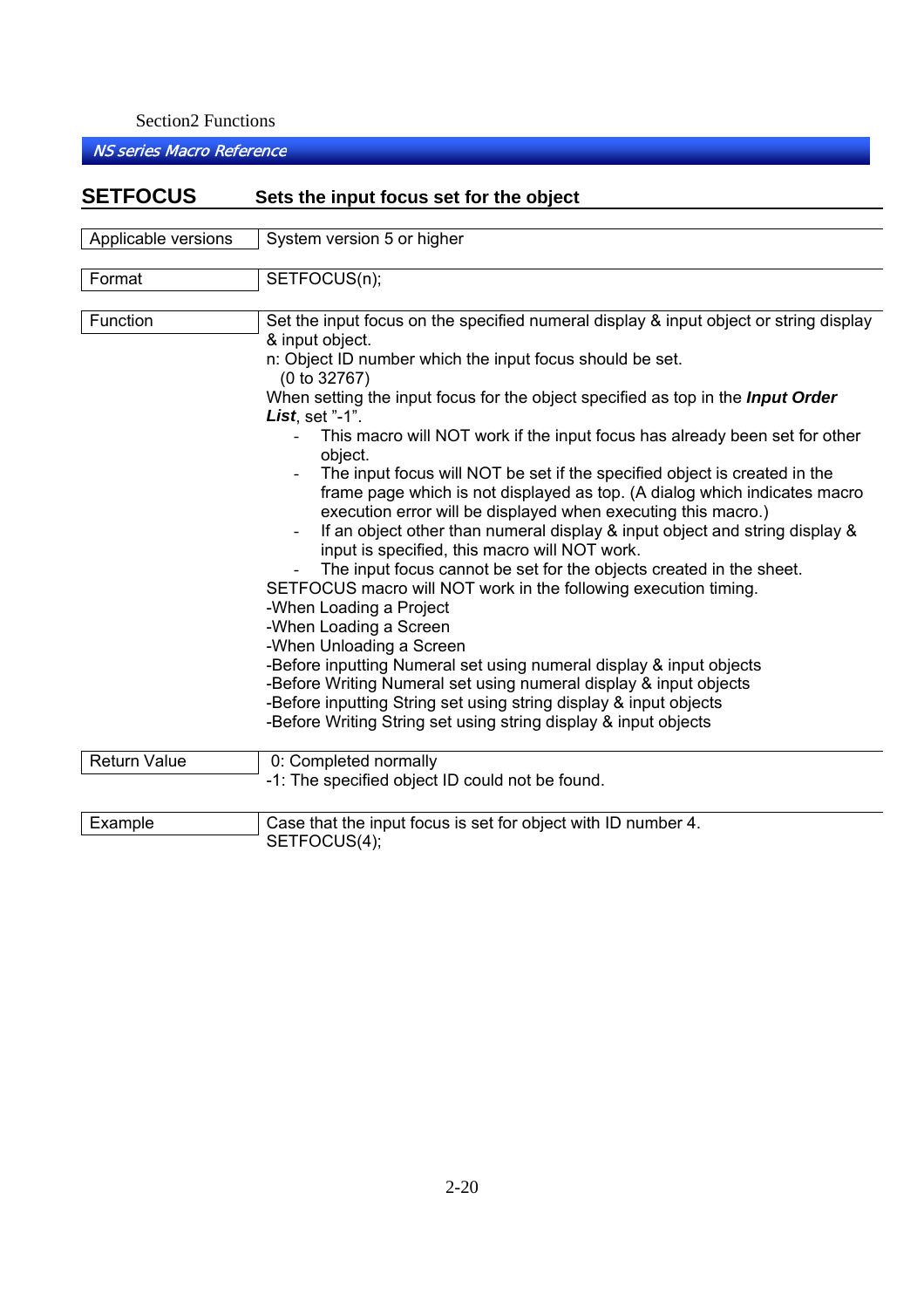NS series Macro Reference

| <b>SETTIME</b>      | Changes settings of internal clock of the PT                                                                                                                                                                                                                                                                                                                          |  |  |  |  |  |
|---------------------|-----------------------------------------------------------------------------------------------------------------------------------------------------------------------------------------------------------------------------------------------------------------------------------------------------------------------------------------------------------------------|--|--|--|--|--|
|                     |                                                                                                                                                                                                                                                                                                                                                                       |  |  |  |  |  |
| Applicable versions | System version 3 or higher                                                                                                                                                                                                                                                                                                                                            |  |  |  |  |  |
| Format              | SETTIME(S)                                                                                                                                                                                                                                                                                                                                                            |  |  |  |  |  |
| <b>Function</b>     | Preset values for the specified address as S and writes them to the internal clock<br>of PT. Setting range for S is between \$W0 and \$W32765 or between \$HW0 and<br>\$HW8189. (See note)<br>Set the value in BCD format for addresses to be written.<br>Uses 3 words regarding the specified address as top.<br>Note: Index can be used for specifying the address. |  |  |  |  |  |
| <b>Return Value</b> | None                                                                                                                                                                                                                                                                                                                                                                  |  |  |  |  |  |
| Example             | Case that December 31, 2002 18:59:20 is set.<br>\$W 100=H5920; \$W101=H3118; \$W102=H0212;<br>SETTIME(\$W100);                                                                                                                                                                                                                                                        |  |  |  |  |  |

## **SHOWPAGE Switches screen**

|                     | Applicable versions                                                                                                                                                                                                                                              | System version 2 or higher                                                                                                                                                                                                                        |  |  |  |  |  |
|---------------------|------------------------------------------------------------------------------------------------------------------------------------------------------------------------------------------------------------------------------------------------------------------|---------------------------------------------------------------------------------------------------------------------------------------------------------------------------------------------------------------------------------------------------|--|--|--|--|--|
| Format              | SHOWPAGE(S)                                                                                                                                                                                                                                                      |                                                                                                                                                                                                                                                   |  |  |  |  |  |
|                     | Function<br>Switch screen to the page that is specified in "s".<br>Setting range for "s" is 0 to 3999. If the value outside of the range is set, macro<br>execution error occurs. If the screen number that does not exist is set, reading<br>page error occurs. |                                                                                                                                                                                                                                                   |  |  |  |  |  |
| <b>Return Value</b> |                                                                                                                                                                                                                                                                  | None                                                                                                                                                                                                                                              |  |  |  |  |  |
|                     | Example<br>SHOWPAGE(10); 'Switch screen to page 10                                                                                                                                                                                                               |                                                                                                                                                                                                                                                   |  |  |  |  |  |
|                     | <b>Reference</b><br>end of line.<br>Bad Example:<br>$$W50=100;$<br>Good Example:<br>$$W50=100;$                                                                                                                                                                  | Macro written after SHOWPAGE is not executed. Be sure to write SHOWPAGE at the<br>SHOWPAGE(10); <-Switch to page 10<br><-Substitute 100 to \$W50 is not executed<br><-Substitute 100 to \$W50 is executed<br>SHOWPAGE(10);<br><-Switch to page 10 |  |  |  |  |  |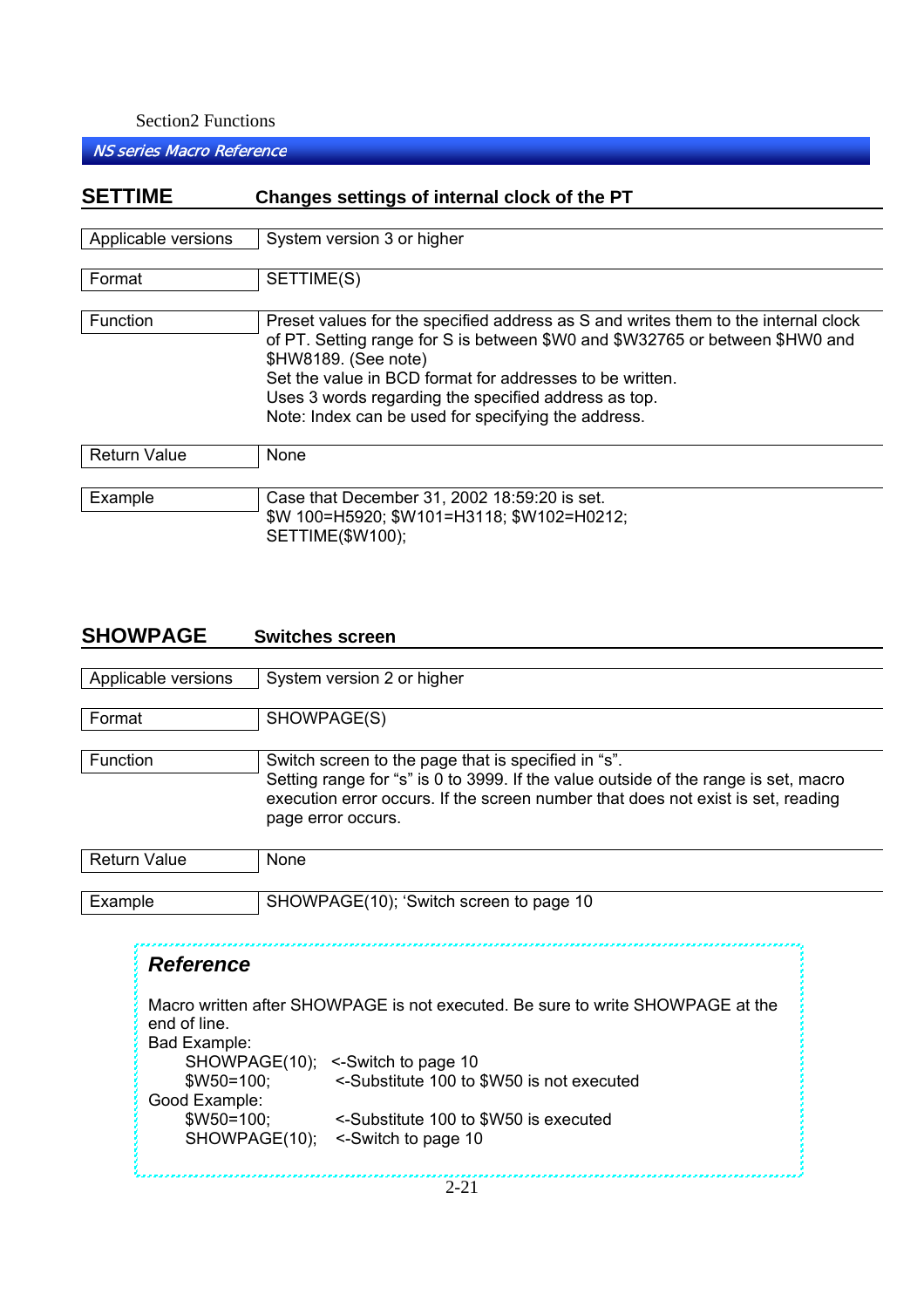## NS series Macro Reference

## **SHOWPAGEBCD Switches screen to the screen page n.**

| Applicable versions | System version 6 or higher                                                            |  |  |  |  |
|---------------------|---------------------------------------------------------------------------------------|--|--|--|--|
|                     |                                                                                       |  |  |  |  |
| Format              | SHOWPAGEBCD(S)                                                                        |  |  |  |  |
|                     |                                                                                       |  |  |  |  |
| <b>Function</b>     | S: screen page number (H0 to H3999)                                                   |  |  |  |  |
|                     | Switch screen to the page that is specified in "S".                                   |  |  |  |  |
|                     | Setting range for "S" is H0 to H3999. If either the value outside of the range is set |  |  |  |  |
|                     | or an invalid value is set for BCD, macro execution error occurs. If the screen       |  |  |  |  |
|                     | number that does not exist is set, reading page error occurs.                         |  |  |  |  |
|                     |                                                                                       |  |  |  |  |
| <b>Return Value</b> | None                                                                                  |  |  |  |  |
|                     |                                                                                       |  |  |  |  |
| Example             | Switch screen to page 10                                                              |  |  |  |  |
|                     | SHOWPAGEBCD(H10);                                                                     |  |  |  |  |
|                     |                                                                                       |  |  |  |  |
|                     | Specify a screen page number indirectly to switch screen to page 10.                  |  |  |  |  |
|                     | \$W100=H10;                                                                           |  |  |  |  |
|                     |                                                                                       |  |  |  |  |
|                     | SHOWPAGEBCD(\$W100);                                                                  |  |  |  |  |
|                     |                                                                                       |  |  |  |  |
|                     |                                                                                       |  |  |  |  |
| <b>Reference</b>    |                                                                                       |  |  |  |  |
|                     |                                                                                       |  |  |  |  |
|                     | Macro written after SHOWPAGEBCD is not executed. Be sure to write SHOWPAGEBCD         |  |  |  |  |

at the end of line. Bad Example:

| Bad Example:                                     |                                                  |
|--------------------------------------------------|--------------------------------------------------|
| SHOWPAGEBCD(H10); $\leftarrow$ Switch to page 10 |                                                  |
| $$W50=100$                                       | ← Substitute 100 to \$W50 is not executed        |
| Good Example:                                    |                                                  |
| $$W50=100$ :                                     | $\leftarrow$ Substitute 100 to \$W50 is executed |
| SHOWPAGEBCD(H10); $\leftarrow$ Switch to page 10 |                                                  |
|                                                  |                                                  |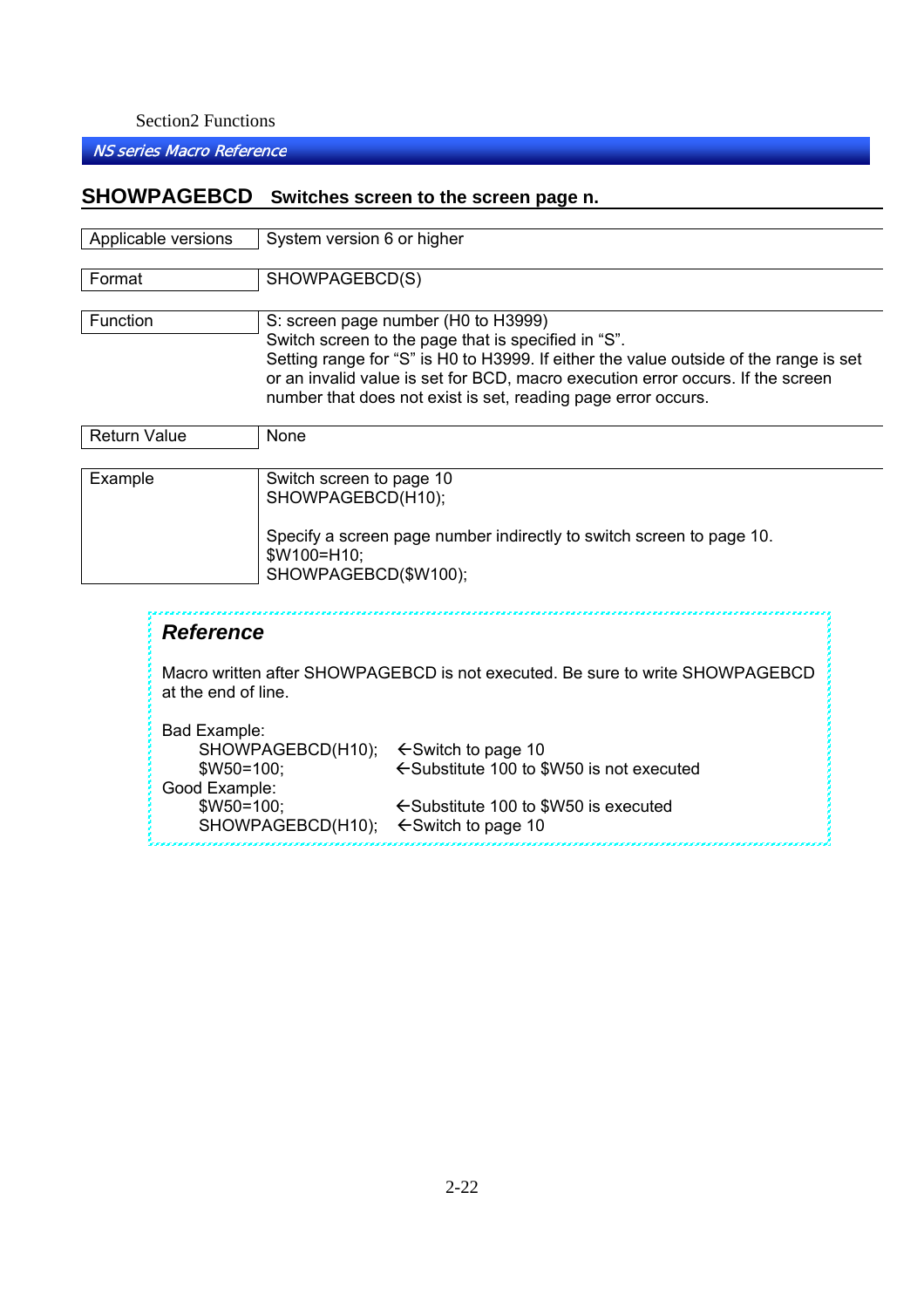NS series Macro Reference

| STRCPY(W)                                         | <b>Copies Character string</b> |                                                                                                                                                                                                                                                                                                                               |  |  |  |  |
|---------------------------------------------------|--------------------------------|-------------------------------------------------------------------------------------------------------------------------------------------------------------------------------------------------------------------------------------------------------------------------------------------------------------------------------|--|--|--|--|
|                                                   |                                |                                                                                                                                                                                                                                                                                                                               |  |  |  |  |
| Applicable versions<br>System version 2 or higher |                                |                                                                                                                                                                                                                                                                                                                               |  |  |  |  |
| Format                                            |                                | STRCPY (D,S) ;ASCII code<br>STRCPYW(D,S) ;Uni code                                                                                                                                                                                                                                                                            |  |  |  |  |
| Function                                          |                                | Copy character string from D to S<br>Copy is performed including null.                                                                                                                                                                                                                                                        |  |  |  |  |
| <b>Return Value</b><br>None                       |                                |                                                                                                                                                                                                                                                                                                                               |  |  |  |  |
| Example                                           |                                | STRCPYW (\$W0",ABC");<br>'Set "ABC" to \$W0 to \$W2<br>\$W100=H6400;STRCPY(\$W110,\$W100);<br>'Set "d" to \$W110                                                                                                                                                                                                              |  |  |  |  |
|                                                   | <b>Reference</b>               |                                                                                                                                                                                                                                                                                                                               |  |  |  |  |
|                                                   |                                | 'null' matches for "00" in ASCII code, and "0000" in Unicode.<br>Care must be taken to set string to \$W32767 because copy is performed including null.<br>When executing STRCPY(W), string data and null may not be executed \$W32767<br>because null is copied. (If data is exceeded \$W32767, communication error occurs). |  |  |  |  |

## **STRM2W Converts character string from ASCII code to Unicode**

| Applicable versions | System version 2 or higher                                                       |  |  |  |  |  |
|---------------------|----------------------------------------------------------------------------------|--|--|--|--|--|
|                     |                                                                                  |  |  |  |  |  |
|                     |                                                                                  |  |  |  |  |  |
| Format              | STRM2W (D,S)                                                                     |  |  |  |  |  |
|                     |                                                                                  |  |  |  |  |  |
|                     |                                                                                  |  |  |  |  |  |
| Function            | Convert character string specified in "S" from ASCII code to Unicode and copy to |  |  |  |  |  |
|                     |                                                                                  |  |  |  |  |  |
|                     | "D"                                                                              |  |  |  |  |  |
|                     | Copy is performed including null.                                                |  |  |  |  |  |
|                     |                                                                                  |  |  |  |  |  |
|                     |                                                                                  |  |  |  |  |  |
| <b>Return Value</b> | None                                                                             |  |  |  |  |  |
|                     |                                                                                  |  |  |  |  |  |
|                     |                                                                                  |  |  |  |  |  |
| Example             | STRM2W(\$W0", ABC");                                                             |  |  |  |  |  |
|                     |                                                                                  |  |  |  |  |  |

'Convert "ABC" to Unicode, and copy to \$W0 to \$W2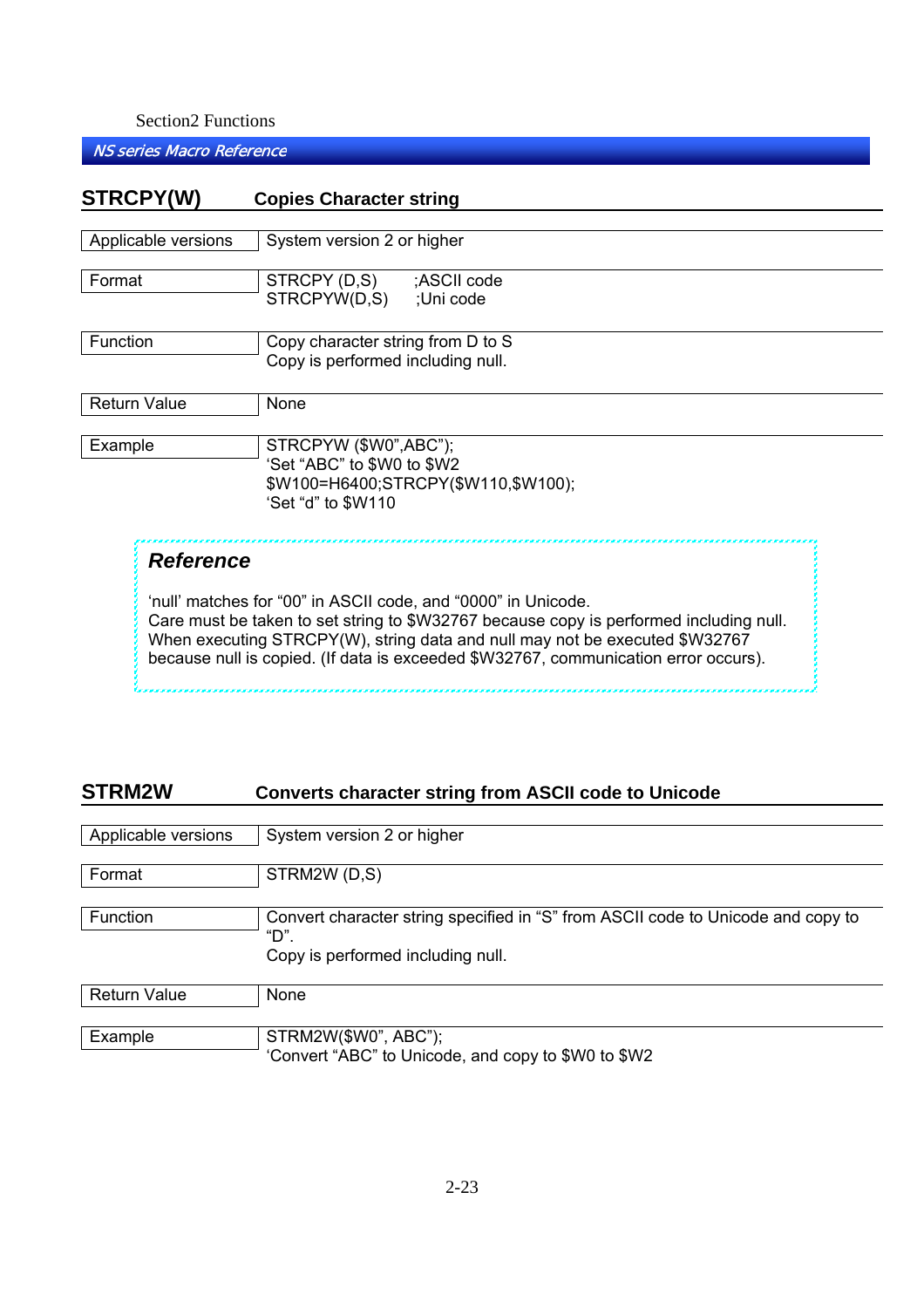| STRW2M              | <b>Converts character string from Unicode to ASCII code</b>                                         |  |  |  |  |
|---------------------|-----------------------------------------------------------------------------------------------------|--|--|--|--|
| Applicable versions | System version 2 or higher                                                                          |  |  |  |  |
| Format              | STRW2M (D,S)                                                                                        |  |  |  |  |
| Function            | Convert string specified in "S" to ASCII code and copy to "D".<br>Copy is performed including null. |  |  |  |  |
| <b>Return Value</b> | None                                                                                                |  |  |  |  |
| Example             | STRW2M(\$W0, "ABC");<br>'Convert "ABC " to ASCII code and copy to \$W0 to \$W1.                     |  |  |  |  |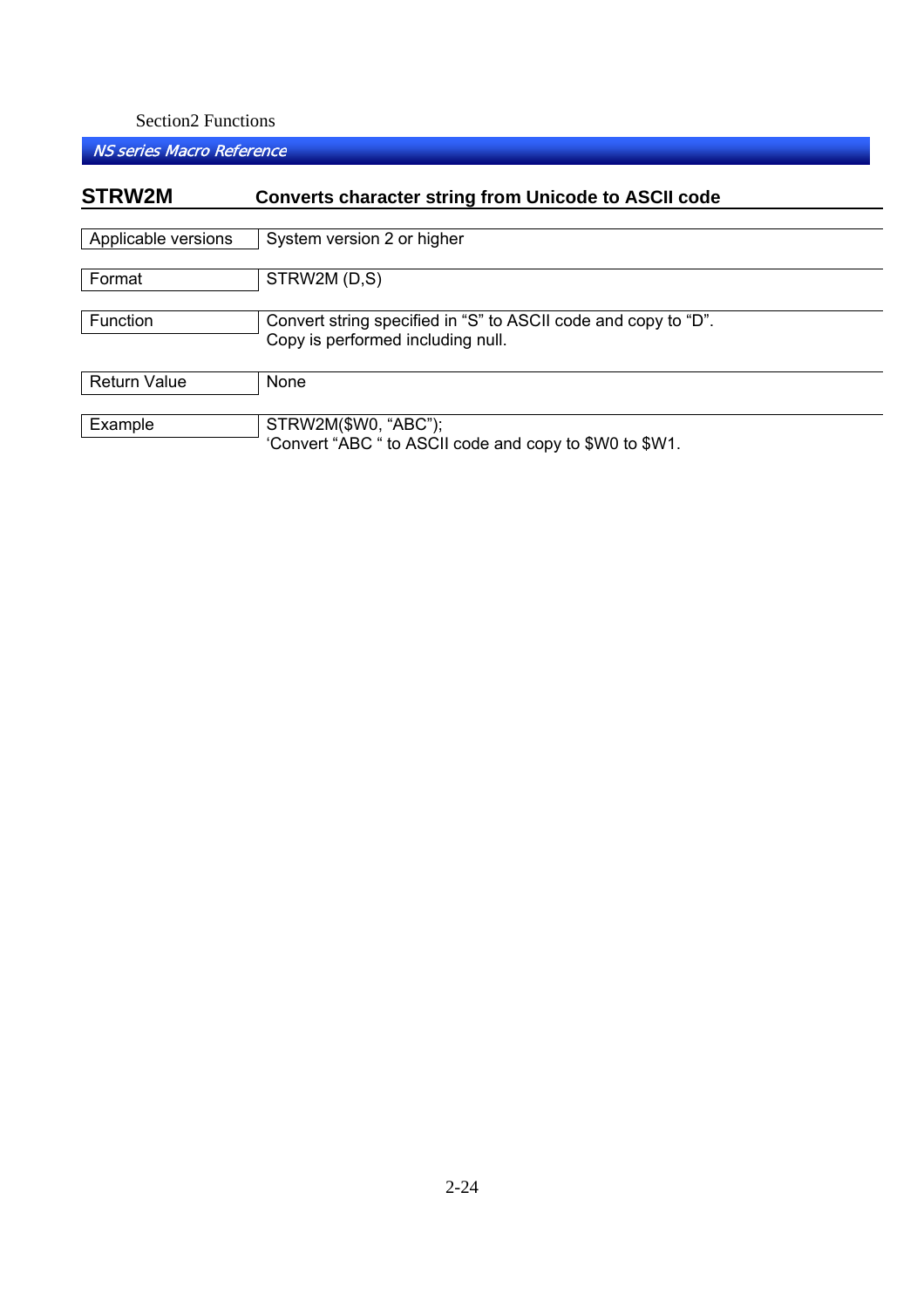| <b>SWAP</b>         | Swaps high order and low order of the specified address                                                                                                                                                                                                                                                                                                                                                                                                                                                                                            |                            |                |                |                |  |  |        |                |                |             |                |  |
|---------------------|----------------------------------------------------------------------------------------------------------------------------------------------------------------------------------------------------------------------------------------------------------------------------------------------------------------------------------------------------------------------------------------------------------------------------------------------------------------------------------------------------------------------------------------------------|----------------------------|----------------|----------------|----------------|--|--|--------|----------------|----------------|-------------|----------------|--|
| Applicable versions |                                                                                                                                                                                                                                                                                                                                                                                                                                                                                                                                                    | System version 4 or higher |                |                |                |  |  |        |                |                |             |                |  |
| Format              |                                                                                                                                                                                                                                                                                                                                                                                                                                                                                                                                                    | SWAP(S, n)                 |                |                |                |  |  |        |                |                |             |                |  |
| Function            | Swap high order (1 byte) and low order (1 byte) of the word data or the internal<br>holding word which was taken n word form S.<br>S: Top address (\$W or \$HW) to be swapped. (See note.)<br>n: The number of words to be taken from S.<br>Setting range is as follows:<br>When specifying "n" directly: 1 to 32767<br>When specifying "n" indirectly: \$W0 to \$W32767<br>\$HW0 to \$HW8191<br>Note: Index can be set when using address to specify for S. Setting range is for \$W<br>is between 0 and 32767 and for \$HW is between 0 to 8191. |                            |                |                |                |  |  |        |                |                |             |                |  |
| Return Value        | None                                                                                                                                                                                                                                                                                                                                                                                                                                                                                                                                               |                            |                |                |                |  |  |        |                |                |             |                |  |
| Example             | SWAP(\$W100,3);<br>Swap high order and low order of the word data which was taken from 3 words from<br>\$W100.                                                                                                                                                                                                                                                                                                                                                                                                                                     |                            |                |                |                |  |  |        |                |                |             |                |  |
|                     | <before performing="" swap=""><br/><after performing="" swap=""><br/>Swap high order and low order</after></before>                                                                                                                                                                                                                                                                                                                                                                                                                                |                            |                |                |                |  |  |        |                |                |             |                |  |
|                     | \$W100                                                                                                                                                                                                                                                                                                                                                                                                                                                                                                                                             | 1                          | $\overline{2}$ | 3              | 4              |  |  | \$W100 | 3              | $\overline{4}$ | $\mathbf 1$ | $\overline{2}$ |  |
|                     | \$W101                                                                                                                                                                                                                                                                                                                                                                                                                                                                                                                                             | 5                          | 6              | $\overline{7}$ | 8              |  |  | \$W101 | $\overline{7}$ | 8              | 5           | 6              |  |
|                     | \$W102                                                                                                                                                                                                                                                                                                                                                                                                                                                                                                                                             | 9                          | $\overline{0}$ | 1              | $\overline{2}$ |  |  | \$W102 | 1              | $\overline{2}$ | 9           | $\overline{0}$ |  |
|                     |                                                                                                                                                                                                                                                                                                                                                                                                                                                                                                                                                    |                            |                |                |                |  |  |        |                |                |             |                |  |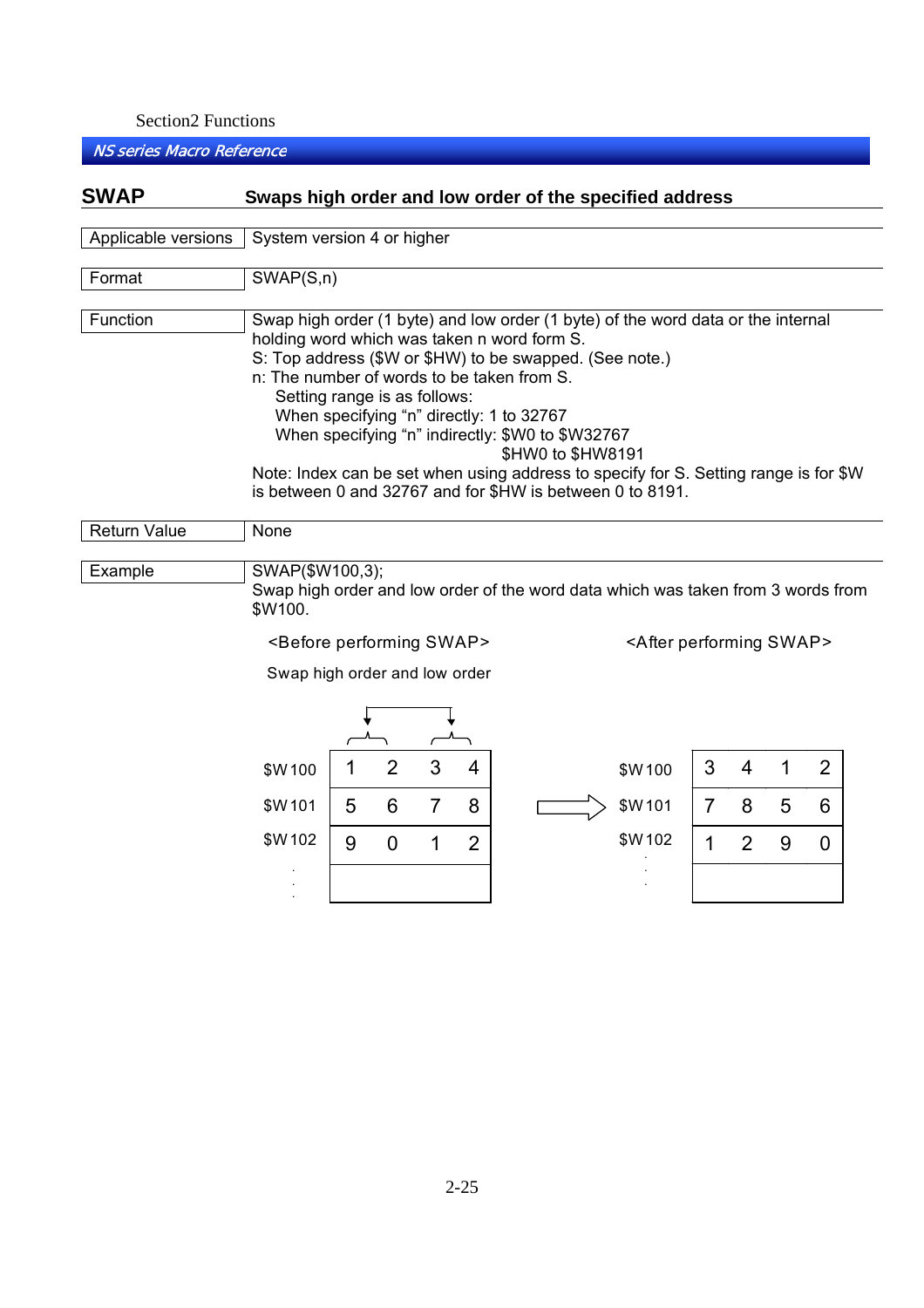NS series Macro Reference

## **SWAPL Swaps high order (2byte) and low order (2byte) of the specified long word data**

| Applicable versions<br>System version 4 or higher                                                                                                                                                                                                                                                                                                                                                                                                                                           |  |  |  |  |  |
|---------------------------------------------------------------------------------------------------------------------------------------------------------------------------------------------------------------------------------------------------------------------------------------------------------------------------------------------------------------------------------------------------------------------------------------------------------------------------------------------|--|--|--|--|--|
| SWAPL(S, n)                                                                                                                                                                                                                                                                                                                                                                                                                                                                                 |  |  |  |  |  |
| Swap high order (2 byte) and low order (2 byte) of the long word data or the internal<br>holding word which was taken n long word from S.<br>S: Top address (\$W or \$HW) to be swapped. (See note.)<br>n: The number of words to be swapped.<br>Setting range is as follows:<br>When specifying "n" directly : 1 to 32767<br>When specifying "n" indirectly: \$W0 to \$W32767<br>\$HW0 to \$HW8191<br>Note: Index can be set when using address to specify for S. Setting range is for \$W |  |  |  |  |  |
| is between 0 and 32767 and for \$HW is between 0 to 8191                                                                                                                                                                                                                                                                                                                                                                                                                                    |  |  |  |  |  |
| None                                                                                                                                                                                                                                                                                                                                                                                                                                                                                        |  |  |  |  |  |
| SWAPL (\$W100, 3);<br>Swap high order and low order of the word data which was taken from 3 long words<br>from \$W100.                                                                                                                                                                                                                                                                                                                                                                      |  |  |  |  |  |
|                                                                                                                                                                                                                                                                                                                                                                                                                                                                                             |  |  |  |  |  |

<Before executing SWAPL> <After executing SWAPL>



| \$W100 | 5 | 6              |   | 8 |
|--------|---|----------------|---|---|
| \$W101 |   | 2              | 3 |   |
| \$W102 | 3 | 4              | 5 | 6 |
| \$W103 | 9 | 0              |   | 2 |
| \$W104 |   | $\overline{2}$ | 3 |   |
| \$W105 |   | 8              | 9 | ი |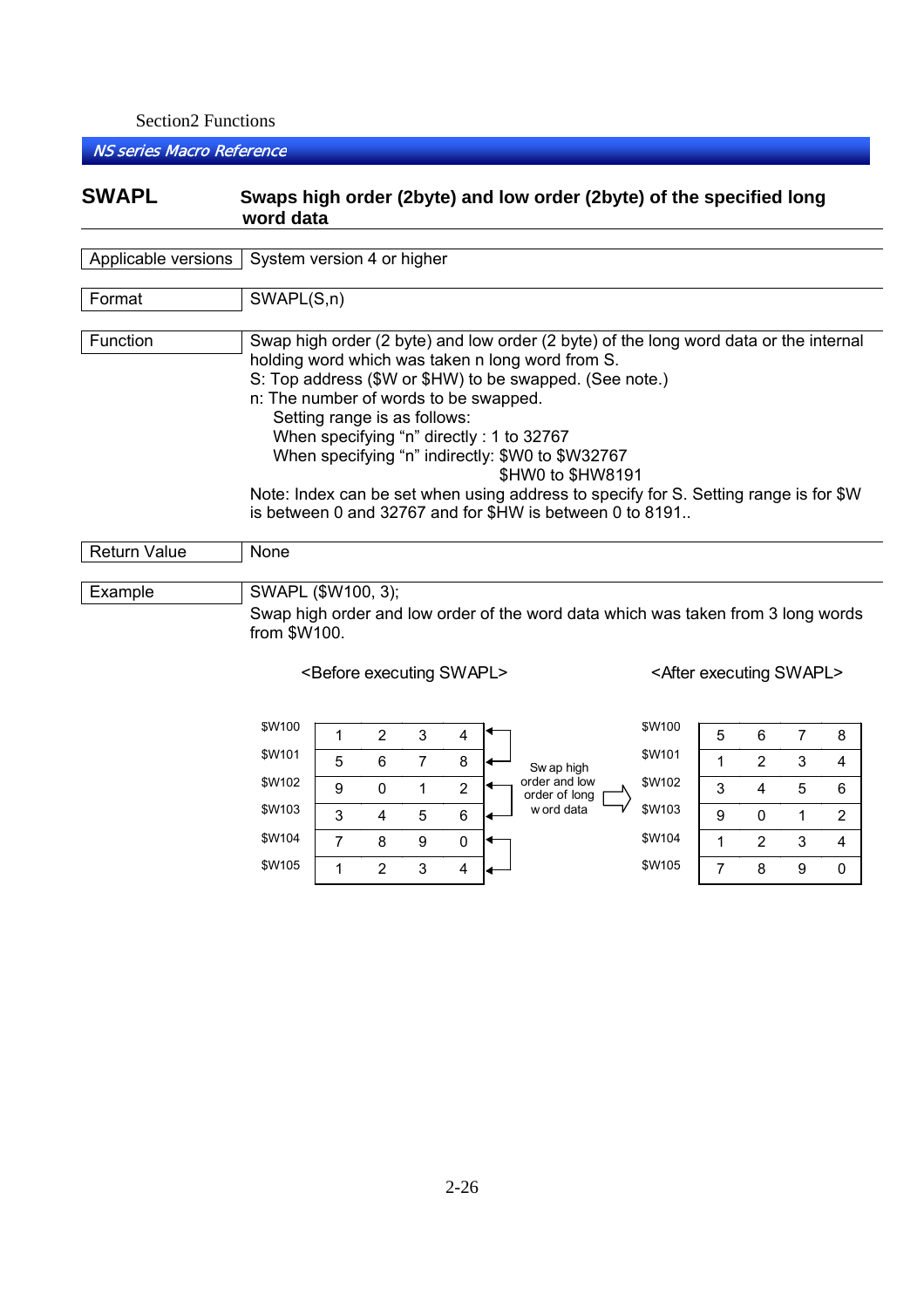| <b>WRITECF</b>      | Saves the contents of PT memory in a memory card (CF)                                                                                                                                                                                                                                                                                                                                                                                                                                                                                                                                                                                                                                                                                                                                                                                                                                                                                                                                                                                                                                                                                                                                                                                                                                              |  |  |  |  |
|---------------------|----------------------------------------------------------------------------------------------------------------------------------------------------------------------------------------------------------------------------------------------------------------------------------------------------------------------------------------------------------------------------------------------------------------------------------------------------------------------------------------------------------------------------------------------------------------------------------------------------------------------------------------------------------------------------------------------------------------------------------------------------------------------------------------------------------------------------------------------------------------------------------------------------------------------------------------------------------------------------------------------------------------------------------------------------------------------------------------------------------------------------------------------------------------------------------------------------------------------------------------------------------------------------------------------------|--|--|--|--|
| Applicable versions | System version 3 or higher                                                                                                                                                                                                                                                                                                                                                                                                                                                                                                                                                                                                                                                                                                                                                                                                                                                                                                                                                                                                                                                                                                                                                                                                                                                                         |  |  |  |  |
|                     |                                                                                                                                                                                                                                                                                                                                                                                                                                                                                                                                                                                                                                                                                                                                                                                                                                                                                                                                                                                                                                                                                                                                                                                                                                                                                                    |  |  |  |  |
| Format              | WRITECF (Mem, Size, File, Dev)                                                                                                                                                                                                                                                                                                                                                                                                                                                                                                                                                                                                                                                                                                                                                                                                                                                                                                                                                                                                                                                                                                                                                                                                                                                                     |  |  |  |  |
| Function            | Saves the contents of PT memory in the specified file of Memory Card. The<br>contents of the specified address will be written to the file in binary format.<br>Mem: Top address of source data. (\$W, \$HW or \$SW) Index can be used.<br>Setting range for \$W is between 0 and 32767, and for \$HW is between 0<br>and 8191. \$B, \$HB or \$SB can not be specified.<br>Size: Data size to be saved in a Memory Card. (unit; word)<br>Data size can be specified using long word directly, \$W or \$HW (uses 2<br>words)<br>indirectly. Setting range for \$W is between 0 and 32767 and for \$HW is<br>between 0 and 8191. If the set value has been exceeded the maximum, an<br>access error will occur and an error message will appear<br>File: Destination file name<br>The file name can be specified using character string directly or using \$W or<br>\$HW (uses 2 words) indirectly. If the specified file name for "F" already<br>exists, the file name will be overwritten without showing a confirmation<br>message. (Return value will be 0 (Completed normally)). Up to 43<br>alphanumerical<br>characters ("0 to 9", "A to Z", "a to z", "\$", "_") including extension can be set<br>for the file name.<br>Dev: Always specify 0 since destination will be a Memory Card only. |  |  |  |  |
| <b>Return Value</b> | 0: Completed normally<br>-1: Failed to save data                                                                                                                                                                                                                                                                                                                                                                                                                                                                                                                                                                                                                                                                                                                                                                                                                                                                                                                                                                                                                                                                                                                                                                                                                                                   |  |  |  |  |
|                     |                                                                                                                                                                                                                                                                                                                                                                                                                                                                                                                                                                                                                                                                                                                                                                                                                                                                                                                                                                                                                                                                                                                                                                                                                                                                                                    |  |  |  |  |
| Example             | 1. \$W100=WRITECF(\$W1000, 128, "CF FILE.BIN", 0);<br>2. \$W2000L=128;<br>STRCPY(\$W2002, "CF FILE.BIN");<br>\$W100=WRITECF(\$W1000, \$W2000, \$W2002, 0);                                                                                                                                                                                                                                                                                                                                                                                                                                                                                                                                                                                                                                                                                                                                                                                                                                                                                                                                                                                                                                                                                                                                         |  |  |  |  |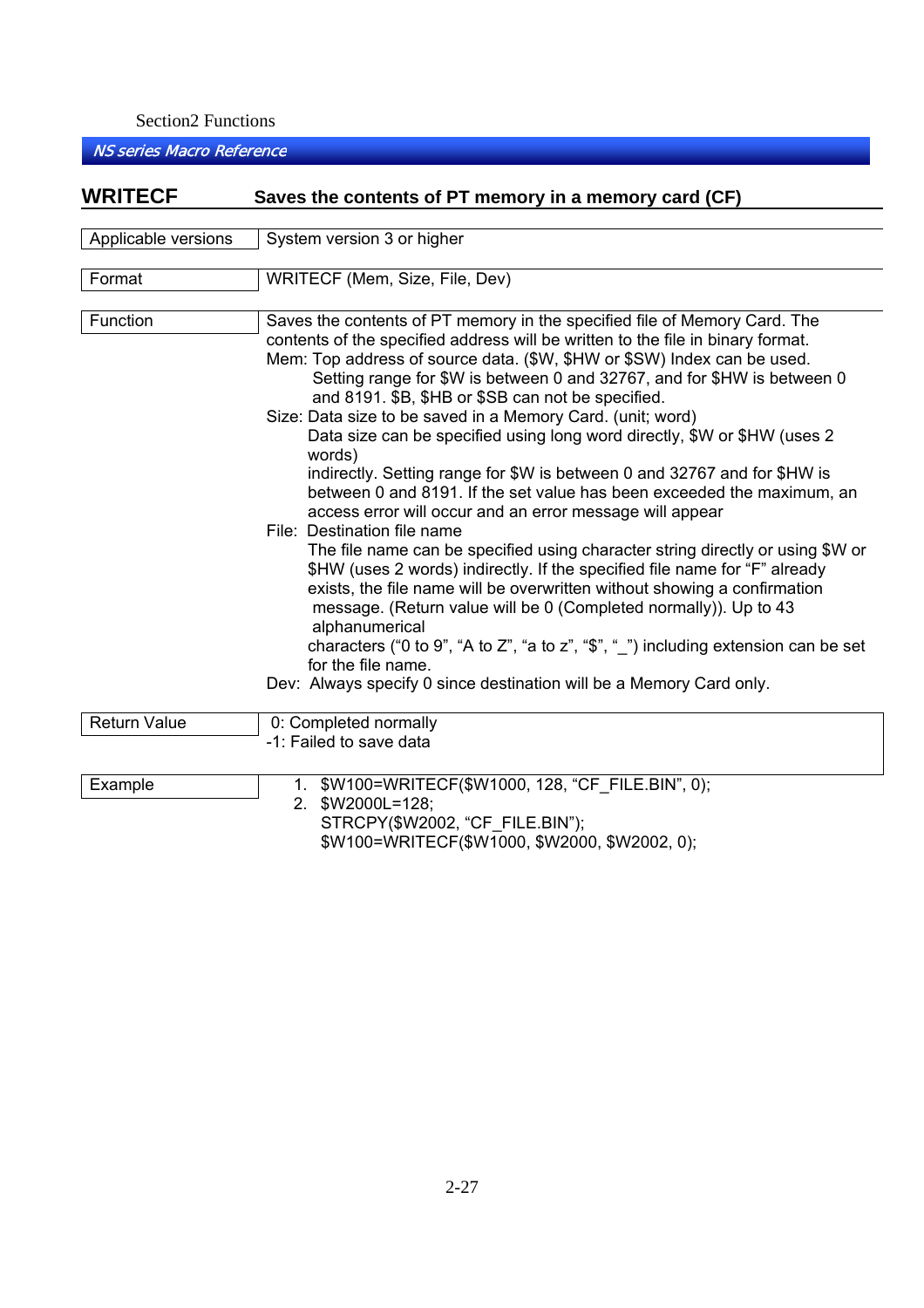NS series Macro Reference

## **WRITECMEM Writes the data to specified address**

| Applicable versions | System version 2 or higher                                                                                                           |            |                                                                                      |  |  |
|---------------------|--------------------------------------------------------------------------------------------------------------------------------------|------------|--------------------------------------------------------------------------------------|--|--|
| Format              | WRITECMEM(D,S,n)                                                                                                                     |            |                                                                                      |  |  |
| Function            | Copy data of n bit/n channel from "S" to the address in the host specified in "D".<br>Maximum points of writing are indicated below. |            |                                                                                      |  |  |
|                     | Bit                                                                                                                                  | 126Bit     |                                                                                      |  |  |
|                     | Word                                                                                                                                 | 126Channel |                                                                                      |  |  |
|                     |                                                                                                                                      |            | If the value outside of range is set for "n", communication error or macro execution |  |  |

If the value outside of range is set for "n", communication error or macro execution error occurs. Maximum points of writing depends on PLC type.

| <b>Return Value</b> | None                                                          |
|---------------------|---------------------------------------------------------------|
|                     |                                                               |
| Example             | WRITECMEM([HOST1: DM0], \$W0,10);                             |
|                     | "Write the value \$W0 to \$W9 at the host named HOST1 in PLC. |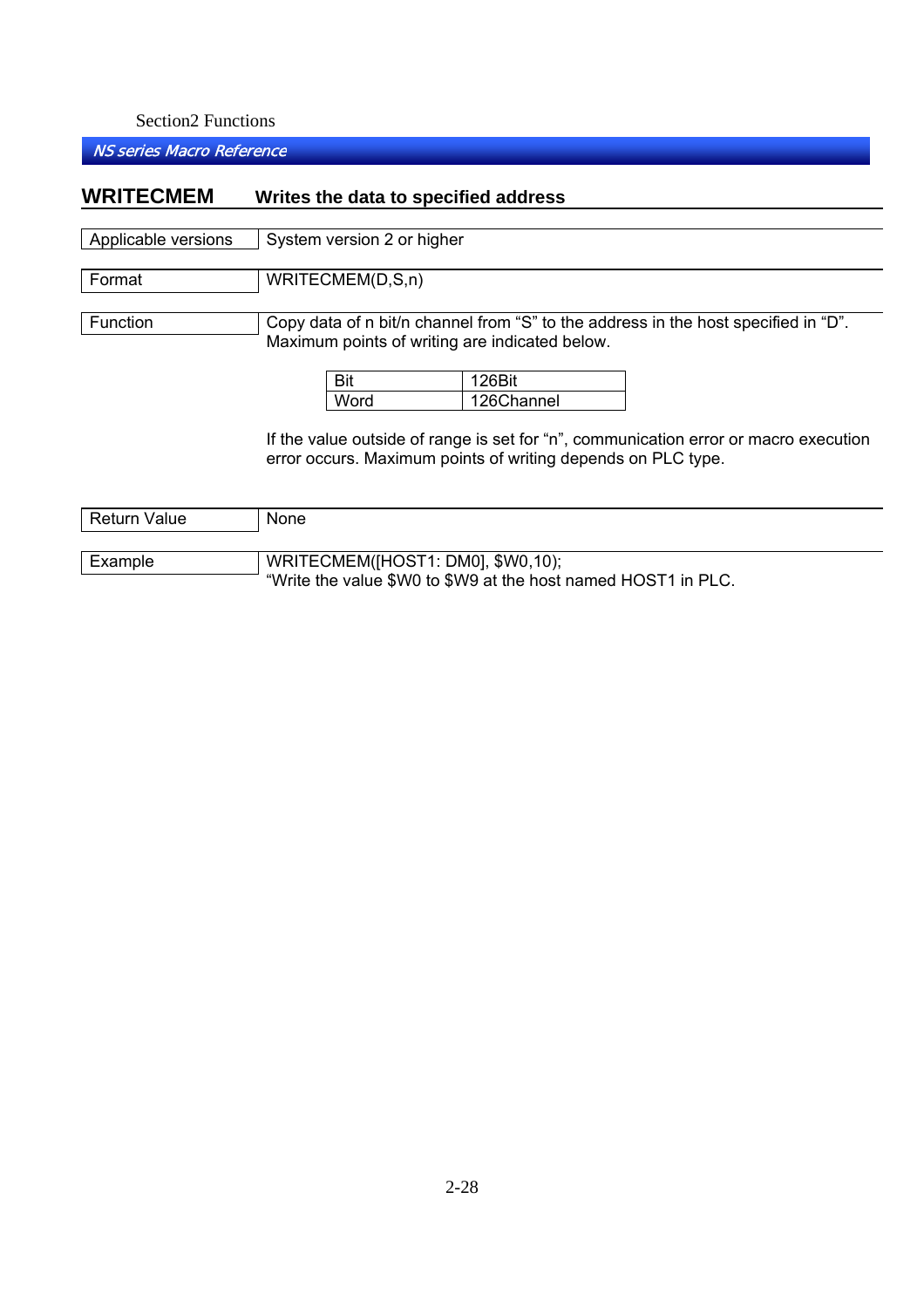Section3 Error Message List

NS series Macro Reference

## **Section3 Error Message List**

This section describes error message which is displayed in error list box when macro is added to the project, the screen and the functional objects.

```
3-1 Error Message List ..............................................................................3-2
```